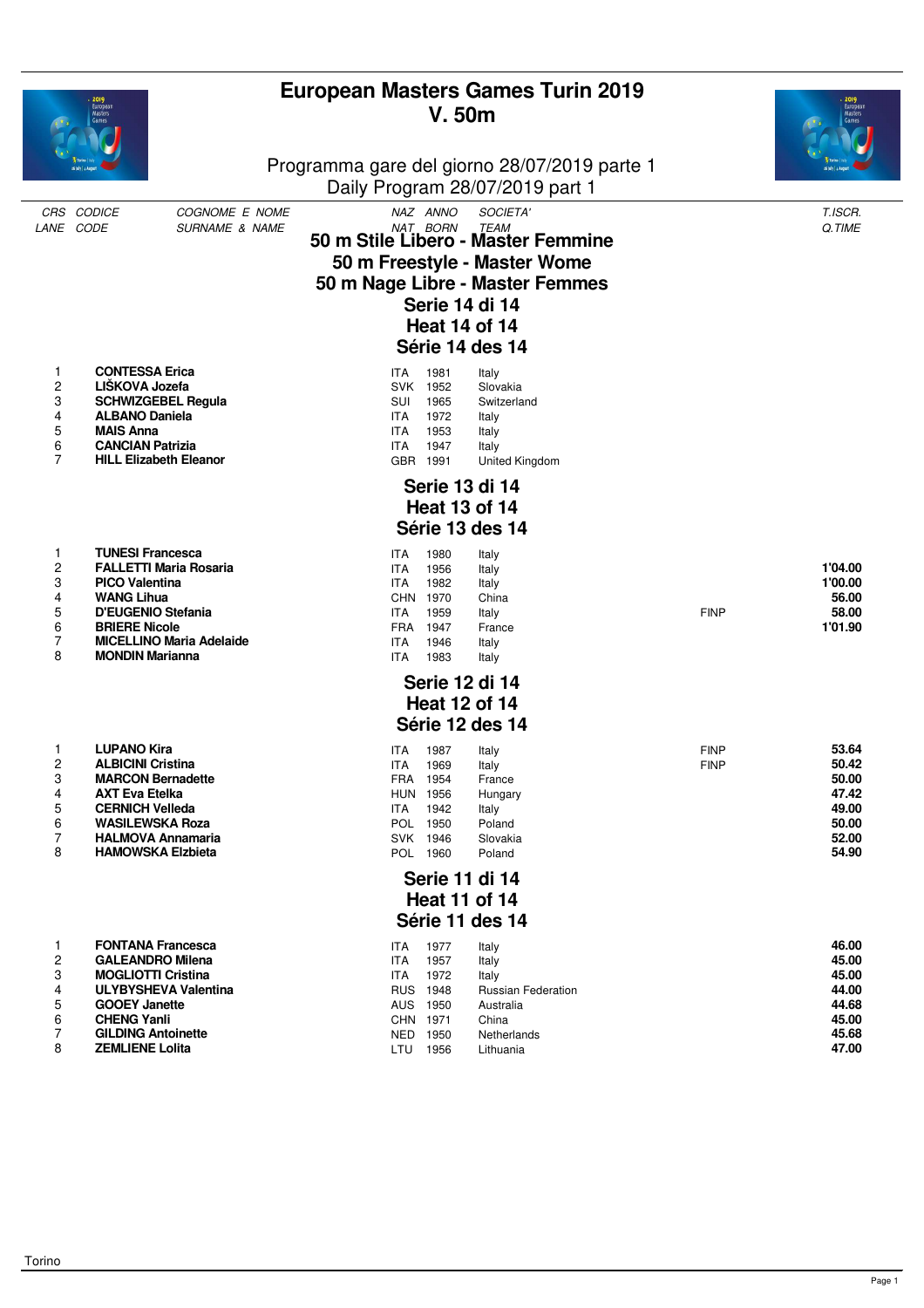|                | <b>BARBERO Emanuela</b>  |
|----------------|--------------------------|
| $\mathcal{P}$  | <b>BARELLA Miryam</b>    |
| 3              | <b>MASHTAKOVA Olena</b>  |
| $\overline{4}$ | <b>FURLAN Simona</b>     |
| 5              | <b>MATUSOVA Anna</b>     |
| 6              | <b>VENTURINO Susanna</b> |
| $\overline{7}$ | <b>DEVI Ushma</b>        |
| 8              | <b>NARDO' Matilde</b>    |

|                | <b>GALLERANI Alice</b>     |
|----------------|----------------------------|
| $\overline{2}$ | <b>SHTEFAN Tatiana</b>     |
| 3              | <b>PARRETT Jenny</b>       |
| 4              | <b>LUO Yuan</b>            |
| 5              | <b>SZYMANSKA Katharina</b> |
| 6              | <b>SANTI Stefania</b>      |
| $\overline{7}$ | <b>BRUNETTA Bruna</b>      |
| -              |                            |

|                | LAISE EIISA                   |
|----------------|-------------------------------|
| 2              | <b>LU Hongying</b>            |
| 3              | <b>MAJORFALVI Eva</b>         |
| 4              | <b>DI MACCO Maria</b>         |
| 5              | <b>CAILLET DAYER Murielle</b> |
| 6              | <b>KAMPENUSA Svetlana</b>     |
| $\overline{7}$ | <b>GOODAIR Christine</b>      |
| 8              | <b>STOCKEL-ECKARD Sabine</b>  |

|               | <b>CHEN Weiran</b>          |
|---------------|-----------------------------|
| $\mathcal{P}$ | <b>BILETTA Alessandra</b>   |
| 3             | <b>LEON Francesca Paola</b> |
| 4             | <b>SHUMSKA Renate</b>       |
| 5             | <b>BATTAGLIA Tiziana</b>    |
| 6             | <b>VIOLA Rebecca</b>        |
| 7             | <b>SUFINSKIENE IIona</b>    |
| 8             | <b>DEVITO Caterina</b>      |

| 1              | <b>PENZO Susi</b>            |
|----------------|------------------------------|
| $\overline{2}$ | <b>KATWE Smita Rajan</b>     |
| 3              | <b>FENG Yuxi</b>             |
| 4              | <b>PRANCKEVICIENE Jurate</b> |
| 5              | <b>BAILDON Kelly</b>         |
| 6              | <b>TORTONE Laura</b>         |
| 7              | <b>GERUSSI Sabrina</b>       |
| 8              | <b>RAVIER Anne-Sylvene</b>   |
|                |                              |

|   | GAY PARRAGA ANA          |
|---|--------------------------|
| 2 | <b>HEYMEN Hanneke</b>    |
| 3 | <b>ROSSO Valeria</b>     |
| 4 | <b>NEDERLOF Marian</b>   |
| 5 | <b>JARDINE Catherine</b> |
| հ | <b>DITOMMASO Laurie</b>  |

# **Serie 10 di 14 Heat 10 of 14 Série 10 des 14**

|   | <b>BARBERO Emanuela</b>  | ITA        | 967  | Italy    | 43.00 |
|---|--------------------------|------------|------|----------|-------|
| 2 | <b>BARELLA Mirvam</b>    | <b>ITA</b> | 1988 | Italy    | 42.00 |
| 3 | <b>MASHTAKOVA Olena</b>  | UKR        | 1960 | Ukraine  | 40.00 |
|   | <b>FURLAN Simona</b>     | <b>ITA</b> | 1974 | Italy    | 40.00 |
| 5 | <b>MATUSOVA Anna</b>     | <b>SVK</b> | 1955 | Slovakia | 40.00 |
| 6 | <b>VENTURINO Susanna</b> | ITA.       | 1982 | Italy    | 40.00 |
|   | <b>DEVI Ushma</b>        | <b>IND</b> | 1992 | India    | 42.00 |
| 8 | NARDO' Matilde           | <b>ITA</b> | 1972 | Italy    | 44.00 |

#### **Serie 9 di 14 Heat 9 of 14 Série 9 des 14**

| 2  | <b>GALLERANI Alice</b><br><b>SHTEFAN Tatiana</b> | ITA<br><b>RUS</b> | 1984<br>1953 | Italy<br><b>Russian Federation</b> |             | 39.71<br>39.00 |
|----|--------------------------------------------------|-------------------|--------------|------------------------------------|-------------|----------------|
| 3  | <b>PARRETT Jenny</b>                             | <b>AUS</b>        | 1967         | Australia                          |             | 38.05          |
|    | <b>LUO Yuan</b>                                  | <b>CHN</b>        | 1976         | China                              |             | 38.00          |
| 5  | SZYMANSKA Katharina                              | <b>POL</b>        | 1985         | Poland                             |             | 38.00          |
| 6. | <b>SANTI Stefania</b>                            | ITA               | 1967         | Italy                              |             | 39.00          |
|    | <b>BRUNETTA Bruna</b>                            | ITA               | 1963         | Italy                              |             | 39.35          |
| 8  | <b>AERE Katia</b>                                | ITA               | 1971         | Italy                              | FINP-Italia | 39.73          |

#### **Serie 8 di 14 Heat 8 of 14 Série 8 des 14**

|   | LAISE Elisa                   | ITA        | 1983 | Italy          | 38.00 |
|---|-------------------------------|------------|------|----------------|-------|
|   | <b>LU Hongying</b>            | <b>CHN</b> | 1966 | China          | 37.56 |
|   | <b>MAJORFALVI Eva</b>         | <b>HUN</b> | 1974 | Hungary        | 37.44 |
|   | <b>DI MACCO Maria</b>         | ITA        | 1965 | Italv          | 37.25 |
| 5 | <b>CAILLET DAYER Murielle</b> | SUI        | 1965 | Switzerland    | 37.31 |
| 6 | <b>KAMPENUSA Svetlana</b>     | LAT        | 1962 | Latvia         | 37.50 |
|   | <b>GOODAIR Christine</b>      | GBR        | 1957 | United Kingdom | 37.73 |
| 8 | <b>STOCKEL-ECKARD Sabine</b>  | GER        | 1959 | Germanv        | 38.00 |

#### **Serie 7 di 14 Heat 7 of 14**

#### **Série 7 des 14**

|   | <b>CHEN Weiran</b>          | <b>CHN</b> | 1974 | China                     | 37.00 |
|---|-----------------------------|------------|------|---------------------------|-------|
|   | <b>BILETTA Alessandra</b>   | <b>ITA</b> | 1970 | Italy                     | 36.50 |
| 3 | <b>LEON Francesca Paola</b> | <b>ITA</b> | 1966 | Italy                     | 36.00 |
|   | <b>SHUMSKA Renate</b>       | <b>RUS</b> | 1974 | <b>Russian Federation</b> | 36.00 |
| 5 | <b>BATTAGLIA Tiziana</b>    | <b>ITA</b> | 1971 | Italy                     | 36.00 |
| 6 | <b>VIOLA Rebecca</b>        | <b>ITA</b> | 1983 | Italy                     | 36.00 |
|   | <b>SUFINSKIENE IIona</b>    | LTU        | 1974 | Lithuania                 | 37.00 |
| 8 | <b>DEVITO Caterina</b>      | <b>ITA</b> | 1984 | Italy                     | 37.00 |
|   |                             |            |      |                           |       |

# **Serie 6 di 14 Heat 6 of 14**

# **Série 6 des 14**

| <b>PENZO Susi</b><br>1962<br>Italy<br>ITA<br><b>KATWE Smita Rajan</b><br><b>IND</b><br>1974<br>India<br><b>FENG Yuxi</b><br>CHN.<br>1986<br>China<br><b>PRANCKEVICIENE Jurate</b><br>1975<br>Lithuania<br>LTU<br>5<br><b>BAILDON Kelly</b><br>1992<br>United Kingdom<br>GBR<br>6<br><b>TORTONE Laura</b><br>1974<br>Italy<br>ITA<br><b>GERUSSI Sabrina</b><br>1969<br>Italy<br><b>ITA</b><br>8<br><b>RAVIER Anne-Sylvene</b><br>1989<br>FRA<br>France |  |  |       |
|-------------------------------------------------------------------------------------------------------------------------------------------------------------------------------------------------------------------------------------------------------------------------------------------------------------------------------------------------------------------------------------------------------------------------------------------------------|--|--|-------|
|                                                                                                                                                                                                                                                                                                                                                                                                                                                       |  |  | 35.00 |
|                                                                                                                                                                                                                                                                                                                                                                                                                                                       |  |  | 34.02 |
|                                                                                                                                                                                                                                                                                                                                                                                                                                                       |  |  | 34.00 |
|                                                                                                                                                                                                                                                                                                                                                                                                                                                       |  |  | 34.00 |
|                                                                                                                                                                                                                                                                                                                                                                                                                                                       |  |  | 34.00 |
|                                                                                                                                                                                                                                                                                                                                                                                                                                                       |  |  | 34.00 |
|                                                                                                                                                                                                                                                                                                                                                                                                                                                       |  |  | 35.00 |
|                                                                                                                                                                                                                                                                                                                                                                                                                                                       |  |  | 36.00 |

# **Serie 5 di 14 Heat 5 of 14 Série 5 des 14**

|   | <b>GAY PARRAGA Ana</b>   | ESP      | 1992 | Spain                    | 33.93 |
|---|--------------------------|----------|------|--------------------------|-------|
|   | <b>HEYMEN Hanneke</b>    | NED.     | 1984 | Netherlands              | 33.11 |
| 3 | <b>ROSSO Valeria</b>     | ARG 1973 |      | Argentina                | 32.82 |
|   | <b>NEDERLOF Marian</b>   | NED 1976 |      | Netherlands              | 32.05 |
|   | <b>JARDINE Catherine</b> | GBR.     | 1977 | United Kingdom           | 32.78 |
| 6 | <b>DITOMMASO Laurie</b>  | USA      | 1962 | United States of America | 32.84 |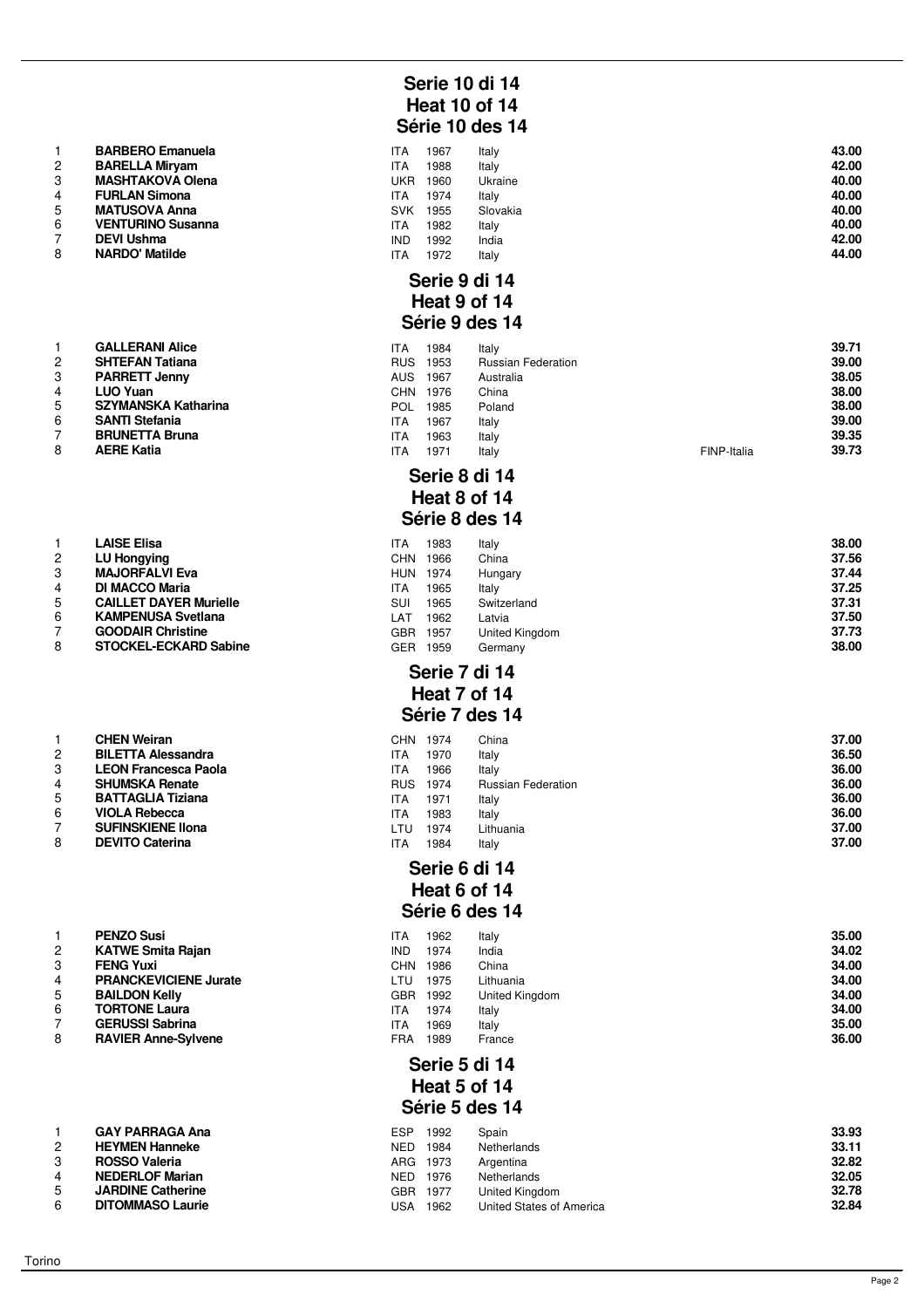#### 7 **PEREPELKINA Marina** RUS 1972 Russian Federation **33.28** GIORDANENGO Stefania **1975** Italy

|                | <b>RENDEZ Astrid</b>        |
|----------------|-----------------------------|
| 2              | <b>COMIN Silvia</b>         |
| 3              | <b>NICKEL Petra</b>         |
| $\overline{4}$ | <b>MURNER Leonie Anne</b>   |
| 5              | <b>CHIMENE Sudan</b>        |
| 6              | <b>ZINGLER Angela</b>       |
| $\overline{7}$ | <b>HERFET Catrin</b>        |
| 8              | <b>NIEDERMANNER Kathrin</b> |
|                |                             |

| 1              | <b>MADER Maude</b>            |
|----------------|-------------------------------|
| $\overline{2}$ | <b>FRANKEN-HENDRIKS Cindy</b> |
| 3              | <b>FOLLAND Danielle</b>       |
| $\overline{4}$ | <b>KAPHAHN Leonie</b>         |
| 5              | <b>POWELL Lucy</b>            |
| 6              | <b>MANENTI Federica</b>       |
| 7              | <b>GALOPIN Marine</b>         |
| 8              | <b>MADGE Inga</b>             |
|                |                               |

|                | <b>RENDEZ Caroline</b>     |
|----------------|----------------------------|
| $\overline{2}$ | <b>SPEER Christa</b>       |
| 3              | <b>RAZGUNE Ausra</b>       |
| $\overline{4}$ | <b>SYCH Regina</b>         |
| 5              | <b>STANLEY Anna-Louise</b> |
| 6              | <b>GREEN Cathryn</b>       |
| $\overline{7}$ | <b>HISLOP Katie</b>        |
| 8              | <b>PRZYWARA Susan</b>      |

| 3 | <b>DIXIT Yogesh</b>  |
|---|----------------------|
| 4 | <b>KESHEK Abdall</b> |

# **Serie 4 di 14 Heat 4 of 14 Série 4 des 14**

|   | <b>RENDEZ Astrid</b>        | GER | 1960 | Germany     | 31.98 |
|---|-----------------------------|-----|------|-------------|-------|
|   | <b>COMIN Silvia</b>         | ITA | 1972 | Italy       | 31.60 |
|   | <b>NICKEL Petra</b>         | GER | 1969 | Germany     | 31.27 |
|   | <b>MURNER Leonie Anne</b>   | SUI | 1993 | Switzerland | 30.89 |
| 5 | <b>CHIMENE Sudan</b>        | SUI | 1980 | Switzerland | 30.98 |
| 6 | <b>ZINGLER Angela</b>       | GER | 1954 | Germany     | 31.50 |
|   | <b>HERFET Catrin</b>        | GER | 1979 | Germany     | 31.90 |
| 8 | <b>NIEDERMANNER Kathrin</b> | GER | 1970 | Germany     | 32.00 |

# **Serie 3 di 14 Heat 3 of 14 Série 3 des 14**

|   | <b>WILLIAMS Philippa</b>   | <b>GBR</b> | 1962 | United Kingdom | 30.56 |
|---|----------------------------|------------|------|----------------|-------|
|   | <b>GIGANTIELLO Daniela</b> | <b>ITA</b> | 1989 | Italy          | 30.50 |
|   | <b>REICHELT Birgit</b>     | <b>GER</b> | 1963 | Germany        | 30.50 |
|   | <b>NIEMIETZ Stefanie</b>   | <b>GER</b> | 1962 | Germany        | 30.37 |
| 5 | <b>MATUSOVA Zuzana</b>     | <b>SVK</b> | 1982 | Slovakia       | 30.50 |
| 6 | <b>BIELINIENE Lina</b>     | LTU        | 1974 | Lithuania      | 30.50 |
|   | <b>ROCHAT Chantal</b>      | SUI        | 1960 | Switzerland    | 30.50 |
| 8 | <b>MATLESS Deb</b>         | GBR        | 1963 | United Kingdom | 30.80 |

# **Serie 2 di 14 Heat 2 of 14 Série 2 des 14**

|   | <b>MADER Maude</b>            | SUI        | 1982 | Switzerland    | 30.05 |
|---|-------------------------------|------------|------|----------------|-------|
| 2 | <b>FRANKEN-HENDRIKS Cindy</b> | <b>NED</b> | 1992 | Netherlands    | 29.40 |
|   | <b>FOLLAND Danielle</b>       | <b>GBR</b> | 1991 | United Kingdom | 29.00 |
|   | <b>KAPHAHN Leonie</b>         | GER.       | 1990 | Germany        | 28.80 |
| 5 | <b>POWELL Lucy</b>            | <b>GBR</b> | 1987 | United Kingdom | 29.00 |
| 6 | <b>MANENTI Federica</b>       | ITA        | 1986 | Italy          | 29.00 |
|   | <b>GALOPIN Marine</b>         | <b>FRA</b> | 1988 | France         | 29.51 |
| 8 | <b>MADGE Inga</b>             | GER        | 1989 | Germany        | 30.18 |

#### **Serie 1 di 14 Heat 1 of 14 Série 1 des 14**

|   | <b>RENDEZ Caroline</b>     | GER        | 1994 | Germany                   | 28.50 |
|---|----------------------------|------------|------|---------------------------|-------|
|   | <b>SPEER Christa</b>       | <b>GER</b> | 1994 | Germany                   | 28.37 |
|   | <b>RAZGUNE Ausra</b>       | LTU        | 1983 | Lithuania                 | 28.20 |
|   | <b>SYCH Regina</b>         | <b>RUS</b> | 1987 | <b>Russian Federation</b> | 27.50 |
| 5 | <b>STANLEY Anna-Louise</b> | <b>GBR</b> | 1994 | United Kingdom            | 28.00 |
| 6 | <b>GREEN Cathryn</b>       | <b>GBR</b> | 1991 | United Kingdom            | 28.30 |
|   | <b>HISLOP Katie</b>        | <b>GBR</b> | 1976 | United Kingdom            | 28.45 |
| 8 | <b>PRZYWARA Susan</b>      | <b>GER</b> | 1983 | Germany                   | 28.74 |

# **50 m Stile Libero - Master Maschi 50 m Freestyle - Master Men 50 m Nage Libre - Master Hommes Serie 32 di 32 Heat 32 of 32 Série 32 des 32**

|    | <b>DIXIT Yogesh</b>   | <b>IND</b> | 1967 | India |
|----|-----------------------|------------|------|-------|
| 4  | <b>KESHEK Abdalla</b> | EGY 1990   |      | Eqypt |
| 5. | <b>BELLI Guido</b>    | ITA.       | 1931 | Italy |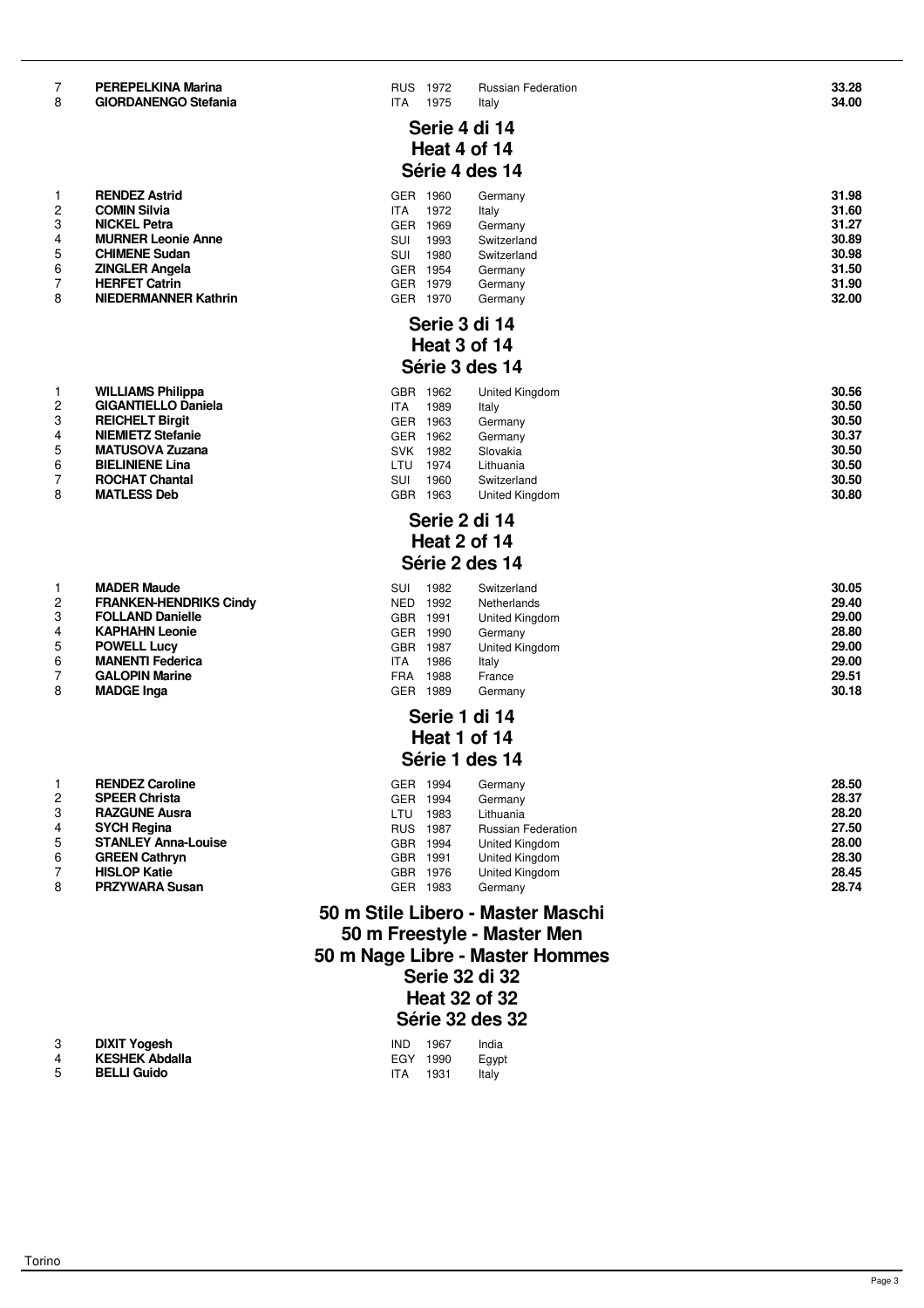|                | <b>LA ROSA Giuseppe</b>   | ITA        | 1950 | Italy                 |
|----------------|---------------------------|------------|------|-----------------------|
| $\overline{2}$ | <b>ELSHEBOKSHY Khaled</b> | EGY        | 1985 | Egypt                 |
| 3              | <b>PETROV Eduard</b>      | UKR        | 1963 | Ukraine               |
| 4              | <b>CHIFARI Marcello</b>   | ITA        | 1959 | Italy                 |
| 5              | <b>PASSERA Marco</b>      | ITA        | 1978 | Italy                 |
| 6              | <b>TAYLOR Samuel</b>      | GBR.       | 1991 | <b>United Kingdom</b> |
|                | <b>JANOS Kancso</b>       | <b>HUN</b> | 1941 | Hungary               |

|                | <b>VENEZIA Davide</b>         | ITA        | 1984 | Italy                     |
|----------------|-------------------------------|------------|------|---------------------------|
| $\overline{2}$ | <b>AVONDETTO Luca Michele</b> | <b>ITA</b> | 1963 | Italy                     |
| 3              | <b>GRIBKOV Dmitry</b>         | <b>RUS</b> | 1966 | <b>Russian Federation</b> |
| 4              | <b>SHTEFAN Boris</b>          | <b>RUS</b> | 1934 | <b>Russian Federation</b> |
| 5              | <b>FRESI Paolo</b>            | <b>ITA</b> | 1973 | Italy                     |
| 6              | <b>RATHI Sukhbir Singh</b>    | IND.       | 1957 | India                     |
| $\overline{7}$ | <b>WEBSTER Paul</b>           | GBR.       | 1942 | United Kingdom            |
| 8              | <b>BARDOU Laurent</b>         | FRA        | 1966 | France                    |

|   | піссі сійні                  |
|---|------------------------------|
| 2 | <b>FRISENDA Emilio Rocco</b> |
| 3 | <b>SONZA Alen</b>            |
| 4 | <b>FACCIOLLA Raffaele</b>    |
| 5 | <b>CRESCINI Luca</b>         |
| 6 | <b>BORIS Shtefan</b>         |
| 7 | <b>SCHWERTMANN Martin</b>    |
| 8 | <b>MARCARINO Gabriele</b>    |
|   |                              |

| 1 | <b>GIANSANTE Enzo</b>     |
|---|---------------------------|
| 2 | <b>CHIAMPO Giorgio</b>    |
| 3 | <b>ZAPPALA' Raffaele</b>  |
| 4 | <b>GRIMPARD Johannick</b> |
| 5 | <b>MILLER Vincent</b>     |
| 6 | <b>ZADRA Markus</b>       |
| 7 | <b>HUANG Sujun</b>        |
| 8 | <b>AMATO Giorgio</b>      |
|   |                           |

|                | AMDRUJINI DAHIIU         |
|----------------|--------------------------|
| 2              | <b>MORTARA Giorgio</b>   |
| 3              | <b>VIOLANTE Guido</b>    |
| 4              | <b>BRACHET Robert</b>    |
| 5              | <b>SERHEY Simankov</b>   |
| 6              | <b>WANG Guoping</b>      |
| $\overline{7}$ | <b>NOWAK Massimilian</b> |
| 8              | <b>ARIANO Enrico</b>     |
|                |                          |
|                |                          |

| 1 | <b>CARRERA Ernesto</b>    |
|---|---------------------------|
| 2 | <b>MIILUMAKI Seppo</b>    |
| 3 | <b>MARINACCIO Giorgio</b> |
| 4 | <b>TOLASI Antonio</b>     |
| 5 | <b>MIGLIETTA Gianni</b>   |
| 6 | <b>PERONDINI Giorgio</b>  |
|   |                           |

# **Serie 31 di 32 Heat 31 of 32 Série 31 des 32**

| ITA        | 1950 | Italy          |
|------------|------|----------------|
| EGY        | 1985 | Egypt          |
| <b>UKR</b> | 1963 | Ukraine        |
| <b>ITA</b> | 1959 | Italy          |
| ITA.       | 1978 | Italy          |
| <b>GBR</b> | 1991 | United Kingdom |
| HUN        | 1941 | Hungary        |

#### **Serie 30 di 32 Heat 30 of 32 Série 30 des 32**

|   | <b>VENEZIA Davide</b>         | ITA        | 1984 | Italy                     |             |         |
|---|-------------------------------|------------|------|---------------------------|-------------|---------|
| 2 | <b>AVONDETTO Luca Michele</b> | ITA        | 1963 | Italy                     |             |         |
| 3 | <b>GRIBKOV Dmitry</b>         | <b>RUS</b> | 1966 | <b>Russian Federation</b> |             |         |
|   | <b>SHTEFAN Boris</b>          | <b>RUS</b> | 1934 | <b>Russian Federation</b> | <b>RPC</b>  | 1'15.00 |
| 5 | <b>FRESI Paolo</b>            | ITA        | 1973 | Italy                     | <b>FINP</b> | 1'39.40 |
| 6 | <b>RATHI Sukhbir Singh</b>    | <b>IND</b> | 1957 | India                     |             |         |
|   | <b>WEBSTER Paul</b>           | <b>GBR</b> | 1942 | United Kingdom            |             |         |
| 8 | <b>BARDOU Laurent</b>         | FRA        | 1966 | France                    |             |         |
|   |                               |            |      |                           |             |         |

## **Serie 29 di 32 Heat 29 of 32 Série 29 des 32**

| 1 | <b>RICCI Gianni</b>          | <b>ITA</b>         | 1947<br>Italy         |                           | 1'10.00 |
|---|------------------------------|--------------------|-----------------------|---------------------------|---------|
| 2 | <b>FRISENDA Emilio Rocco</b> | <b>ITA</b>         | 1973<br>Italy         | <b>FINP</b>               | 56.06   |
| 3 | <b>SONZA Alen</b>            | <b>ITA</b><br>1980 | Italy                 | <b>FINP</b>               | 54.90   |
| 4 | <b>FACCIOLLA Raffaele</b>    | <b>ITA</b>         | 1958<br>Italy         |                           | 50.00   |
| 5 | <b>CRESCINI Luca</b>         | <b>ITA</b>         | 1975<br>Italy         | <b>FINP</b>               | 52.07   |
| 6 | <b>BORIS Shtefan</b>         | <b>RUS</b><br>1934 |                       | <b>Russian Federation</b> | 55.00   |
| 7 | <b>SCHWERTMANN Martin</b>    | GER 1961           | Germany               |                           | 1'00.00 |
| 8 | <b>MARCARINO Gabriele</b>    | <b>ITA</b>         | 1974<br>Italy         | <b>FINP</b>               | 1'10.00 |
|   |                              |                    |                       |                           |         |
|   |                              |                    | Serie 28 di 32        |                           |         |
|   |                              |                    | <b>Heat 28 of 32</b>  |                           |         |
|   |                              |                    | Série 28 des 32       |                           |         |
|   |                              |                    |                       |                           |         |
| 1 | <b>GIANSANTE Enzo</b>        | <b>ITA</b>         | 1956<br>Italy         |                           | 49.79   |
| 2 | <b>CHIAMPO Giorgio</b>       | <b>ITA</b>         | 1953<br>Italy         |                           | 45.00   |
| 3 | <b>ZAPPALA' Raffaele</b>     | <b>ITA</b>         | 1973<br>Italy         |                           | 45.00   |
| 4 | <b>GRIMPARD Johannick</b>    | <b>FRA</b><br>1982 | France                |                           | 44.11   |
| 5 | <b>MILLER Vincent</b>        | <b>ESP</b><br>1935 | Spain                 |                           | 44.35   |
| 6 | <b>ZADRA Markus</b>          | <b>ITA</b>         | 1965<br>Italy         |                           | 45.00   |
| 7 | <b>HUANG Sujun</b>           | CHN 1955           | China                 |                           | 47.00   |
| 8 | <b>AMATO Giorgio</b>         | <b>ITA</b>         | 1936<br>Italy         |                           | 50.00   |
|   |                              |                    | <b>Serie 27 di 32</b> |                           |         |
|   |                              |                    | <b>Heat 27 of 32</b>  |                           |         |
|   |                              |                    |                       |                           |         |
|   |                              |                    | Série 27 des 32       |                           |         |
| 1 | <b>AMBROSINI Danilo</b>      | <b>ITA</b>         | 1976<br>Italy         | <b>FINP</b>               | 43.64   |
| 2 | <b>MORTARA Giorgio</b>       | <b>ITA</b>         | 1955<br>Italy         |                           | 43.00   |
| 3 | <b>VIOLANTE Guido</b>        | <b>ITA</b>         | 1957<br>Italy         |                           | 42.00   |
| 4 | <b>BRACHET Robert</b>        | <b>FRA</b><br>1938 | France                |                           | 41.00   |
| 5 | <b>SERHEY Simankov</b>       | <b>UKR</b><br>1932 | Ukraine               |                           | 41.50   |
| 6 | <b>WANG Guoping</b>          | CHN 1960           | China                 |                           | 42.00   |
| 7 | <b>NOWAK Massimiliano</b>    | <b>ITA</b>         | 1972<br>Italy         |                           | 43.00   |
| 8 | <b>ARIANO Enrico</b>         | <b>ITA</b>         | 1968<br>Italy         | <b>FINP</b>               | 43.64   |
|   |                              |                    | <b>Serie 26 di 32</b> |                           |         |
|   |                              |                    | <b>Heat 26 of 32</b>  |                           |         |
|   |                              |                    |                       |                           |         |
|   |                              |                    | Série 26 des 32       |                           |         |
| 1 | <b>CARRERA Ernesto</b>       | <b>ITA</b>         | 1965<br>Italy         |                           | 40.00   |
| 2 | <b>MIILUMAKI Seppo</b>       | <b>FIN</b>         | 1948<br>Finland       |                           | 39.00   |
| 3 | <b>MARINACCIO Giorgio</b>    | <b>ITA</b><br>1957 | Italy                 |                           | 38.00   |
| 4 | <b>TOLASI Antonio</b>        | <b>ITA</b>         | 1962<br>Italy         | <b>FINP</b>               | 38.00   |
| 5 | <b>MIGLIETTA Gianni</b>      | <b>ITA</b><br>1956 | Italy                 |                           | 38.00   |
| 6 | <b>PERONDINI Giorgio</b>     | <b>ITA</b>         | 1937<br>Italy         |                           | 38.42   |
| 7 | <b>ROSSI Eros</b>            | <b>ITA</b>         | 1962<br>Italy         |                           | 39.00   |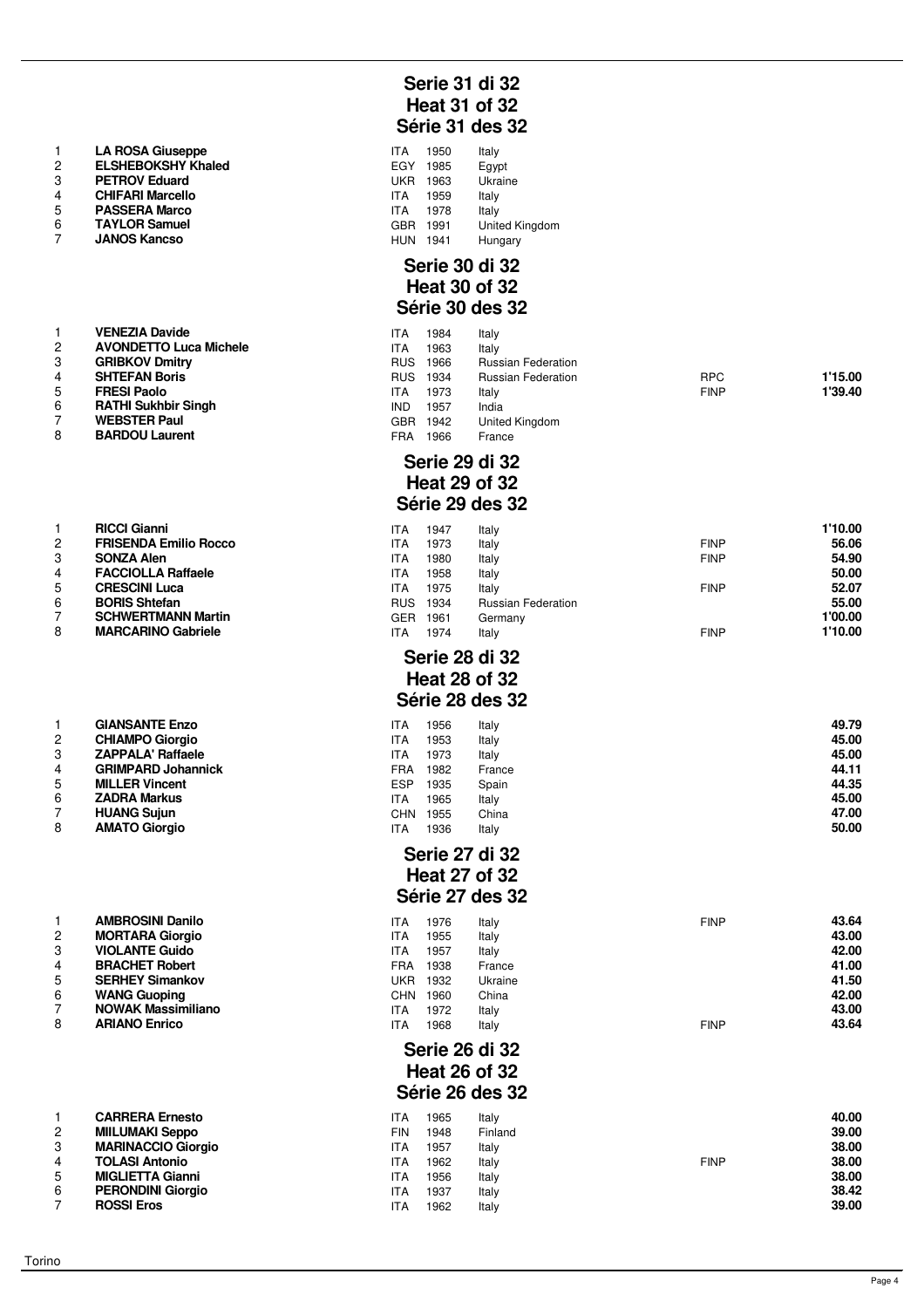**FLYNN Gerry** IRL 1947 Ireland **40.66**

| ı | FELIX Gerard           |
|---|------------------------|
| 2 | <b>FEDONIN Dmitrii</b> |
| 3 | <b>ROBERTS Danny</b>   |
| 4 | <b>ROCCA Ugo</b>       |
| 5 | <b>MEI Lijun</b>       |
| 6 | <b>CARLI Filippo</b>   |
| 7 | <b>HUNTER Alvaro</b>   |
| 8 | <b>GIACOMIN Enrico</b> |

|                | CUNIGLIO GIANMANA        | II A            |
|----------------|--------------------------|-----------------|
| 2              | <b>HICKS Michael</b>     | US/             |
| -3             | <b>FERRERO Luigi</b>     | ITA             |
| $\overline{4}$ | <b>LASZLO Fodor</b>      | HUI             |
| -5             | <b>MANTOVAN Riccardo</b> | ITA             |
| 6              | <b>ABOUSALEM Yaser</b>   | EG <sup>\</sup> |
|                | <b>DUBOIS Patrice</b>    | FR/             |
| 8              | <b>CHIANALE Carlo</b>    | ITA             |

|                         | <b>PALISI Roberto</b>      |
|-------------------------|----------------------------|
| $\mathcal{P}$           | <b>FARETRA Claudio</b>     |
| 3                       | <b>ROSSI BONDI Daniele</b> |
| $\overline{\mathbf{4}}$ | <b>MASSARO Renato</b>      |
| 5                       | <b>POZZAN Stefano</b>      |
| 6                       | <b>AZARA Nicola</b>        |
| 7                       | <b>GASCHINO Paolo</b>      |
| 8                       | <b>DWIVEDI Pranay</b>      |

|   | <b>SHI Ruiming</b>        |
|---|---------------------------|
| 2 | <b>MATZKEN Ulrich</b>     |
| 3 | <b>TARANTINO Dario</b>    |
| 4 | <b>RUBINO Vincenzo</b>    |
| 5 | <b>ZOMPI Roberto</b>      |
| 6 | <b>CARNUCCIO Raffaele</b> |
| 7 | <b>CAPOLICCHIO Marco</b>  |
| 8 | <b>RUDIGER Sebastian</b>  |
|   |                           |

|                | <b>LANTI Gaspard</b>          | Sl |
|----------------|-------------------------------|----|
| $\mathcal{P}$  | <b>HERASYM Roman</b>          | UI |
| 3              | <b>BOUCHELAGHEM Malik</b>     | Sl |
| $\overline{4}$ | <b>GAVAROTTI Giorgio</b>      | ıτ |
| -5             | <b>CANTAMESSA Maurizio</b>    | ıτ |
| 6              | <b>LEPIANI ESPOSITO Fabio</b> | ıτ |
| -7             | <b>MALTSEV Vladimir</b>       | RI |
| 8              | <b>ULYBYSHEV Mikhail</b>      | RI |

#### **Serie 25 di 32 Heat 25 of 32 Série 25 des 32**

|    | <b>FELIX Gerard</b>    | FRA        | 1951 | France                    |             | 37.53 |
|----|------------------------|------------|------|---------------------------|-------------|-------|
|    | <b>FEDONIN Dmitrii</b> | <b>RUS</b> | 1953 | <b>Russian Federation</b> |             | 37.50 |
|    | <b>ROBERTS Danny</b>   | GBR        | 1948 | United Kingdom            |             | 37.00 |
| 4  | <b>ROCCA Ugo</b>       | ITA        | 1963 | Italv                     |             | 37.00 |
| 5  | <b>MEI Liiun</b>       | CHN        | 1975 | China                     | <b>NPCC</b> | 37.00 |
| 6. | <b>CARLI Filippo</b>   | ITA        | 1959 | Italy                     |             | 37.00 |
|    | <b>HUNTER Alvaro</b>   | USA        | 1980 | United States of America  |             | 37.50 |
| 8  | <b>GIACOMIN Enrico</b> | ITA        | 1967 | Italv                     | FINP-Italia | 37.81 |

# **Serie 24 di 32 Heat 24 of 32 Série 24 des 32**

|    | <b>CUNIGLIO Gianmaria</b> | ITA        | 1970 | Italv                    | 37.00 |
|----|---------------------------|------------|------|--------------------------|-------|
|    | <b>HICKS Michael</b>      | USA        | 1990 | United States of America | 36.07 |
|    | <b>FERRERO Luigi</b>      | ITA        | 1953 | Italy                    | 36.00 |
|    | <b>LASZLO Fodor</b>       | <b>HUN</b> | 1951 | Hungary                  | 36.00 |
|    | <b>MANTOVAN Riccardo</b>  | ITA        | 1970 | Italy                    | 36.00 |
| 6. | <b>ABOUSALEM Yaser</b>    | EGY        | 1993 | Egypt                    | 36.00 |
|    | <b>DUBOIS Patrice</b>     | FRA        | 1955 | France                   | 36.14 |
| 8  | <b>CHIANALE Carlo</b>     | ITA        | 1954 | Italv                    | 37.00 |

#### **Serie 23 di 32 Heat 23 of 32 Série 23 des 32**

|   | <b>PALISI Roberto</b>      | ITA        | 1984 | Italy |             | 36.00 |
|---|----------------------------|------------|------|-------|-------------|-------|
| 2 | <b>FARETRA Claudio</b>     | ITA        | 1965 | Italy | <b>FINP</b> | 35.87 |
| 3 | <b>ROSSI BONDI Daniele</b> | ITA        | 1979 | Italy | <b>FINP</b> | 35.45 |
|   | <b>MASSARO Renato</b>      | ITA        | 1964 | Italy |             | 35.30 |
| 5 | <b>POZZAN Stefano</b>      | ITA        | 1985 | Italy | <b>FINP</b> | 35.39 |
| 6 | <b>AZARA Nicola</b>        | ITA        | 1967 | Italy | <b>FINP</b> | 35.60 |
|   | <b>GASCHINO Paolo</b>      | ITA        | 1962 | Italy |             | 36.00 |
| 8 | <b>DWIVEDI Pranav</b>      | <b>IND</b> | 1973 | India |             | 36.00 |
|   |                            |            |      |       |             |       |

#### **Serie 22 di 32 Heat 22 of 32 Série 22 des 32**

|   | <b>SHI Ruiming</b>        | CHN | 1974 | China   | 35.00 |
|---|---------------------------|-----|------|---------|-------|
| 2 | <b>MATZKEN Ulrich</b>     | GER | 1960 | Germany | 35.00 |
| 3 | <b>TARANTINO Dario</b>    | ITA | 1962 | Italy   | 35.00 |
|   | <b>RUBINO Vincenzo</b>    | ITA | 1976 | Italy   | 34.00 |
| 5 | <b>ZOMPI Roberto</b>      | ITA | 1962 | Italy   | 34.10 |
| 6 | <b>CARNUCCIO Raffaele</b> | ITA | 1965 | Italy   | 35.00 |
|   | <b>CAPOLICCHIO Marco</b>  | ITA | 1987 | Italv   | 35.00 |
| 8 | <b>RUDIGER Sebastian</b>  | GER | 1945 | Germanv | 35.22 |

#### **Serie 21 di 32 Heat 21 of 32 Série 21 des 32**

|   | <b>LANTI Gaspard</b>          | SUI        | 1973 | Switzerland               | 34.00 |
|---|-------------------------------|------------|------|---------------------------|-------|
|   | <b>HERASYM Roman</b>          | UKR        | 1984 | Ukraine                   | 34.00 |
| 3 | <b>BOUCHELAGHEM Malik</b>     | SUI        | 1964 | Switzerland               | 34.00 |
|   | <b>GAVAROTTI Giorgio</b>      | ITA        | 1991 | Italy                     | 34.00 |
| 5 | <b>CANTAMESSA Maurizio</b>    | ITA        | 1964 | Italy                     | 34.00 |
| 6 | <b>LEPIANI ESPOSITO Fabio</b> | ITA        | 1981 | Italy                     | 34.00 |
|   | <b>MALTSEV Vladimir</b>       | <b>RUS</b> | 1947 | <b>Russian Federation</b> | 34.00 |
| 8 | <b>ULYBYSHEV Mikhail</b>      | <b>RUS</b> | 1946 | <b>Russian Federation</b> | 34.00 |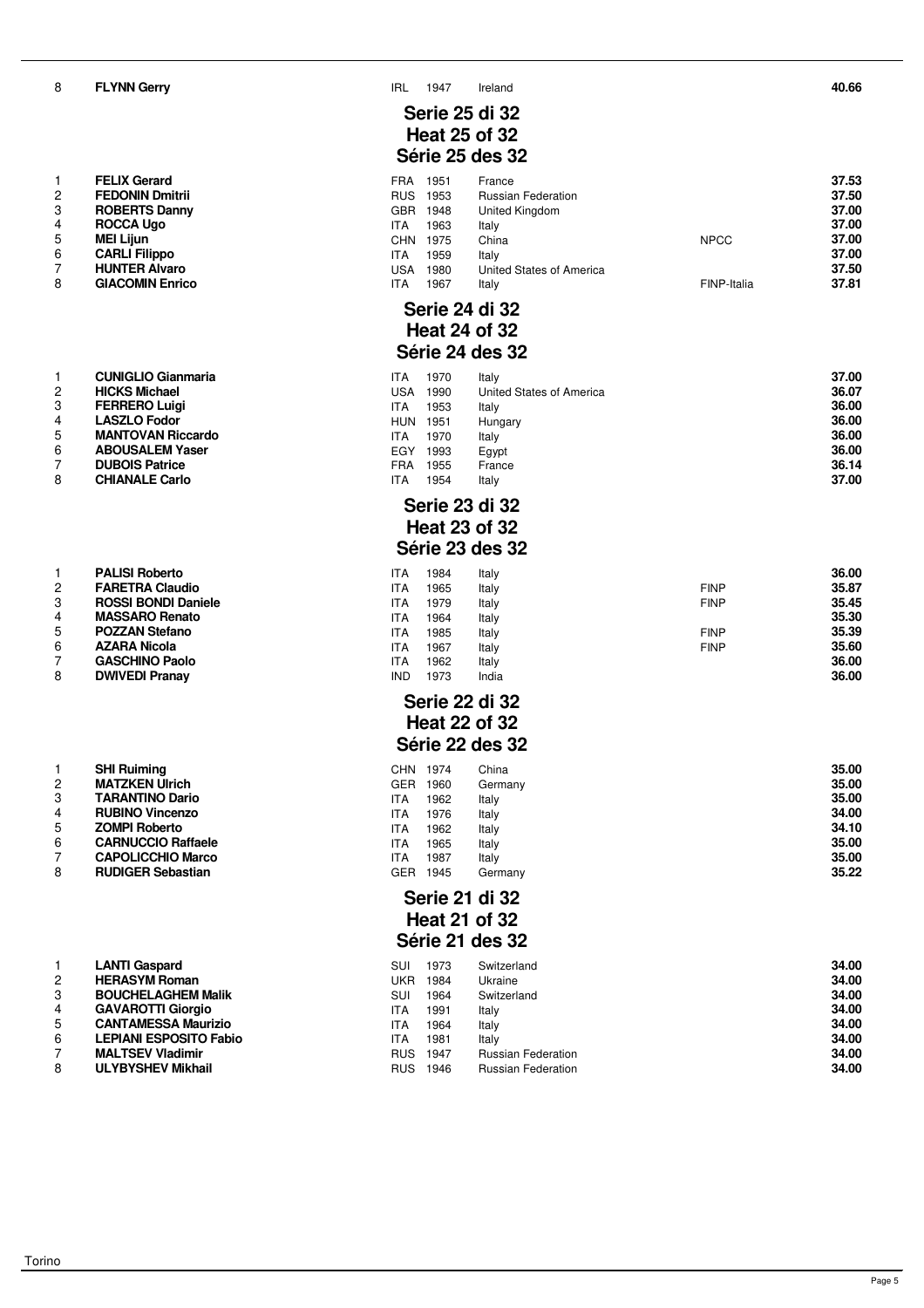| 1 | <b>LACRAMPE Mathieu</b>      |
|---|------------------------------|
| 2 | <b>GARCIA Enrique</b>        |
| 3 | <b>TOKAS Dinesh</b>          |
| 4 | <b>BESPALOV Volodymyr</b>    |
| 5 | <b>ADINOLFI Marco</b>        |
| 6 | <b>UGOR Balazs</b>           |
| 7 | <b>ROTUNDO Salvatore</b>     |
| 8 | <b>MICHIELETTO Pierluigi</b> |
|   |                              |

|                | <b>DRURY TIMOTHY</b>            |
|----------------|---------------------------------|
| 2              | <b>SATAS Vytautas Bronislov</b> |
| 3              | <b>SANGWAN Ajay</b>             |
| $\overline{4}$ | <b>BEYSARD Gaetan</b>           |
| 5              | <b>HUGHES Paul</b>              |
| 6              | <b>NA Sudhir</b>                |
| $\overline{7}$ | <b>PASTORE Michele</b>          |
| 8              | <b>CAMPANALE Giuliano</b>       |
|                |                                 |

|   | DUNAI MIKIOS           |
|---|------------------------|
| 2 | <b>HORNAK Jaroslav</b> |
| 3 | <b>SINDHU Deepak</b>   |
| 4 | <b>WEENINK Joop</b>    |
| 5 | <b>CSABA Lazlo</b>     |
| 6 | <b>ERDELYI Ferenc</b>  |
| 7 | <b>LEMMA Pasquale</b>  |
| 8 | <b>CHAI Weixing</b>    |

|                | <b>MORARU Andrii</b>         |
|----------------|------------------------------|
| $\mathcal{P}$  | <b>AUDINO Fabrizio</b>       |
| 3              | <b>TODISCO Michele</b>       |
| 4              | <b>BELLACHIOMA Alberto</b>   |
| 5              | <b>MIRZABEKYAN Alexander</b> |
| 6              | <b>JULIEN Gallais</b>        |
| $\overline{7}$ | <b>KADIAN Jagbir Singh</b>   |
| 8              | <b>BASHMAKOV Alexander</b>   |
|                |                              |

| 1 | <b>BOURGEOIS Albert</b> |
|---|-------------------------|
| 2 | <b>PUDOYER Cyril</b>    |
| 3 | <b>MANFRINO Roberto</b> |
| 4 | <b>PASCIUTO Antonio</b> |
| 5 | <b>GASTALDI Michele</b> |
| 6 | <b>NICKEL Wolfgang</b>  |
|   |                         |

# **Serie 20 di 32 Heat 20 of 32 Série 20 des 32**

|   | <b>LACRAMPE Mathieu</b>      | <b>FRA</b> | 1979 | France  | 33.94 |
|---|------------------------------|------------|------|---------|-------|
|   | <b>GARCIA Enrique</b>        | ITA        | 1970 | Italy   | 33.35 |
|   | <b>TOKAS Dinesh</b>          | <b>IND</b> | 1984 | India   | 33.01 |
|   | <b>BESPALOV Volodymyr</b>    | <b>UKR</b> | 1963 | Ukraine | 33.00 |
| 5 | <b>ADINOLFI Marco</b>        | <b>ITA</b> | 1986 | Italy   | 33.00 |
| 6 | <b>UGOR Balazs</b>           | <b>HUN</b> | 1981 | Hungary | 33.20 |
|   | <b>ROTUNDO Salvatore</b>     | ITA        | 1963 | Italy   | 33.60 |
| 8 | <b>MICHIELETTO Pierluigi</b> | ITA        | 1961 | Italy   | 33.99 |
|   |                              |            |      |         |       |

#### **Serie 19 di 32 Heat 19 of 32 Série 19 des 32**

|   | <b>SALUNKE Maheshwar</b>   | <b>IND</b> | 1974 | India                     | 33.00 |
|---|----------------------------|------------|------|---------------------------|-------|
| 2 | <b>KOKHANEVYCH Yevhen</b>  | UKR        | 1958 | Ukraine                   | 33.00 |
| 3 | <b>PETKAU Oleg</b>         | <b>RUS</b> | 1947 | <b>Russian Federation</b> | 33.00 |
|   | <b>CAMPANALE Dario</b>     | ITA        | 1973 | Italv                     | 32.50 |
| 5 | <b>MEIXNER Matthias</b>    | GER.       | 1962 | Germany                   | 32.60 |
| 6 | <b>MONCO Silvio</b>        | ITA        | 1961 | Italv                     | 33.00 |
|   | <b>GIACCONE Alessio</b>    | ITA        | 1993 | Italy                     | 33.00 |
| 8 | <b>ABDULGAWAD Mohammad</b> | EGY        | 1975 | Egypt                     | 33.00 |

#### **Serie 18 di 32 Heat 18 of 32 Série 18 des 32**

|   | <b>DRURY Timothy</b>            | GBR        | 1963 | United Kingdom | 32.50 |
|---|---------------------------------|------------|------|----------------|-------|
| 2 | <b>SATAS Vytautas Bronislov</b> | LTU        | 1953 | Lithuania      | 32.37 |
|   | <b>SANGWAN Ajay</b>             | <b>IND</b> | 1988 | India          | 32.05 |
|   | <b>BEYSARD Gaetan</b>           | SUI        | 1954 | Switzerland    | 32.00 |
| 5 | <b>HUGHES Paul</b>              | GBR        | 1960 | United Kingdom | 32.00 |
| 6 | <b>NA Sudhir</b>                | <b>IND</b> | 1989 | India          | 32.08 |
|   | <b>PASTORE Michele</b>          | ITA        | 1989 | Italy          | 32.40 |
| 8 | <b>CAMPANALE Giuliano</b>       | ITA        | 1971 | Italy          | 32.50 |

#### **Serie 17 di 32 Heat 17 of 32 Série 17 des 32**

|   | <b>BORZI Miklos</b>    | <b>HUN</b> | 1949 | Hungary     | 32.00 |
|---|------------------------|------------|------|-------------|-------|
|   | <b>HORNAK Jaroslav</b> | <b>SVK</b> | 1978 | Slovakia    | 31.60 |
| 3 | <b>SINDHU Deepak</b>   | <b>IND</b> | 1988 | India       | 31.49 |
|   | <b>WEENINK Joop</b>    | <b>NED</b> | 1968 | Netherlands | 31.35 |
| 5 | <b>CSABA Lazlo</b>     | <b>HUN</b> | 1948 | Hungary     | 31.45 |
| 6 | <b>ERDELYI Ferenc</b>  | <b>HUN</b> | 1952 | Hungary     | 31.50 |
|   | <b>LEMMA Pasquale</b>  | <b>ITA</b> | 1977 | Italy       | 32.00 |
| 8 | <b>CHAI Weixing</b>    | <b>CHN</b> | 1958 | China       | 32.00 |
|   |                        |            |      |             |       |

#### **Serie 16 di 32 Heat 16 of 32 Série 16 des 32**

|   | <b>MORARU Andrii</b>         | UKR        | 1985 | Ukraine                   | 31.03 |
|---|------------------------------|------------|------|---------------------------|-------|
|   | <b>AUDINO Fabrizio</b>       | ITA        | 1962 | Italy                     | 31.00 |
|   | <b>TODISCO Michele</b>       | ITA        | 1982 | Italy                     | 31.00 |
|   | <b>BELLACHIOMA Alberto</b>   | ITA        | 1963 | Italy                     | 31.00 |
| 5 | <b>MIRZABEKYAN Alexander</b> | <b>RUS</b> | 1972 | <b>Russian Federation</b> | 31.00 |
| 6 | <b>JULIEN Gallais</b>        | FRA        | 1979 | France                    | 31.00 |
|   | <b>KADIAN Jagbir Singh</b>   | <b>IND</b> | 1973 | India                     | 31.03 |
| 8 | <b>BASHMAKOV Alexander</b>   | <b>RUS</b> | 1946 | <b>Russian Federation</b> | 31.35 |

# **Serie 15 di 32 Heat 15 of 32 Série 15 des 32**

|                    | <b>BOURGEOIS Albert</b> | SUI        | 1953 | Switzerland | 30.95 |
|--------------------|-------------------------|------------|------|-------------|-------|
|                    | <b>PUDOYER Cyril</b>    | FRA        | 1982 | France      | 30.79 |
|                    | <b>MANFRINO Roberto</b> | ITA        | 1966 | Italy       | 30.50 |
|                    | <b>PASCIUTO Antonio</b> | <b>ITA</b> | 1959 | Italy       | 30.45 |
|                    | <b>GASTALDI Michele</b> | <b>ITA</b> | 1965 | Italy       | 30.50 |
| $\mathbf{\hat{c}}$ | <b>NICKEL Wolfgang</b>  | <b>GER</b> | 1967 | Germany     | 30.55 |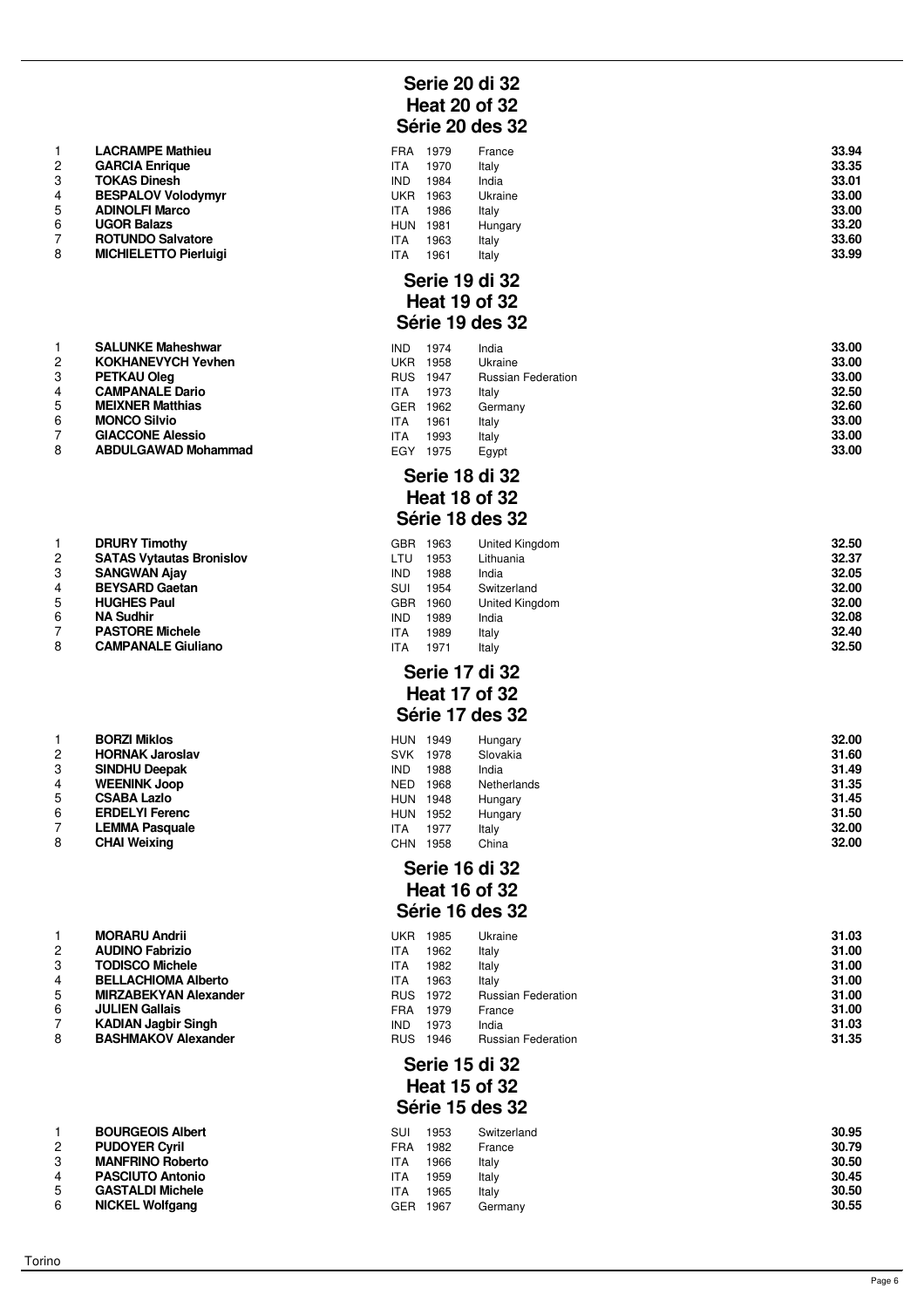| <b>ERKINARO Jaakko</b> |  |
|------------------------|--|
|                        |  |

| 1              | <b>BAKSHI Chaand</b>      |
|----------------|---------------------------|
| $\overline{c}$ | <b>KUMAR Naveen</b>       |
| 3              | <b>RANA Harinder</b>      |
| 4              | <b>TOKAS Brij Mohan</b>   |
| 5              | <b>NA Balkrishan</b>      |
| 6              | <b>PONTEPRINO Mauro</b>   |
| $\overline{7}$ | <b>ROJO DIEZ Jonathan</b> |
| 8              | <b>TANWAR Aman</b>        |

| ı              | KUSKIS NIKOJAI                 |
|----------------|--------------------------------|
| 2              | <b>ROMANOV Alexander</b>       |
| 3              | <b>KLIMAS Arturas</b>          |
| $\overline{4}$ | <b>TOKAS Praveen Kumar</b>     |
| 5              | <b>LAUDANI Barbaro Massimo</b> |
| 6              | <b>FRANZONI Antonio Marco</b>  |
| 7              | <b>BORTHWICK David</b>         |
| 8              | <b>TOKAS Chand</b>             |

| 1              | <b>GOTTA Danilo</b>         |
|----------------|-----------------------------|
| 2              | <b>TORVIKOSKI Teemu</b>     |
| 3              | <b>SMITH Mike</b>           |
| $\overline{4}$ | <b>KRUMMEL Gregor</b>       |
| 5              | <b>HERZIG Romain</b>        |
| 6              | <b>EISNER Stephan</b>       |
| $\overline{7}$ | <b>FOMIN Vladimir</b>       |
| 8              | <b>KRASAUSKAS Vilmantas</b> |
|                |                             |

|   | GUBBAY MAIK              |
|---|--------------------------|
| 2 | <b>RENARD Francis</b>    |
| 3 | <b>NICASTRI Michele</b>  |
| 4 | <b>KERSEVICIUS Linas</b> |
| 5 | <b>GUAY Christian</b>    |
| 6 | <b>GILLES Quintin</b>    |
| 7 | <b>FRO9LOV Sergei</b>    |
| 8 | <b>PASQUINI Roberto</b>  |

| 1              | <b>PESSINA Massimiliano</b> |
|----------------|-----------------------------|
| 2              | <b>SHCHUKIN Oleh</b>        |
| 3              | <b>WARD Daniel</b>          |
| 4              | <b>BIELICZ Leonard</b>      |
| 5              | <b>SUKHONOSENKO Nikita</b>  |
| 6              | <b>LEE Roland</b>           |
| $\overline{ }$ | <b>UU IEN Morianior</b>     |

**SAGAR Sagar** 

| 7<br>8         | <b>ERKINARO Jaakko</b><br><b>CHEN Wenzhou</b> | <b>FIN</b><br><b>CHN</b> | 1963<br>1963 | Finland<br>China          |             | 30.88<br>31.00 |
|----------------|-----------------------------------------------|--------------------------|--------------|---------------------------|-------------|----------------|
|                |                                               |                          |              | Serie 14 di 32            |             |                |
|                |                                               |                          |              | <b>Heat 14 of 32</b>      |             |                |
|                |                                               |                          |              | Série 14 des 32           |             |                |
| 1              | <b>BAKSHI Chaand</b>                          | <b>IND</b>               | 1990         | India                     |             | 30.19          |
| $\overline{2}$ | <b>KUMAR Naveen</b>                           | <b>IND</b>               | 1975         | India                     |             | 30.05          |
| 3              | <b>RANA Harinder</b>                          | <b>IND</b>               | 1986         | India                     |             | 30.05          |
| 4              | <b>TOKAS Brij Mohan</b>                       | <b>IND</b>               | 1979         | India                     |             | 30.01          |
| 5              | <b>NA Balkrishan</b>                          | <b>IND</b>               | 1992         | India                     |             | 30.01          |
| 6              | <b>PONTEPRINO Mauro</b>                       | <b>ITA</b>               | 1960         | Italy                     |             | 30.05          |
| 7              | ROJO DIEZ Jonathan                            | <b>ITA</b>               | 1982         | Italy                     |             | 30.11          |
| 8              | <b>TANWAR Aman</b>                            | <b>IND</b>               | 1992         | India                     |             | 30.44          |
|                |                                               |                          |              | <b>Serie 13 di 32</b>     |             |                |
|                |                                               |                          |              |                           |             |                |
|                |                                               |                          |              | <b>Heat 13 of 32</b>      |             |                |
|                |                                               |                          |              | Série 13 des 32           |             |                |
| 1              | <b>KUSKIS Nikolai</b>                         | GER                      | 1985         | Germany                   |             | 30.00          |
| $\overline{c}$ | <b>ROMANOV Alexander</b>                      | <b>RUS</b>               | 1956         | <b>Russian Federation</b> |             | 30.00          |
| 3              | <b>KLIMAS Arturas</b>                         | <b>LTU</b>               | 1970         | Lithuania                 |             | 30.00          |
| 4              | <b>TOKAS Praveen Kumar</b>                    | <b>IND</b>               | 1967         | India                     |             | 30.00          |
| 5              | <b>LAUDANI Barbaro Massimo</b>                | <b>ITA</b>               | 1965         | Italy                     |             | 30.00          |
| 6              | <b>FRANZONI Antonio Marco</b>                 | <b>ITA</b>               | 1989         | Italy                     | <b>FINP</b> | 30.00          |
| 7              | <b>BORTHWICK David</b>                        | <b>GBR</b>               | 1968         | United Kingdom            |             | 30.00          |
| 8              | <b>TOKAS Chand</b>                            | <b>IND</b>               | 1972         | India                     |             | 30.01          |
|                |                                               |                          |              | <b>Serie 12 di 32</b>     |             |                |
|                |                                               |                          |              | <b>Heat 12 of 32</b>      |             |                |
|                |                                               |                          |              |                           |             |                |
|                |                                               |                          |              | Série 12 des 32           |             |                |

#### **GOTTA Danilo** ITA 1966 Italy **30.00 TORVIKOSKI Teemu** FIN 1976 Finland **30.00 SMITH Mike** FRA 1965 France **29.97 KRUMMEL Gregor** GER 1986 Germany **29.54 HERZIG Romain** SUI 1983 Switzerland **29.84 EISNER Stephan** GER 1966 Germany **29.98 FOMIN Vladimir** RUS 1955 Russian Federation **30.00 KRASAUSKAS Vilmantas** LTU 1964 Lithuania **30.00**

#### **Serie 11 di 32 Heat 11 of 32 Série 11 des 32**

|   | <b>GUBBAY Mark</b>       | SUI        | 1965 | Switzerland               |             | 29.50 |
|---|--------------------------|------------|------|---------------------------|-------------|-------|
|   | <b>RENARD Francis</b>    | FRA        | 1965 | France                    |             | 29.34 |
| 3 | <b>NICASTRI Michele</b>  | ITA        | 1976 | Italy                     |             | 29.05 |
|   | <b>KERSEVICIUS Linas</b> | LTU        | 1971 | Lithuania                 |             | 29.00 |
| 5 | <b>GUAY Christian</b>    | <b>SUI</b> | 1963 | Switzerland               |             | 29.00 |
| 6 | <b>GILLES Quintin</b>    | FRA        | 1972 | France                    |             | 29.34 |
|   | <b>FRO9LOV Sergei</b>    | <b>RUS</b> | 1964 | <b>Russian Federation</b> |             | 29.40 |
| 8 | <b>PASQUINI Roberto</b>  | ITA        | 1968 | Italy                     | FINP-Italia | 29.50 |

#### **Serie 10 di 32 Heat 10 of 32 Série 10 des 32**

|   | <b>PESSINA Massimiliano</b> | <b>ITA</b> | 1967 | Italy          | 29.00 |
|---|-----------------------------|------------|------|----------------|-------|
|   | <b>SHCHUKIN Oleh</b>        | UKR        | 1965 | Ukraine        | 29.00 |
| 3 | <b>WARD Daniel</b>          | ITA.       | 1957 | Italy          | 28.88 |
|   | <b>BIELICZ Leonard</b>      | SWE        | 1951 | Sweden         | 28.50 |
|   | <b>SUKHONOSENKO Nikita</b>  | UKR        | 1987 | Ukraine        | 28.70 |
| 6 | <b>LEE Roland</b>           | <b>GBR</b> | 1964 | United Kingdom | 29.00 |
|   | <b>JULIEN Marignier</b>     | <b>FRA</b> | 1978 | France         | 29.00 |
|   | <b>SAGAR Sagar</b>          | <b>IND</b> | 1969 | India          | 29.00 |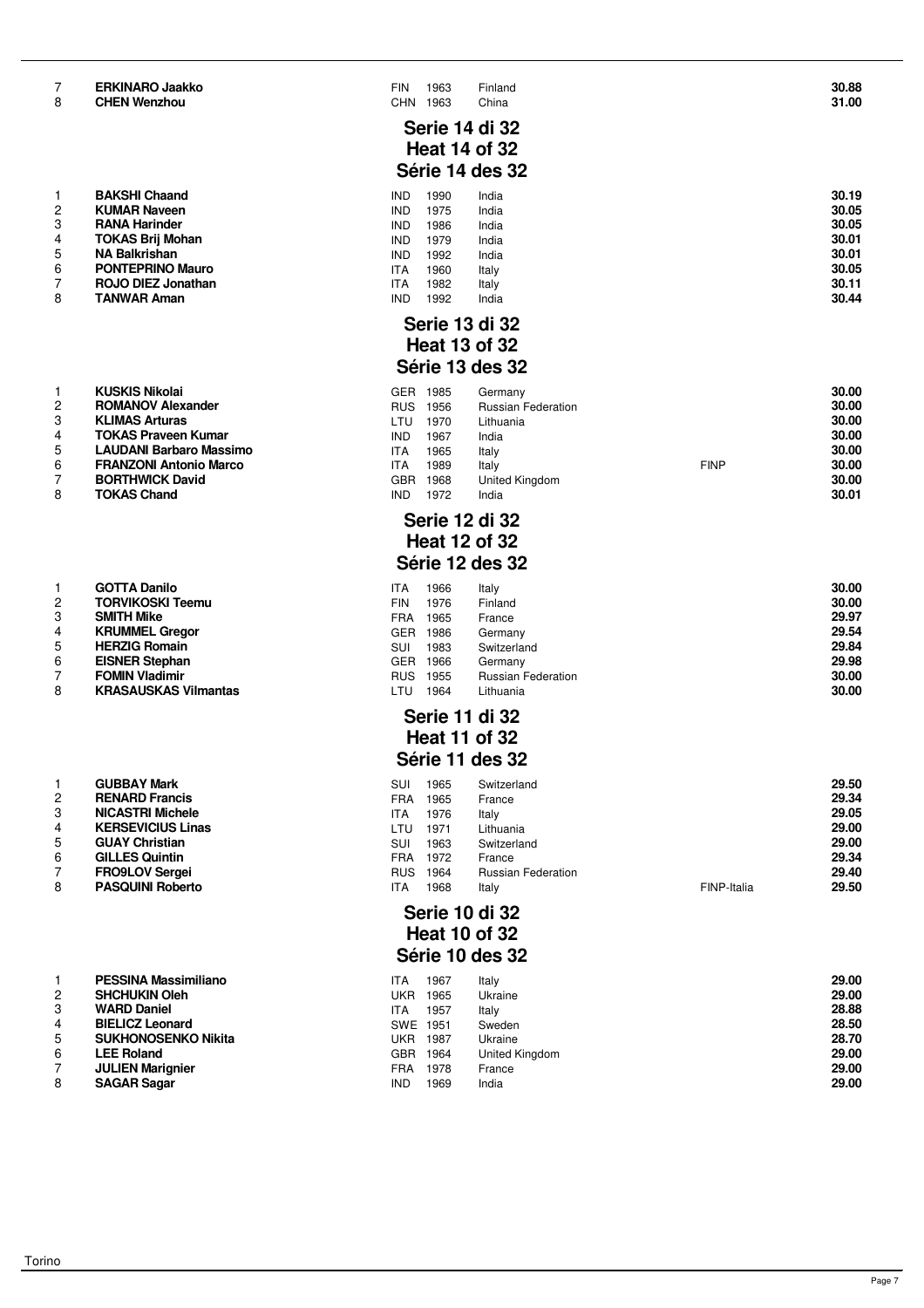|                | <b>ZEMAITIS Tomas</b> |
|----------------|-----------------------|
| $\mathcal{P}$  | <b>ARADI Ferenc</b>   |
| 3              | <b>POME Paolo</b>     |
| $\overline{4}$ | <b>VANIN Andrey</b>   |
| 5              | <b>WILLIAMS Simon</b> |
| 6              | <b>PAUER Csaba</b>    |
| $\overline{7}$ | <b>MAHOUACHI Moez</b> |
| 8              | <b>GRUCHY Olivier</b> |

|                         | <b>LOOSEMORE Matthew</b>     |
|-------------------------|------------------------------|
| $\mathcal{P}$           | <b>GAUDIN Mikael</b>         |
| 3                       | <b>BIGOT Matthieu</b>        |
| $\overline{\mathbf{4}}$ | <b>CAMPARI Alessandro</b>    |
| 5                       | <b>BISETTI Dorian</b>        |
| 6                       | <b>NORREY Craig</b>          |
| $\overline{7}$          | <b>TOKAS Rajbir</b>          |
| 8                       | <b>VETTER Martin Andreas</b> |

|                | <b>HAMARD CHISLOPHIC</b>    |
|----------------|-----------------------------|
| 2              | <b>LANDAUER Erva-N</b>      |
| 3              | <b>MONGEY Vivian</b>        |
| $\overline{4}$ | <b>MARQUES Paulo</b>        |
| 5              | <b>FULOP Levente</b>        |
| 6              | <b>KRAVKOV Igor</b>         |
| 7              | <b>CAPRANI Eric Jacques</b> |
| 8              | <b>PAATALO Esa</b>          |
|                |                             |

|                | RUSKA LAZIO                   |
|----------------|-------------------------------|
| $\overline{2}$ | <b>KORMENDI Daniel Marius</b> |
| 3              | <b>LOPEZ MARTINEZ Pascual</b> |
| 4              | <b>LAURENT Jean-Philippe</b>  |
| 5              | <b>FERRARI Luca</b>           |
| 6              | <b>GUMBIS Vaidotas</b>        |
| 7              | <b>CONWAY Peter</b>           |
| 8              | <b>NIEDERMANNER Tilo</b>      |

| 1              | TOTH Csaba               |
|----------------|--------------------------|
| 2              | <b>BERNARDINI Simone</b> |
| 3              | <b>HALAICHUK Bohdan</b>  |
| 4              | <b>ROWINSKI Filip</b>    |
| 5              | <b>KUSTER Stephan</b>    |
| 6              | <b>HOHMANN Daniel</b>    |
| $\overline{7}$ | <b>CORLAY Florent</b>    |
| 8              | <b>KOZLOV Sergei</b>     |
|                |                          |

| 1. | <b>VAN DOESELAAR Roderick</b> |
|----|-------------------------------|
| 2  | <b>NABER Assad</b>            |
| 3  | <b>CACCHERANO Emanuele</b>    |
| 4  | <b>FITCH Matthew</b>          |
| 5  | <b>MARKOVSKIY Alexev</b>      |
| 6  | <b>PISONI Andrea</b>          |

# **Serie 9 di 32 Heat 9 of 32 Série 9 des 32**

|   | <b>ZEMAITIS Tomas</b> | LTU        | 1970 | Lithuania      | 28.50 |
|---|-----------------------|------------|------|----------------|-------|
| 2 | <b>ARADI Ferenc</b>   | <b>HUN</b> | 1982 | Hungary        | 28.23 |
|   | <b>POME Paolo</b>     | ITA        | 1964 | Italy          | 28.12 |
|   | <b>VANIN Andrey</b>   | <b>BLR</b> | 1968 | <b>Belarus</b> | 28.00 |
| 5 | <b>WILLIAMS Simon</b> | <b>GBR</b> | 1963 | United Kingdom | 28.05 |
| 6 | <b>PAUER Csaba</b>    | <b>HUN</b> | 1970 | Hungary        | 28.20 |
|   | <b>MAHOUACHI Moez</b> | <b>FRA</b> | 1964 | France         | 28.30 |
| 8 | <b>GRUCHY Olivier</b> | FRA        | 1974 | France         | 28.50 |

#### **Serie 8 di 32 Heat 8 of 32 Série 8 des 32**

|   | <b>LOOSEMORE Matthew</b>     | GBR        | 1980 | United Kingdom | 28.00 |
|---|------------------------------|------------|------|----------------|-------|
|   | <b>GAUDIN Mikael</b>         | SUI        | 1983 | Switzerland    | 28.00 |
| 3 | <b>BIGOT Matthieu</b>        | FRA        | 1993 | France         | 28.00 |
| 4 | <b>CAMPARI Alessandro</b>    | ITA        | 1982 | Italy          | 28.00 |
| 5 | <b>BISETTI Dorian</b>        | ITA        | 1971 | Italy          | 28.00 |
| 6 | <b>NORREY Craig</b>          | SUI        | 1961 | Switzerland    | 28.00 |
|   | <b>TOKAS Rajbir</b>          | <b>IND</b> | 1971 | India          | 28.00 |
| 8 | <b>VETTER Martin Andreas</b> | GER        | 1988 | Germany        | 28.00 |
|   |                              |            |      |                |       |

## **Serie 7 di 32 Heat 7 of 32 Série 7 des 32**

|   | <b>HAMARD Christophe</b>    | FRA        | 1973 | France         | 27.89 |
|---|-----------------------------|------------|------|----------------|-------|
| 2 | <b>LANDAUER Erva-N</b>      | CZE        | 1970 | Czech Republic | 27.68 |
| 3 | <b>MONGEY Vivian</b>        | IRL        | 1960 | Ireland        | 27.55 |
|   | <b>MARQUES Paulo</b>        | POR        | 1986 | Portugal       | 27.50 |
| 5 | <b>FULOP Levente</b>        | <b>HUN</b> | 1978 | Hungary        | 27.50 |
| 6 | <b>KRAVKOV Igor</b>         | <b>ISR</b> | 1958 | Israel         | 27.59 |
|   | <b>CAPRANI Eric Jacques</b> | SUI        | 1971 | Switzerland    | 27.69 |
| 8 | <b>PAATALO Esa</b>          | FIN        | 1965 | Finland        | 27.90 |

#### **Serie 6 di 32 Heat 6 of 32 Série 6 des 32**

|    | <b>ROSKA Lazlo</b>            | <b>HUN</b> | 1973 | Hungary   | 27.42 |
|----|-------------------------------|------------|------|-----------|-------|
| 2  | <b>KORMENDI Daniel Marius</b> | ITA        | 1973 | Italy     | 27.30 |
| 3  | <b>LOPEZ MARTINEZ Pascual</b> | <b>ITA</b> | 1978 | Italy     | 27.00 |
|    | <b>LAURENT Jean-Philippe</b>  | FRA        | 1978 | France    | 27.00 |
| 5  | <b>FERRARI Luca</b>           | <b>ITA</b> | 1982 | Italv     | 27.00 |
| 6. | <b>GUMBIS Vaidotas</b>        | LTU        | 1966 | Lithuania | 27.13 |
|    | <b>CONWAY Peter</b>           | <b>IRL</b> | 1963 | Ireland   | 27.35 |
| 8  | <b>NIEDERMANNER Tilo</b>      | GER        | 1969 | Germany   | 27.50 |
|    |                               |            |      |           |       |

#### **Serie 5 di 32 Heat 5 of 32 Série 5 des 32**

|   | <b>TOTH Csaba</b>        | <b>HUN</b> | 1969 | Hungary                   | 27.00 |
|---|--------------------------|------------|------|---------------------------|-------|
| 2 | <b>BERNARDINI Simone</b> | ITA        | 1991 | Italy                     | 26.50 |
|   | <b>HALAICHUK Bohdan</b>  | UKR        | 1967 | Ukraine                   | 26.40 |
|   | <b>ROWINSKI Filip</b>    | <b>POL</b> | 1990 | Poland                    | 26.40 |
| 5 | <b>KUSTER Stephan</b>    | SUI        | 1976 | Switzerland               | 26.40 |
| 6 | <b>HOHMANN Daniel</b>    | <b>GER</b> | 1992 | Germany                   | 26.49 |
|   | <b>CORLAY Florent</b>    | FRA        | 1969 | France                    | 26.50 |
| 8 | <b>KOZLOV Sergei</b>     | <b>RUS</b> | 1963 | <b>Russian Federation</b> | 27.00 |

# **Serie 4 di 32 Heat 4 of 32 Série 4 des 32**

|   | <b>VAN DOESELAAR Roderick</b> | NED  | 1992 | <b>Netherlands</b>        | 26.28 |
|---|-------------------------------|------|------|---------------------------|-------|
|   | <b>NABER Assad</b>            | ESP  | 1976 | Spain                     | 26.12 |
|   | <b>CACCHERANO Emanuele</b>    | ITA  | 1989 | Italv                     | 26.00 |
|   | <b>FITCH Matthew</b>          | GBR. | 1990 | United Kingdom            | 26.00 |
|   | <b>MARKOVSKIY Alexev</b>      | RUS. | 1957 | <b>Russian Federation</b> | 26.00 |
| 6 | <b>PISONI Andrea</b>          | ITA  | 1976 | Italv                     | 26.07 |
|   |                               |      |      |                           |       |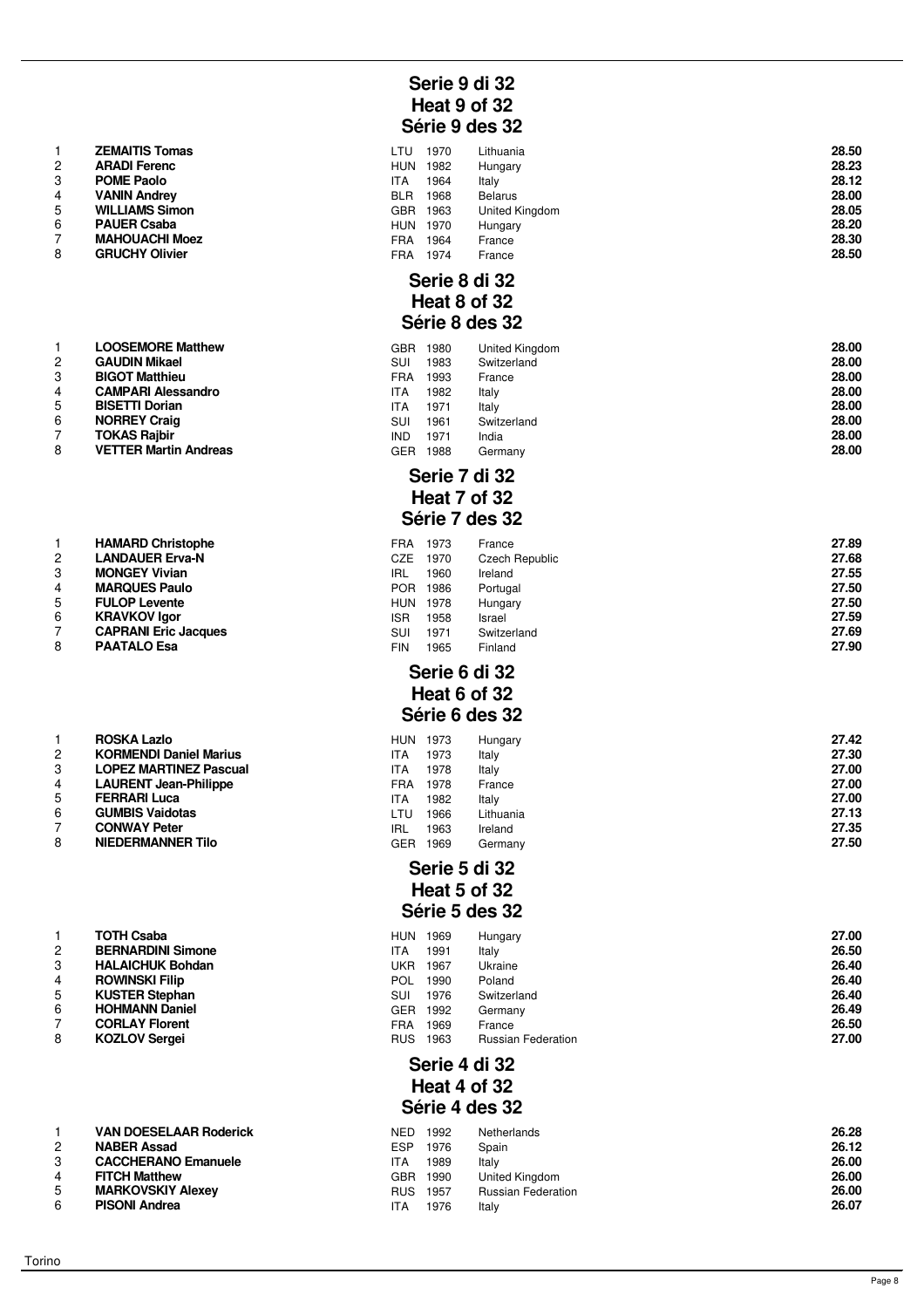| 1 | <b>LEBEDEV Pavel</b>            |
|---|---------------------------------|
| 2 | <b>EFREMOV Vasilii</b>          |
| 3 | <b>VALENZUELA MASANA Santia</b> |
| 4 | <b>DEHANDSCHOEWERCKER Cler</b>  |
| 5 | <b>BARWICK James</b>            |
| 6 | <b>GALVAGNO Michele</b>         |
| 7 | <b>FICHOU Pierre</b>            |
| 8 | <b>VIANO Luca</b>               |
|   |                                 |

| 25.00<br><b>MARIC Zoran</b><br>GBR<br>1984<br>United Kingdom<br>25.00<br><b>SCABBIA Massimo</b><br>1969<br><b>ITA</b><br>Italy<br>24.95<br><b>SZYMANSKI Maciej</b><br>1980<br>POL<br>Poland<br>24.99<br><b>SILVESTRI Stefano</b><br>1981<br><b>ITA</b><br>Italv<br>25.00<br><b>SIMAC-LEJEUNE Alain</b><br>1982<br>FRA<br>France<br>25.09<br><b>CUNNINGHAM John</b><br>GBR.<br>1970<br>United Kingdom<br>25.45<br><b>HUNTER Andy</b><br>IRL<br>Ireland<br>1978 |                | I ORRES Martin | USA | - 1977 | United States of America | 25.28 |
|---------------------------------------------------------------------------------------------------------------------------------------------------------------------------------------------------------------------------------------------------------------------------------------------------------------------------------------------------------------------------------------------------------------------------------------------------------------|----------------|----------------|-----|--------|--------------------------|-------|
|                                                                                                                                                                                                                                                                                                                                                                                                                                                               | $\overline{c}$ |                |     |        |                          |       |
|                                                                                                                                                                                                                                                                                                                                                                                                                                                               | 3              |                |     |        |                          |       |
|                                                                                                                                                                                                                                                                                                                                                                                                                                                               | 4              |                |     |        |                          |       |
|                                                                                                                                                                                                                                                                                                                                                                                                                                                               | 5              |                |     |        |                          |       |
|                                                                                                                                                                                                                                                                                                                                                                                                                                                               | 6              |                |     |        |                          |       |
|                                                                                                                                                                                                                                                                                                                                                                                                                                                               |                |                |     |        |                          |       |
|                                                                                                                                                                                                                                                                                                                                                                                                                                                               | 8              |                |     |        |                          |       |

| 1              | <b>HEIMS Thilo</b>        |
|----------------|---------------------------|
| 2              | <b>SAMOILENKO Yevhen</b>  |
| 3              | <b>TERMOLLE Camille</b>   |
| 4              | <b>ROSOLEN Davide</b>     |
| 5              | <b>MERINOV Aleksandr</b>  |
| 6              | <b>KOLESNIKOVS IIja</b>   |
| $\overline{7}$ | <b>KRYLOV Ivan</b>        |
| 8              | <b>HAVLICEK Vlastimil</b> |

| <b>YEVHENIIA Kratiuk</b> | 1991 | Ukraine |
|--------------------------|------|---------|
| --------                 |      |         |

# 4 **BUONO Maria Rosaria**<br>5 **KOENIG Teodora**

|    | <b>BEDNARCZYK Iwona</b>         | POL.       | 1957     | Poland          |
|----|---------------------------------|------------|----------|-----------------|
| 2  | <b>SHTEFAN Tatiana</b>          | <b>RUS</b> | 1953     | Russian Federa  |
| -3 | <b>MCCORMACK Alys</b>           |            | GBR 1979 | United Kingdom  |
| 4  | <b>KLEMPIC-SELMANOVIC Fatim</b> | BIH        | 1980     | Bosnia and Her: |
| -5 | <b>BELLUCO Arianna</b>          | <b>ITA</b> | 1974     | Italy           |
| -6 | <b>GUTIERRES MEJIA Luisa An</b> |            | MFX 1958 | Mexico          |

| 7<br>8 | <b>CIULLI Simone</b><br><b>EGLY Csaba</b> | <b>ITA</b><br><b>IRL</b> | 1986<br>1983    | Italy<br>Ireland          | FINP-Italia | 26.18<br>26.33 |
|--------|-------------------------------------------|--------------------------|-----------------|---------------------------|-------------|----------------|
|        |                                           |                          |                 | Serie 3 di 32             |             |                |
|        |                                           |                          |                 | Heat 3 of 32              |             |                |
|        |                                           |                          |                 | Série 3 des 32            |             |                |
| 1      | <b>LEBEDEV Pavel</b>                      |                          | RUS 1968        | <b>Russian Federation</b> |             | 25.85          |
| 2      | <b>EFREMOV Vasilii</b>                    |                          | RUS 1976        | <b>Russian Federation</b> |             | 25.70          |
| 3      | <b>VALENZUELA MASANA Santia</b>           | <b>ESP</b>               | 1974            | Spain                     |             | 25.59          |
| 4      | <b>DEHANDSCHOEWERCKER Cleme</b>           |                          | FRA 1991        | France                    |             | 25.50          |
| 5      | <b>BARWICK James</b>                      |                          | GBR 1982        | United Kingdom            |             | 25.55          |
| 6      | <b>GALVAGNO Michele</b>                   | <b>ITA</b>               | 1978            | Italy                     |             | 25.60          |
| 7      | <b>FICHOU Pierre</b>                      | <b>FRA</b>               | 1992            | France                    |             | 25.70          |
| 8      | <b>VIANO Luca</b>                         | <b>ITA</b>               | 1979            | Italy                     |             | 26.00          |
|        |                                           |                          |                 | Serie 2 di 32             |             |                |
|        |                                           |                          |                 | Heat 2 of 32              |             |                |
|        |                                           |                          |                 |                           |             |                |
|        |                                           |                          |                 | Série 2 des 32            |             |                |
| 1      | <b>TORRES Martin</b>                      |                          | <b>USA 1977</b> | United States of America  |             | 25.28          |
| 2      | <b>MARIC Zoran</b>                        |                          | GBR 1984        | United Kingdom            |             | 25.00          |
| 3      | <b>SCABBIA Massimo</b>                    | <b>ITA</b>               | 1969            | Italy                     |             | 25.00          |
| 4      | <b>SZYMANSKI Maciej</b>                   | <b>POL</b>               | 1980            | Poland                    |             | 24.95          |
| 5      | <b>SILVESTRI Stefano</b>                  | <b>ITA</b>               | 1981            | Italy                     |             | 24.99          |
| 6      | <b>SIMAC-LEJEUNE Alain</b>                | <b>FRA</b>               | 1982            | France                    |             | 25.00          |
| 7      | <b>CUNNINGHAM John</b>                    |                          | GBR 1970        | United Kingdom            |             | 25.09          |

# **Serie 1 di 32 Heat 1 of 32 Série 1 des 32**

|   | <b>HEIMS Thilo</b>        | <b>GER</b> | 1992 | Germany                   | 24.80 |
|---|---------------------------|------------|------|---------------------------|-------|
| 2 | <b>SAMOILENKO Yevhen</b>  | UKR        | 1987 | Ukraine                   | 24.60 |
|   | <b>TERMOLLE Camille</b>   | <b>RUS</b> | 1988 | <b>Russian Federation</b> | 24.55 |
|   | <b>ROSOLEN Davide</b>     | <b>ITA</b> | 1993 | Italy                     | 24.02 |
|   | <b>MERINOV Aleksandr</b>  | <b>UKR</b> | 1989 | Ukraine                   | 24.50 |
| 6 | <b>KOLESNIKOVS IIja</b>   | LAT        | 1982 | Latvia                    | 24.60 |
|   | <b>KRYLOV</b> Ivan        | UKR        | 1987 | Ukraine                   | 24.77 |
| 8 | <b>HAVLICEK Vlastimil</b> | CZE        | 1972 | Czech Republic            | 24.81 |

### **800 m Stile Libero - Master Femmine 800 m Freestyle - Master Wome 800 m Nage Libre - Master Femmes Serie 8 di 8 Heat 8 of 8 Série 8 des 8**

| <b>YEVHENIIA Kratiuk</b>   | LIKR 1991 |      | Ukraine |
|----------------------------|-----------|------|---------|
| <b>BUONO Maria Rosaria</b> | ITA       | 1965 | Italy   |
| <b>KOENIG Teodora</b>      | GER 1966  |      | Germany |

# **Serie 7 di 8 Heat 7 of 8 Série 7 des 8**

|   | <b>BEDNARCZYK Iwona</b>         | POL.       | 1957     | Poland                    |          |
|---|---------------------------------|------------|----------|---------------------------|----------|
|   | <b>SHTEFAN Tatiana</b>          | <b>RUS</b> | 1953     | <b>Russian Federation</b> |          |
|   | <b>MCCORMACK Alvs</b>           |            | GBR 1979 | United Kingdom            |          |
|   | <b>KLEMPIC-SELMANOVIC Fatim</b> | BIH.       | 1980     | Bosnia and Herzegovina    | 20'00.00 |
|   | <b>BELLUCO Arianna</b>          | ITA.       | 1974     | Italv                     | 22'00.00 |
| 6 | <b>GUTIERRES MEJIA Luisa An</b> | MEX        | 1958     | Mexico                    |          |
|   | <b>DINESH Rekha Gupta</b>       | <b>IND</b> | 1965     | India                     |          |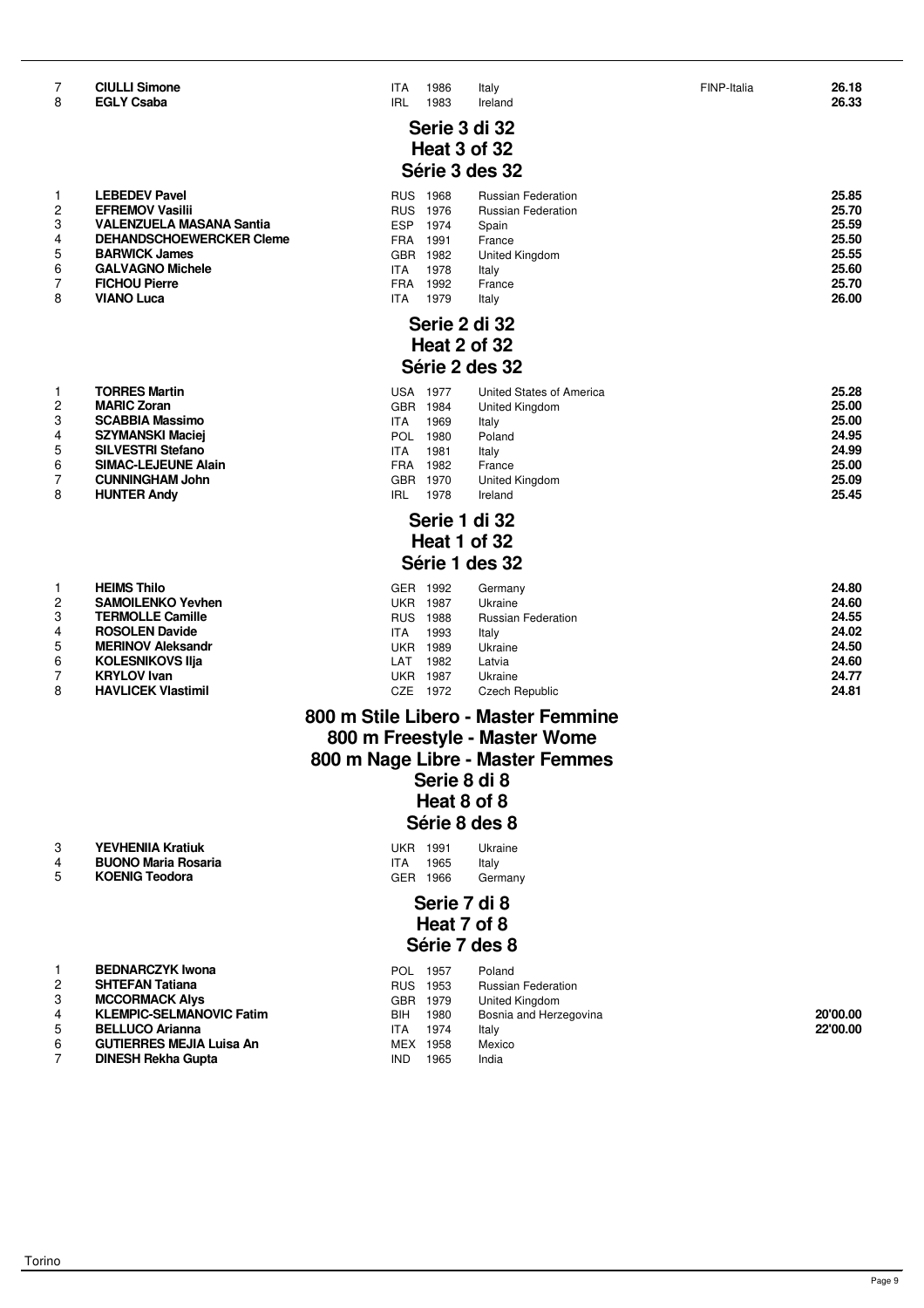# **Serie 6 di 8 Heat 6 of 8 Série 6 des 8**

|   | <b>GUO Lihua</b>              | CHN        | 1954 | China     | 19'00.00 |
|---|-------------------------------|------------|------|-----------|----------|
|   | <b>FRANCIA Maria Cristina</b> | ITA        | 1968 | Italy     | 17'00.00 |
| 3 | <b>KOZAK Jolanta</b>          | LTU        | 1961 | Lithuania | 16'30.00 |
|   | <b>LOSITO FAUCCI Laura</b>    | <b>ITA</b> | 1942 | Italy     | 15'45.00 |
| 5 | <b>GUIDONE Loredana</b>       | <b>ITA</b> | 1978 | Italy     | 16'00.00 |
| 6 | <b>METZGER Kathryn Grace</b>  | <b>ITA</b> | 1960 | Italy     | 17'00.00 |
|   | <b>LONG Federica</b>          | <b>ITA</b> | 1971 | Italy     | 17'25.00 |
| 8 | <b>BOIS Gabriella</b>         | <b>ITA</b> | 1943 | Italy     | 19'33.00 |

### **Serie 5 di 8 Heat 5 of 8 Série 5 des 8**

|                | <b>MONDIN Marianna</b>          | ITA        | 1983 | Italy       | 15'00.00 |
|----------------|---------------------------------|------------|------|-------------|----------|
| $\overline{2}$ | <b>HUMAIR CORTINOVIS Sabine</b> | SUI        | 1963 | Switzerland | 14'48.25 |
| 3              | <b>ROCCA Serena</b>             | ITA        | 1967 | Italy       | 14'31.00 |
| 4              | LU Hongying                     | <b>CHN</b> | 1966 | China       | 14'20.10 |
| 5              | <b>ZHOU Chuanzhu</b>            | CHN        | 1959 | China       | 14'23.00 |
| 6              | <b>SANTI Stefania</b>           | ITA        | 1967 | Italy       | 14'45.00 |
|                | <b>SASSONE Cristina</b>         | ITA        | 1980 | Italy       | 15'00.00 |
| 8              | <b>RICHTER Mireille</b>         | SUI        | 1949 | Switzerland | 15'02.15 |

## **Serie 4 di 8 Heat 4 of 8 Série 4 des 8**

|   | <b>JAESCHKE Astrid</b>     | <b>GER</b> | 1971 | Germany                   | 13'59.00 |
|---|----------------------------|------------|------|---------------------------|----------|
| 2 | <b>VAUDO Alessia</b>       | ITA        | 1979 | Italy                     | 13'50.00 |
| 3 | <b>MIRONOVSKA Anna</b>     | LAT        | 1968 | Latvia                    | 13'30.00 |
|   | <b>STOCKINGER Michaela</b> | AUT        | 1955 | Austria                   | 13'03.00 |
| 5 | <b>WEINER Ruthy</b>        | <b>ISR</b> | 1976 | Israel                    | 13'20.00 |
| 6 | <b>ORLOVA Liubov</b>       | <b>RUS</b> | 1969 | <b>Russian Federation</b> | 13'47.00 |
|   | <b>DI MACCO Maria</b>      | ITA.       | 1965 | Italy                     | 13'50.00 |
| 8 | <b>WEISE Dietlind</b>      | GER        | 1948 | Germany                   | 14'09.20 |

#### **Serie 3 di 8 Heat 3 of 8 Série 3 des 8**

|  | <b>Derie 3 des 8</b> |  |
|--|----------------------|--|
|  |                      |  |

|   | <b>PEDACE Magda</b>          | SUI        | 1973 | Switzerland               | 12'30.00 |
|---|------------------------------|------------|------|---------------------------|----------|
| 2 | <b>SCHAEFFER Stephanie</b>   | LUX.       | 1970 | Luxembourg                | 12'00.00 |
|   | <b>CALCAGNO Sarah</b>        | ITA.       | 1986 | Italy                     | 12'00.00 |
|   | <b>CHIMENE Sudan</b>         | SUI        | 1980 | Switzerland               | 11'54.90 |
| 5 | <b>KEDROVA Olga</b>          | <b>RUS</b> | 1960 | <b>Russian Federation</b> | 12'00.00 |
| 6 | <b>PARADIS MURNER Helene</b> | SUI        | 1958 | Switzerland               | 12'00.00 |
|   | <b>BAILDON Kelly</b>         | <b>GBR</b> | 1992 | United Kingdom            | 12'20.00 |
| 8 | <b>SZALA Ewa</b>             | <b>POL</b> | 1959 | Poland                    | 12'39.98 |

#### **Serie 2 di 8 Heat 2 of 8 Série 2 des 8**

|   | <b>BARTOLI Anne-Marie</b>  | FRA        | 1964 | France                    | 11'48.44 |
|---|----------------------------|------------|------|---------------------------|----------|
|   | <b>RAVERA Bruna</b>        | ITA        | 1967 | Italy                     | 11'30.00 |
| 3 | <b>TIKHOMIROVA Tatiana</b> | <b>RUS</b> | 1964 | <b>Russian Federation</b> | 11'20.00 |
|   | <b>MORRIS Dymphna</b>      | IRL        | 1961 | Ireland                   | 11'04.45 |
| 5 | <b>GENEVOIS Aurielle</b>   | FRA        | 1972 | France                    | 11'15.58 |
| 6 | <b>FOLEY Maree</b>         | SUI        | 1964 | Switzerland               | 11'20.00 |
|   | <b>BOYTSOVA Irina</b>      | <b>RUS</b> | 1969 | <b>Russian Federation</b> | 11'30.00 |
| 8 | <b>BOURNE Anne</b>         | GBR.       | 1954 | United Kingdom            | 11'50.86 |

# **Serie 1 di 8 Heat 1 of 8 Série 1 des 8**

|        | <b>MURNER Leonie Anne</b>  | SU         | 1993 | Switzerland    | 10'28.00 |
|--------|----------------------------|------------|------|----------------|----------|
|        | <b>MARMO Valeria</b>       | <b>ITA</b> | 1985 | Italy          | 10'20.00 |
|        | <b>TITONE Ilaria</b>       | <b>ITA</b> | 1993 | Italy          | 10'20.00 |
|        | <b>BAKER Kathleen</b>      | GBR        | 1988 | United Kingdom | 9'55.62  |
|        | <b>GIGANTIELLO Daniela</b> | <b>ITA</b> | 1989 | Italy          | 10'08.00 |
| $\sim$ | SZOKOL Dianna Eva          | <b>HUN</b> | 1971 | Hungary        | 10'20.00 |

|                | <b>GUO Lihua</b>              |
|----------------|-------------------------------|
| $\overline{2}$ | <b>FRANCIA Maria Cristina</b> |
| 3              | <b>KOZAK Jolanta</b>          |
| $\overline{4}$ | <b>LOSITO FAUCCI Laura</b>    |
| 5              | <b>GUIDONE Loredana</b>       |
| 6              | <b>METZGER Kathryn Grace</b>  |
| $\overline{7}$ | <b>LONG Federica</b>          |
| 8              | <b>BOIS Gabriella</b>         |
|                |                               |

|                | <b>MONDIN Marianna</b>         |
|----------------|--------------------------------|
| 2              | <b>HUMAIR CORTINOVIS Sabir</b> |
| 3              | <b>ROCCA Serena</b>            |
| $\overline{4}$ | <b>LU Hongying</b>             |
| 5              | <b>ZHOU Chuanzhu</b>           |
| 6              | <b>SANTI Stefania</b>          |
| 7              | <b>SASSONE Cristina</b>        |
|                |                                |

|                | <b>JAESCHKE Astrid</b>     |
|----------------|----------------------------|
| $\mathcal{P}$  | <b>VAUDO Alessia</b>       |
| 3              | <b>MIRONOVSKA Anna</b>     |
| 4              | <b>STOCKINGER Michaela</b> |
| 5              | <b>WEINER Ruthy</b>        |
| 6              | <b>ORLOVA Liubov</b>       |
| $\overline{7}$ | <b>DI MACCO Maria</b>      |
| 8              | <b>WEISE Dietlind</b>      |
|                |                            |

| 1              | <b>PEDACE Magda</b>          |
|----------------|------------------------------|
| $\overline{2}$ | <b>SCHAEFFER Stephanie</b>   |
| 3              | <b>CALCAGNO Sarah</b>        |
| 4              | <b>CHIMENE Sudan</b>         |
| 5              | <b>KEDROVA Olga</b>          |
| 6              | <b>PARADIS MURNER Helene</b> |
| $\overline{7}$ | <b>BAILDON Kelly</b>         |
| 8              | <b>SZALA Ewa</b>             |

| $\mathbf{1}$   | <b>BARTOLI Anne-Marie</b>  |
|----------------|----------------------------|
| 2              | <b>RAVERA Bruna</b>        |
| 3              | <b>TIKHOMIROVA Tatiana</b> |
| $\overline{4}$ | <b>MORRIS Dymphna</b>      |
| 5              | <b>GENEVOIS Aurielle</b>   |
| 6              | <b>FOLEY Maree</b>         |
| $\overline{7}$ | <b>BOYTSOVA Irina</b>      |
| 8              | <b>BOURNE Anne</b>         |
|                |                            |

| <b>MURNER Leonie Anne</b>  |
|----------------------------|
| <b>MARMO Valeria</b>       |
| <b>TITONE Ilaria</b>       |
| <b>BAKER Kathleen</b>      |
| <b>GIGANTIELLO Daniela</b> |
| <b>SZOKOL Dianna Eva</b>   |
|                            |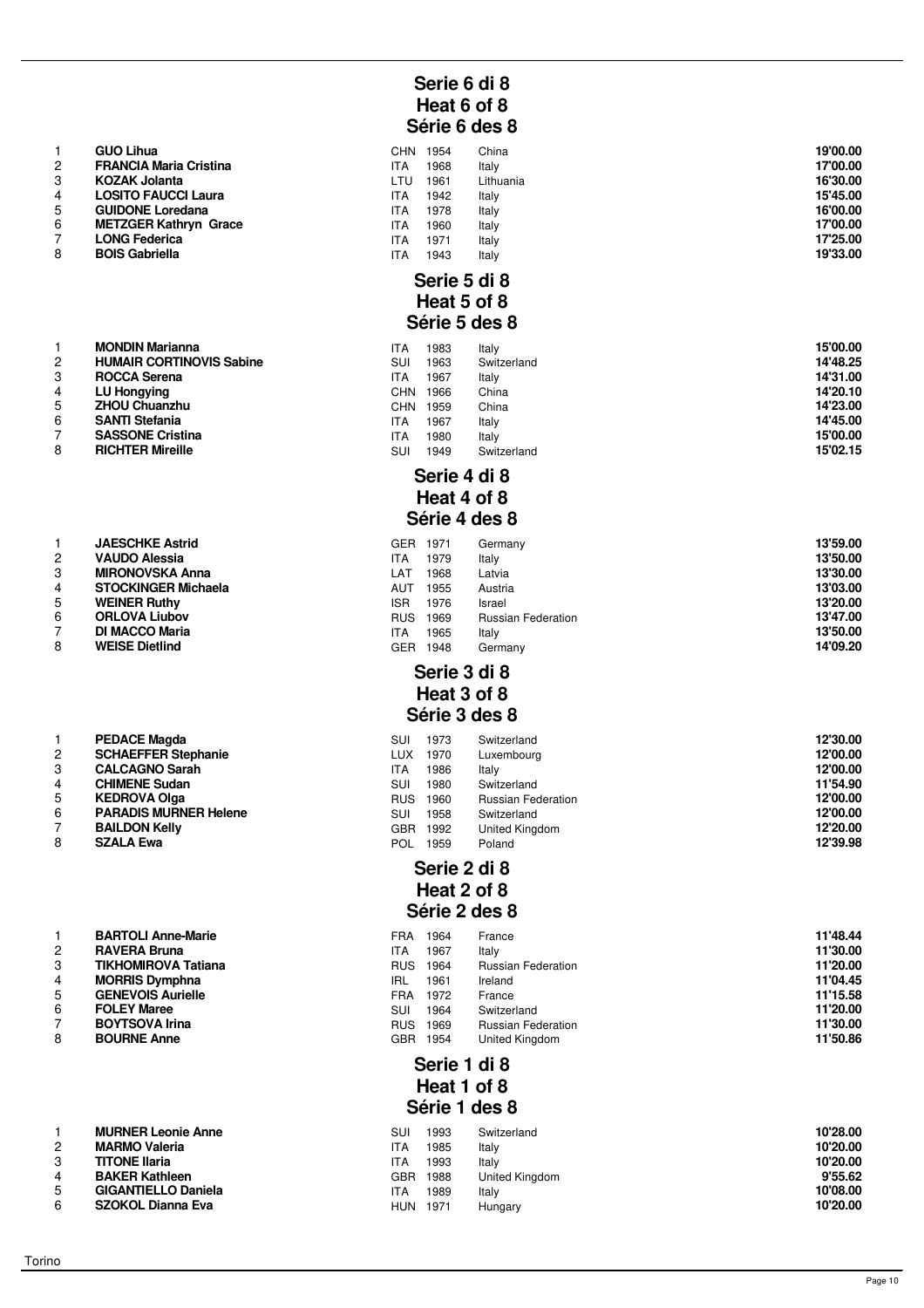| 7<br>8 | <b>KLEINSCHNITTGER Lara</b><br><b>VAAL Amy</b>     | GER 1990<br>GBR 1989               |              | Germany<br>United Kingdom    | 10'25.30<br>10'28.36 |
|--------|----------------------------------------------------|------------------------------------|--------------|------------------------------|----------------------|
|        |                                                    | 800 m Stile Libero - Master Maschi |              |                              |                      |
|        |                                                    |                                    |              | 800 m Freestyle - Master Men |                      |
|        |                                                    | 800 m Nage Libre - Master Hommes   |              |                              |                      |
|        |                                                    |                                    |              | Serie 15 di 15               |                      |
|        |                                                    |                                    |              | <b>Heat 15 of 15</b>         |                      |
|        |                                                    |                                    |              | Série 15 des 15              |                      |
| 3      | <b>SIGNORE Massimiliano</b>                        | <b>ITA</b>                         | 1974         | Italy                        |                      |
| 4      | <b>ELSHEBOKSHY Khaled</b>                          | EGY 1985                           |              | Egypt                        |                      |
| 5      | <b>CASELLI Andrea</b>                              | <b>ITA</b>                         | 1948         | Italy                        |                      |
|        |                                                    |                                    |              | <b>Serie 14 di 15</b>        |                      |
|        |                                                    |                                    |              | <b>Heat 14 of 15</b>         |                      |
|        |                                                    |                                    |              | Série 14 des 15              |                      |
| 2      | <b>MEINA Fabrizio</b>                              | <b>ITA</b>                         | 1975         | Italy                        |                      |
| 3      | <b>FARIAS ALVAREZ Jose Soco</b>                    | MEX 1951                           |              | Mexico                       |                      |
| 4<br>5 | <b>DELLA LUNA Adriano</b><br><b>MESITI Roberto</b> | <b>ITA</b>                         | 1974         | Italy                        |                      |
| 6      | <b>PASSERA Marco</b>                               | ITA.<br><b>ITA</b>                 | 1947<br>1978 | Italy<br>Italy               |                      |
| 7      | DI VINCENZO Vincenzo                               | <b>ITA</b>                         | 1960         | Italy                        |                      |
|        |                                                    |                                    |              | <b>Serie 13 di 15</b>        |                      |
|        |                                                    |                                    |              | <b>Heat 13 of 15</b>         |                      |
|        |                                                    |                                    |              | Série 13 des 15              |                      |
| 1      | <b>VIETTI Davide</b>                               | <b>ITA</b>                         | 1982         | Italy                        |                      |
| 2      | <b>GRIGAS Stasys</b>                               | LTU 1941                           |              | Lithuania                    | 22'43.15             |
| 3      | <b>AUDISIO Andrea</b>                              | <b>ITA</b>                         | 1982         | Italy                        | 20'00.00             |
| 4<br>5 | <b>RISSONE Elios</b><br><b>MONTANARI Guido</b>     | <b>ITA</b><br><b>ITA</b>           | 1934<br>1957 | Italy<br>Italy               | 19'00.00<br>20'00.00 |
| 6      | <b>AMATO Giorgio</b>                               | ITA.                               | 1936         | Italy                        | 22'00.00             |
| 7      | <b>SACCHETTO Marco Giuseppe</b>                    | <b>ITA</b>                         | 1948         | Italy                        |                      |
| 8      | <b>GASPERONI Nicola</b>                            | <b>ITA</b>                         | 1972         | Italy                        |                      |
|        |                                                    |                                    |              | Serie 12 di 15               |                      |
|        |                                                    |                                    |              | <b>Heat 12 of 15</b>         |                      |
|        |                                                    |                                    |              | Série 12 des 15              |                      |
| 1      | <b>PAGANO Vincenzo</b>                             | ITA                                | 1964         | Italy                        | 17'50.00             |
| 2      | <b>SERHEY Simankov</b><br><b>KREJCI Josef</b>      | <b>UKR 1932</b>                    |              | Ukraine                      | 16'52.70             |
| 3<br>4 | <b>TUFANI Alessandro</b>                           | SUI<br><b>ITA</b>                  | 1933<br>1969 | Switzerland<br>Italy         | 16'30.00<br>16'00.00 |
| 5      | <b>REYNERI Guido</b>                               | <b>ITA</b>                         | 1967         | Italy                        | 16'00.00             |
| 6      | <b>NARENDER Bandi</b>                              | <b>IND</b>                         | 1975         | India                        | 16'44.00             |
| 7<br>8 | <b>MODESTI Cataldo</b><br><b>DELLAIA Domenico</b>  | <b>ITA</b><br><b>ITA</b>           | 1959<br>1956 | Italy<br>Italy               | 17'05.00<br>18'00.00 |
|        |                                                    |                                    |              |                              |                      |
|        |                                                    |                                    |              | Serie 11 di 15               |                      |
|        |                                                    |                                    |              | <b>Heat 11 of 15</b>         |                      |
|        |                                                    |                                    |              | Série 11 des 15              |                      |
| 1      | <b>PONZI Marco</b>                                 | <b>ITA</b>                         | 1978         | Italy                        | 15'30.00             |
| 2<br>3 | <b>ROSSI Eros</b><br><b>NOWAK Massimiliano</b>     | <b>ITA</b><br><b>ITA</b>           | 1962<br>1972 | Italy<br>Italy               | 15'00.00<br>14'50.00 |
| 4      | <b>COLOZZO Salvatore</b>                           | <b>ITA</b>                         | 1950         | Italy                        | 14'30.15             |
| 5      | <b>FELIX Gerard</b>                                | FRA 1951                           |              | France                       | 14'35.04             |
| 6<br>7 | <b>MORTARA Giorgio</b><br><b>CAPOLICCHIO Marco</b> | <b>ITA</b><br><b>ITA</b>           | 1955<br>1987 | Italy                        | 14'50.00<br>15'00.00 |
| 8      | <b>MASSARO Renato</b>                              | <b>ITA</b>                         | 1964         | Italy<br>Italy               | 15'30.00             |
|        |                                                    |                                    |              | <b>Serie 10 di 15</b>        |                      |
|        |                                                    |                                    |              | <b>Heat 10 of 15</b>         |                      |
|        |                                                    |                                    |              | Série 10 des 15              |                      |
|        |                                                    |                                    |              |                              |                      |
| 1<br>2 | <b>PICCIRILLI Roberto</b><br><b>SCHULTZ Bernd</b>  | <b>ITA</b><br>GER 1960             | 1951         | Italy<br>Germany             | 14'22.50<br>14'03.00 |
| 3      | <b>LEPIANI ESPOSITO Fabio</b>                      | <b>ITA</b>                         | 1981         | Italy                        | 14'00.00             |
| 4      | <b>BARSI Roberto</b>                               | <b>ITA</b>                         | 1966         | Italy                        | 14'00.00             |
| 5      | <b>SCABBIA Massimo</b>                             | <b>ITA</b>                         | 1969         | Italy                        | 14'00.00             |
|        |                                                    |                                    |              |                              |                      |

|  | 22'43.15 |  |  |
|--|----------|--|--|
|  | 20'00.00 |  |  |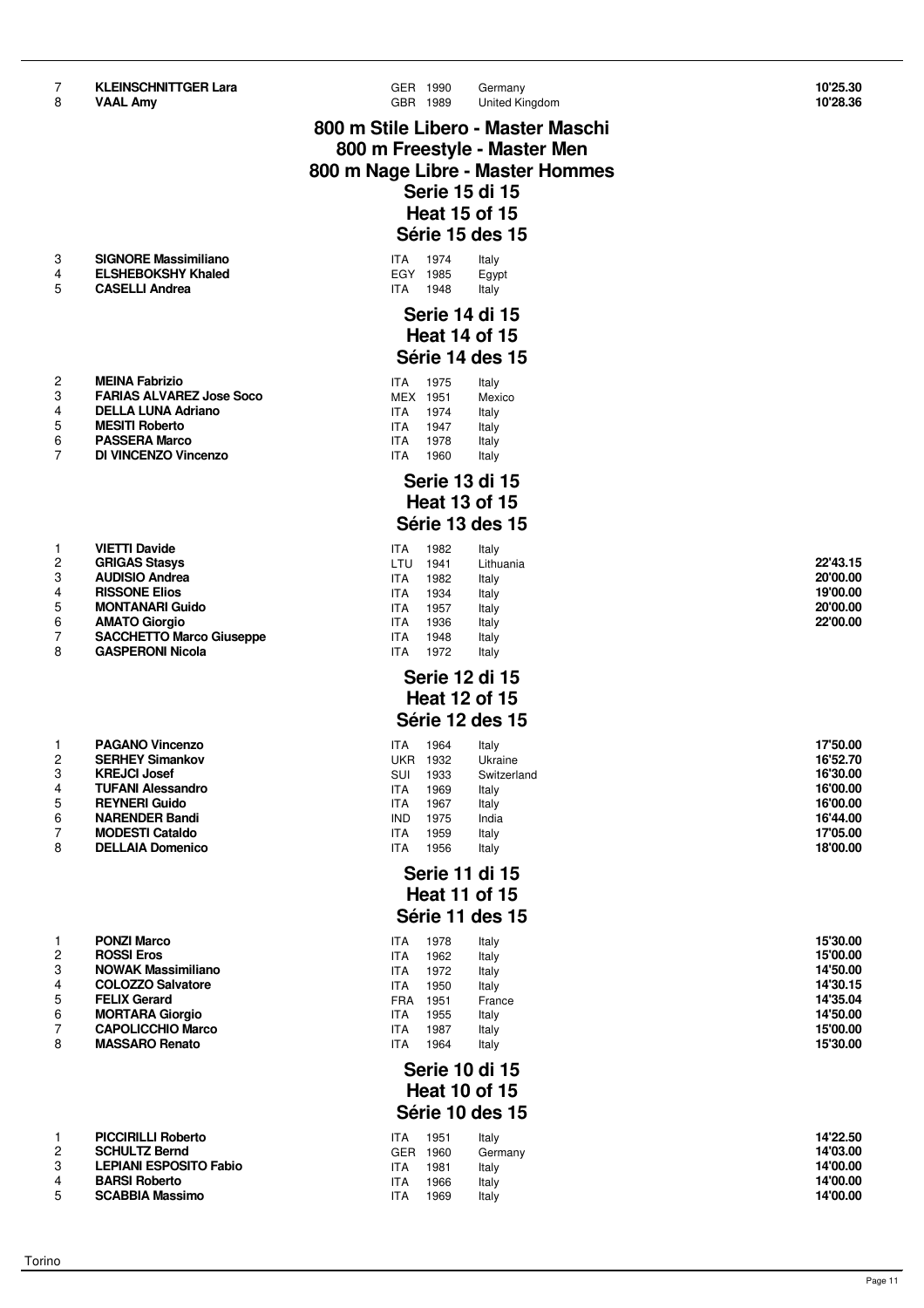|  |  |  | <b>GALLIPOLI Antonic</b> |
|--|--|--|--------------------------|
|--|--|--|--------------------------|

|                | <b>HERASYM Roman</b>            |
|----------------|---------------------------------|
| $\mathcal{P}$  | <b>MARINACCIO Giorgio</b>       |
| 3              | <b>SKRZYPEK Stefan</b>          |
| $\overline{4}$ | <b>RUDIGER Sebastian</b>        |
| 5              | <b>DOTTORI Gabriele Maria</b>   |
| 6              | <b>SATAS Vytautas Bronislov</b> |
| $\overline{7}$ | <b>FEDONIN Dmitrii</b>          |
| 8              | <b>MOSCATELLI Antonio</b>       |

| ı                       | LOGVIN KVIVI               |
|-------------------------|----------------------------|
| 2                       | <b>GAROFALO Francesco</b>  |
| 3                       | <b>GRASSO Alessandro</b>   |
| $\overline{\mathbf{4}}$ | <b>KLINGBEIL Herbert</b>   |
| 5                       | <b>GIACOMIN Enrico</b>     |
| 6                       | <b>SHEVCHENKO Volodymy</b> |
| 7                       | <b>GODINO Daniel</b>       |
| 요                       | <b>RORODAL Andrii</b>      |

|   | MANEVIUT MINICII        |
|---|-------------------------|
| 2 | <b>LEMMA Pasquale</b>   |
| 3 | <b>BERUTTI Stefano</b>  |
| 4 | <b>MANASSERO Danilo</b> |
| 5 | <b>BORZI Miklos</b>     |
| 6 | <b>MATTILA Miikka</b>   |
| 7 | <b>MAYER Philippe</b>   |
| - |                         |

|   | MICHETTI Paolo        |
|---|-----------------------|
| 2 | <b>LONG Zhisheng</b>  |
| 3 | <b>KOVAL Evgeny</b>   |
| 4 | <b>ADINOLFI Marco</b> |
| 5 | <b>FRO9LOV Sergei</b> |
| 6 | <b>GALKIN Igor</b>    |
| 7 | <b>RASCANO Anton</b>  |
| 8 | <b>DWIVEDI Pranav</b> |

| 1 | <b>PASCIUTO Antonio</b> |
|---|-------------------------|
| 2 | RIAHI Mustapha          |
| 3 | <b>GILLES Grabski</b>   |
| 4 | <b>MATTHEWS Karl</b>    |
| 5 | <b>JULIEN Marignier</b> |
| 6 | <b>PESCE Paolo</b>      |
| 7 | <b>NICASTRI Michele</b> |
| 8 | <b>HORNAK Jaroslav</b>  |

| 6 | <b>GALLIPOLI Antonio</b> | <b>ITA</b> | 1967 | Italy | 14'00.00 |
|---|--------------------------|------------|------|-------|----------|
|   | <b>LIN Jinfu</b>         | CHN        | 1959 | China | 14'10.00 |
| 8 | <b>ERBETTA Paolo</b>     | ITA        | 1949 | Italy | 14'30.00 |

# **Serie 9 di 15 Heat 9 of 15 Série 9 des 15**

|   | <b>HERASYM Roman</b>            | UKR        | 1984 | Ukraine                   | 14'00.00 |
|---|---------------------------------|------------|------|---------------------------|----------|
|   | <b>MARINACCIO Giorgio</b>       | ITA        | 1957 | Italy                     | 13'45.00 |
|   | <b>SKRZYPEK Stefan</b>          | POL        | 1956 | Poland                    | 13'30.00 |
|   | <b>RUDIGER Sebastian</b>        | GER        | 1945 | Germany                   | 13'03.09 |
| 5 | <b>DOTTORI Gabriele Maria</b>   | ITA        | 1951 | Italy                     | 13'09.76 |
| 6 | <b>SATAS Vytautas Bronislov</b> | LTU        | 1953 | Lithuania                 | 13'32.34 |
|   | <b>FEDONIN Dmitrii</b>          | <b>RUS</b> | 1953 | <b>Russian Federation</b> | 13'55.00 |
| 8 | <b>MOSCATELLI Antonio</b>       | ITA        | 1956 | Italv                     | 14'00.00 |

# **Serie 8 di 15 Heat 8 of 15 Série 8 des 15**

|   | <b>LOGVIN Kyryl</b>         | UKR | 1986 | Ukraine |             | 13'00.00 |
|---|-----------------------------|-----|------|---------|-------------|----------|
| 2 | <b>GAROFALO Francesco</b>   | ITA | 1954 | Italy   |             | 13'00.00 |
| 3 | <b>GRASSO Alessandro</b>    | ITA | 1989 | Italy   |             | 13'00.00 |
|   | <b>KLINGBEIL Herbert</b>    | FRA | 1954 | France  |             | 12'45.00 |
| 5 | <b>GIACOMIN Enrico</b>      | ITA | 1967 | Italv   | FINP-Italia | 12'55.10 |
| 6 | <b>SHEVCHENKO Volodymyr</b> | UKR | 1991 | Ukraine |             | 13'00.00 |
|   | <b>GODINO Daniel</b>        | ITA | 1976 | Italv   |             | 13'00.00 |
| 8 | <b>BORODAI Andrii</b>       | UKR | 1980 | Ukraine |             | 13'00.00 |

#### **Serie 7 di 15 Heat 7 of 15 Série 7 des 15**

|                      | <b>MANEVICH Mikhail</b> | <b>RUS</b> | 1948 | <b>Russian Federation</b> | 12'40.00 |
|----------------------|-------------------------|------------|------|---------------------------|----------|
| $\mathbf{2}^{\circ}$ | <b>LEMMA Pasquale</b>   | ITA        | 1977 | Italy                     | 12'30.00 |
| 3                    | <b>BERUTTI Stefano</b>  | ITA        | 1960 | Italy                     | 12'18.00 |
| 4                    | <b>MANASSERO Danilo</b> | ITA        | 1982 | Italy                     | 12'15.00 |
| 5                    | <b>BORZI Miklos</b>     | <b>HUN</b> | 1949 | Hungary                   | 12'15.00 |
| 6                    | <b>MATTILA Miikka</b>   | FIN        | 1977 | Finland                   | 12'20.00 |
|                      | <b>MAYER Philippe</b>   | SUI        | 1955 | Switzerland               | 12'35.70 |
| 8                    | <b>FERRERO Alberto</b>  | ITA        | 1983 | Italy                     | 12'40.00 |

#### **Serie 6 di 15 Heat 6 of 15 Série 6 des 15**

|    | <b>MICHETTI Paolo</b>  | ITA        | 1962 | Italy                     | 12'05.00 |
|----|------------------------|------------|------|---------------------------|----------|
| 2  | <b>LONG Zhisheng</b>   | <b>CHN</b> | 1979 | China                     | 12'00.00 |
|    | <b>KOVAL Evgeny</b>    | <b>RUS</b> | 1964 | <b>Russian Federation</b> | 11'59.00 |
|    | <b>ADINOLFI Marco</b>  | <b>ITA</b> | 1986 | Italy                     | 11'50.00 |
| 5  | <b>FRO9LOV Sergei</b>  | <b>RUS</b> | 1964 | <b>Russian Federation</b> | 11'55.60 |
| 6. | <b>GALKIN Igor</b>     | <b>RUS</b> | 1965 | <b>Russian Federation</b> | 12'00.00 |
|    | <b>RASCANO Antonio</b> | <b>ITA</b> | 1964 | Italy                     | 12'00.00 |
| 8  | <b>DWIVEDI Pranay</b>  | <b>IND</b> | 1973 | India                     | 12'10.00 |

# **Serie 5 di 15 Heat 5 of 15 Série 5 des 15**

|   | <b>PASCIUTO Antonio</b> | ITA        | 1959 | Italy    | 11'38.10 |
|---|-------------------------|------------|------|----------|----------|
|   | <b>RIAHI Mustapha</b>   | TUN        | 1979 | Tunisia  | 11'30.00 |
| 3 | <b>GILLES Grabski</b>   | FRA        | 1977 | France   | 11'30.00 |
|   | <b>MATTHEWS Karl</b>    | ITA        | 1966 | Italy    | 11'25.00 |
| 5 | <b>JULIEN Marignier</b> | FRA        | 1978 | France   | 11'25.00 |
| 6 | <b>PESCE Paolo</b>      | ITA        | 1975 | Italy    | 11'30.00 |
|   | <b>NICASTRI Michele</b> | ITA        | 1976 | Italy    | 11'36.00 |
| 8 | <b>HORNAK Jaroslav</b>  | <b>SVK</b> | 1978 | Slovakia | 11'46.00 |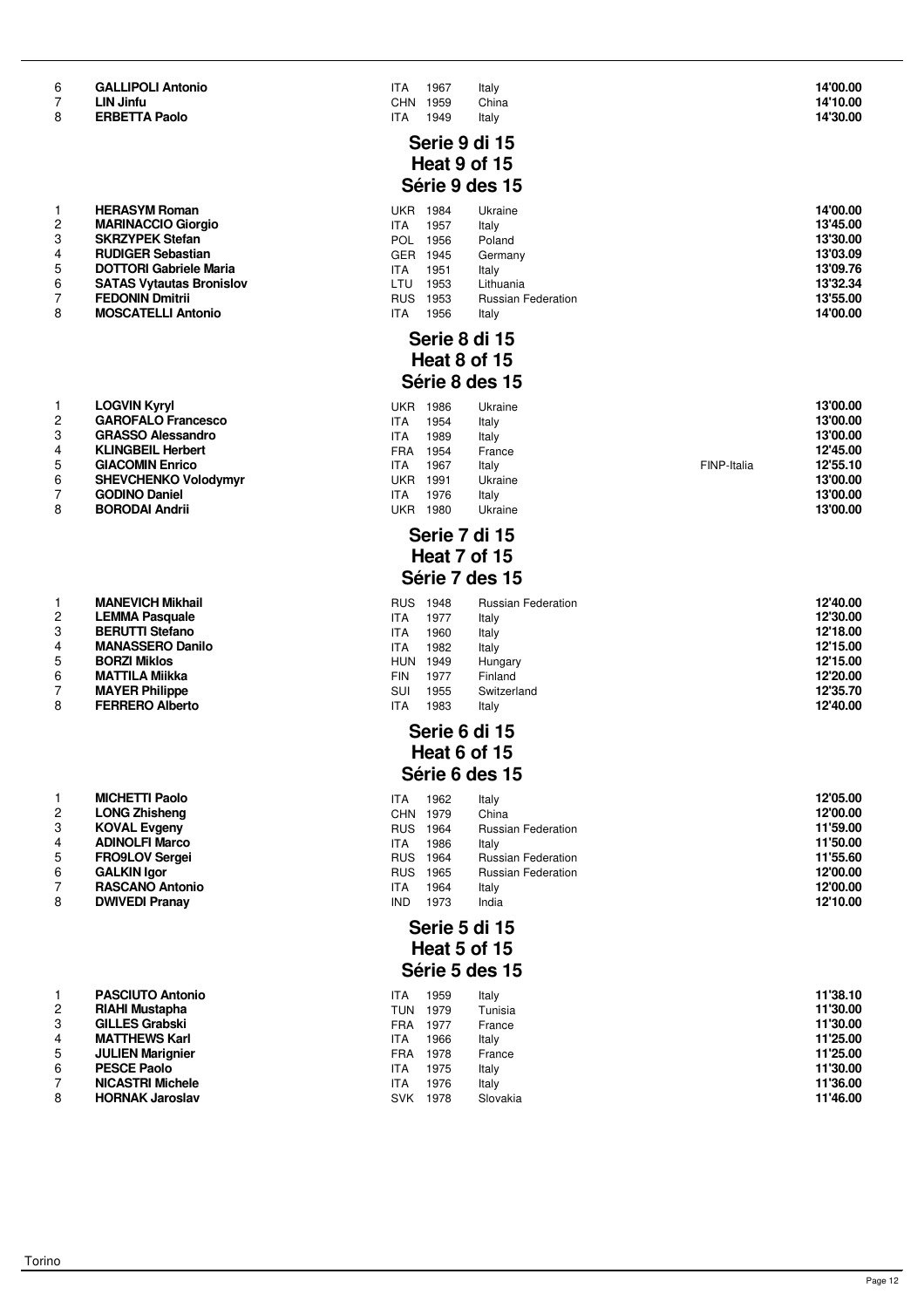|                | LEE Roland                |  |
|----------------|---------------------------|--|
| $\mathcal{P}$  | <b>REUGE Stephan</b>      |  |
| 3              | <b>GUMBIS Vaidotas</b>    |  |
| 4              | <b>LOOSEMORE Matthew</b>  |  |
| 5              | <b>TANAEV Aleksei</b>     |  |
| 6              | <b>POTASHEV Oleksandr</b> |  |
| $\overline{7}$ | <b>NOCERA Ernesto</b>     |  |
| 8              | <b>LEES Matthew</b>       |  |

|                | <b>SPIRIN Oleksii</b>         |
|----------------|-------------------------------|
| $\mathcal{P}$  | <b>BONI Lorenzo</b>           |
| 3              | <b>FINK Thorsten</b>          |
| $\overline{4}$ | <b>BUTTERS Damon</b>          |
| 5              | <b>PLUMLEY Julian</b>         |
| 6              | <b>BERNARDINELLO Raffaele</b> |
| 7              | <b>PETR Tomas</b>             |
| 8              | <b>KRASAUSKAS Vilmantas</b>   |

|                | HULLAND UGAIFLUU       |
|----------------|------------------------|
| $\mathcal{P}$  | <b>TOTH Csaba</b>      |
| 3              | <b>SCHWENZER Peter</b> |
| 4              | <b>SKRODZKI Michal</b> |
| 5              | <b>SVATON Karel</b>    |
| 6              | <b>GAUDIN Mikael</b>   |
| $\overline{7}$ | <b>FREEMAN Boyd</b>    |
| 8              | <b>KAMLAGE Stefan</b>  |
|                |                        |

|                         | <b>VENIER Roberto</b>     |
|-------------------------|---------------------------|
| $\overline{c}$          | <b>BAILLOD Julien</b>     |
| 3                       | <b>TAGLIAFIERRO Marco</b> |
| $\overline{\mathbf{4}}$ | <b>LEROY Loic</b>         |
| 5                       | <b>VOLODYMYR Volodymy</b> |
| 6                       | <b>MORELLATO Alessio</b>  |
| 7                       | <b>GANDINI Giacomo</b>    |
| 8                       | <b>HALAICHUK Bohdan</b>   |

# **Serie 4 di 15 Heat 4 of 15 Série 4 des 15**

|   | <b>LEE Roland</b>         | <b>GBR</b> | 1964 | United Kingdom            | 11'05.00 |
|---|---------------------------|------------|------|---------------------------|----------|
| 2 | <b>REUGE Stephan</b>      | <b>FRA</b> | 1966 | France                    | 11'00.81 |
|   | <b>GUMBIS Vaidotas</b>    | LTU        | 1966 | Lithuania                 | 10'59.13 |
|   | <b>LOOSEMORE Matthew</b>  | <b>GBR</b> | 1980 | United Kingdom            | 10'50.00 |
| 5 | <b>TANAEV Aleksei</b>     | <b>RUS</b> | 1973 | <b>Russian Federation</b> | 10'55.25 |
| 6 | <b>POTASHEV Oleksandr</b> | UKR        | 1970 | Ukraine                   | 11'00.00 |
|   | <b>NOCERA Ernesto</b>     | <b>ITA</b> | 1967 | Italy                     | 11'01.00 |
|   | <b>LEES Matthew</b>       | GBR        | 1989 | United Kingdom            | 11'08.00 |

#### **Serie 3 di 15 Heat 3 of 15 Série 3 des 15**

|   | <b>SPIRIN Oleksii</b>         | UKR        | 1964 | Ukraine        | 10'40.00 |
|---|-------------------------------|------------|------|----------------|----------|
|   |                               |            |      |                |          |
| 2 | <b>BONI Lorenzo</b>           | <b>ITA</b> | 1968 | Italv          | 10'40.00 |
|   | <b>FINK Thorsten</b>          | <b>GER</b> | 1982 | Germany        | 10'22.20 |
|   | <b>BUTTERS Damon</b>          | GBR        | 1983 | United Kingdom | 10'15.90 |
| 5 | <b>PLUMLEY Julian</b>         | GBR.       | 1965 | United Kingdom | 10'20.00 |
| 6 | <b>BERNARDINELLO Raffaele</b> | <b>ITA</b> | 1965 | Italv          | 10'31.00 |
|   | <b>PETR Tomas</b>             | CZE        | 1970 | Czech Republic | 10'40.00 |
| 8 | <b>KRASAUSKAS Vilmantas</b>   | LTU        | 1964 | Lithuania      | 10'45.00 |
|   |                               |            |      |                |          |

#### **Serie 2 di 15 Heat 2 of 15 Série 2 des 15**

|   | <b>ROLLAND Jean-Luc</b> | FRA        | 1963 | France         | 10'10.00 |
|---|-------------------------|------------|------|----------------|----------|
|   | <b>TOTH Csaba</b>       | <b>HUN</b> | 1969 | Hungary        | 10'00.00 |
|   | <b>SCHWENZER Peter</b>  | GER.       | 1982 | Germany        | 9'58.00  |
|   | <b>SKRODZKI Michal</b>  | <b>POL</b> | 1986 | Poland         | 9'53.10  |
|   | <b>SVATON Karel</b>     | CZE        | 1990 | Czech Republic | 9'55.50  |
| 6 | <b>GAUDIN Mikael</b>    | SUI        | 1983 | Switzerland    | 9'59.00  |
|   | <b>FREEMAN Boyd</b>     | <b>IRL</b> | 1962 | Ireland        | 10'05.39 |
| 8 | <b>KAMLAGE Stefan</b>   | GER        | 1968 | Germany        | 10'14.99 |

# **Serie 1 di 15 Heat 1 of 15**

# **Série 1 des 15**

|   | <b>VENIER Roberto</b>      | ITA        | 1970 | Italv       | 9'40.00 |
|---|----------------------------|------------|------|-------------|---------|
|   | <b>BAILLOD Julien</b>      | SUI        | 1980 | Switzerland | 9'20.69 |
| 3 | <b>TAGLIAFIERRO Marco</b>  | <b>ITA</b> | 1987 | Italy       | 9'18.00 |
|   | <b>LEROY Loic</b>          | FRA        | 1980 | France      | 8'55.57 |
| 5 | <b>VOLODYMYR Volodymyr</b> | <b>ITA</b> | 1972 | Italv       | 9'15.00 |
| 6 | <b>MORELLATO Alessio</b>   | ITA        | 1981 | Italy       | 9'20.00 |
|   | <b>GANDINI Giacomo</b>     | ITA        | 1990 | Italy       | 9'30.00 |
| 8 | <b>HALAICHUK Bohdan</b>    | UKR        | 1967 | Ukraine     | 9'48.00 |
|   |                            |            |      |             |         |

### **200 m Dorso - Master Femmine 200 m Backstroke - Master Wome 200 m Dos - Master Femmes Serie 6 di 6 Heat 6 of 6 Série 6 des 6**

| 1 | <b>GUTIERRES MEJIA Luisa An</b> |
|---|---------------------------------|
| 2 | <b>HILL Elizabeth Eleanor</b>   |
| 3 | NITYAGOVSKAYA Liudmila          |
| 4 | <b>PENKAUSKAITE Violeta</b>     |
| 5 | <b>MAZETIENE Aldona</b>         |
| 6 | <b>FALLETTI Maria Rosaria</b>   |
| 7 | <b>BETTELLO Licia</b>           |

|   | <b>GUTIERRES MEJIA Luisa An</b> | <b>MEX</b> | 1958 | Mexico         |         |
|---|---------------------------------|------------|------|----------------|---------|
|   | <b>HILL Elizabeth Eleanor</b>   | GBR.       | 1991 | United Kingdom |         |
|   | NITYAGOVSKAYA Liudmila          | GER        | 1954 | Germany        | 5'30.00 |
|   | <b>PENKAUSKAITE Violeta</b>     | LTU        | 1960 | Lithuania      | 4'25.00 |
|   | <b>MAZETIENE Aldona</b>         | LTU        | 1948 | Lithuania      | 5'00.00 |
| 6 | <b>FALLETTI Maria Rosaria</b>   | ITA        | 1956 | Italy          | 5'30.00 |
|   | <b>BETTELLO Licia</b>           | ITA        | 1956 | Italy          |         |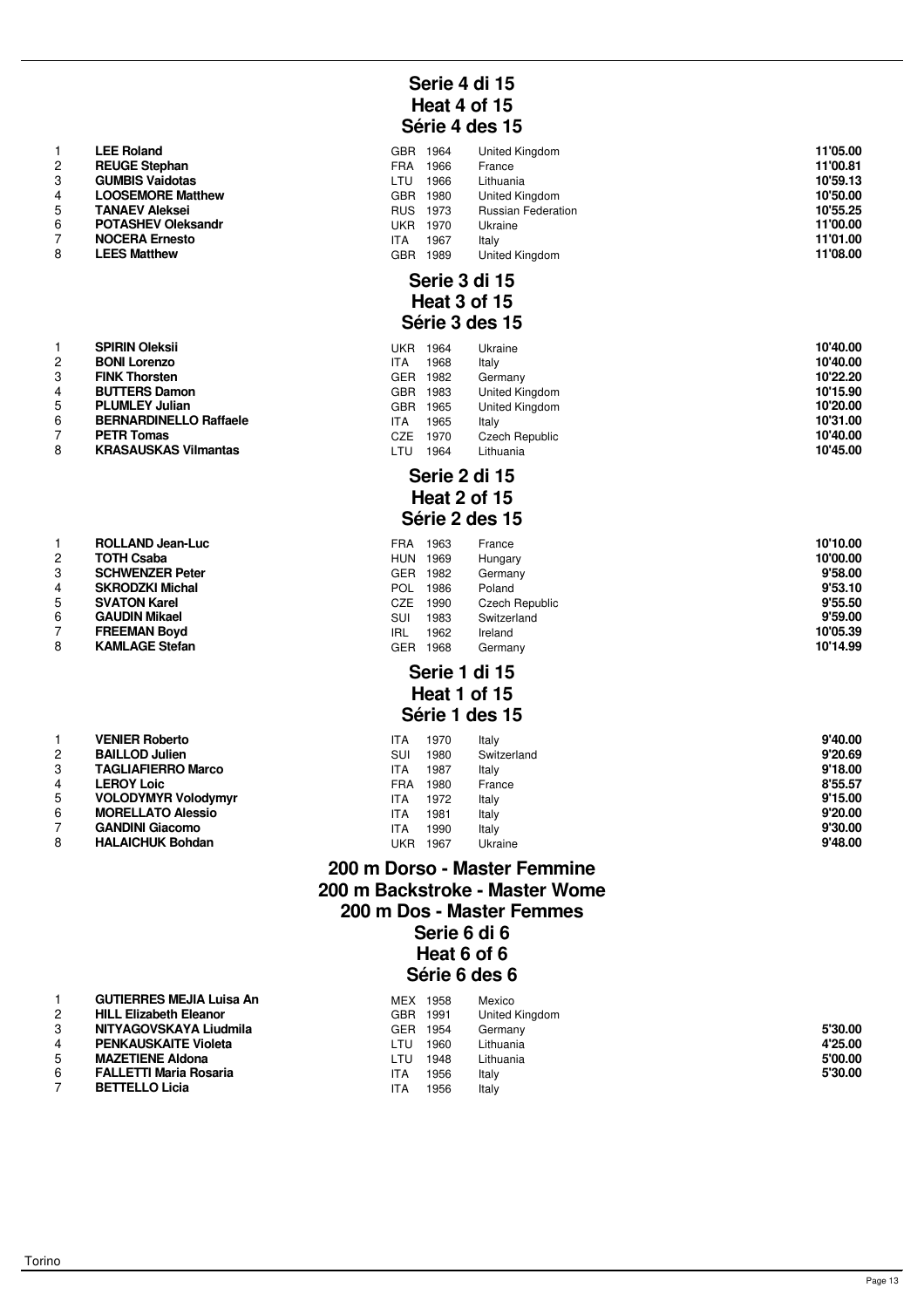|                | <b>BAZZO Eleonora</b>     |
|----------------|---------------------------|
| $\mathcal{P}$  | <b>KOCH Claudia</b>       |
| 3              | <b>GILDING Antoinette</b> |
| 4              | <b>KAMPENUSA Svetlana</b> |
| 5              | <b>MASHTAKOVA Olena</b>   |
| 6              | <b>ROSSETTO Elena</b>     |
| $\overline{7}$ | <b>GUGLIELMI Mira</b>     |
| 8              | <b>ROCCA Serena</b>       |
|                |                           |

|                | <b>GOODAIR Christine</b>     |
|----------------|------------------------------|
| $\overline{2}$ | <b>KUJALA Tija</b>           |
| 3              | <b>MORRIS Dymphna</b>        |
| $\overline{4}$ | <b>DEVITO Caterina</b>       |
| 5              | <b>IVANAUSKAITE Ramune</b>   |
| 6              | <b>ROSSO Valeria</b>         |
| $\overline{7}$ | <b>STOCKEL-ECKARD Sabine</b> |
| 8              | <b>PEROVA Alla</b>           |
|                |                              |

| 1              | <b>CAILLET DAYER Murielle</b> |
|----------------|-------------------------------|
| $\mathcal{P}$  | <b>WALLITSCH Ursula</b>       |
| 3              | <b>PARADIS MURNER Helene</b>  |
| $\overline{4}$ | <b>COMIN Silvia</b>           |
| 5              | <b>SCHAEFFER Stephanie</b>    |
| 6              | <b>FOLEY Maree</b>            |
| $\overline{7}$ | <b>MINIC Snezana</b>          |
| 8              | <b>FALCO Serena</b>           |

| 1              | <b>BIGEA Luisiana</b>          |
|----------------|--------------------------------|
| $\overline{2}$ | <b>KING Mae</b>                |
| 3              | <b>DITOMMASO Laurie</b>        |
| $\overline{4}$ | <b>BLUM Petra</b>              |
| 5              | <b>LELIKOVA Oksana</b>         |
| 6              | <b>POYNTON Helena</b>          |
| 7              | <b>VAN NORDEN - DE VRIES H</b> |
| 8              | <b>SZALA Ewa</b>               |

|    | <b>REICHELT Birgit</b>       |
|----|------------------------------|
| 2  | <b>VAN TIGGELEN Caroline</b> |
| 3  | <b>KIESEL Linda</b>          |
| 4  | <b>LAUX Julie</b>            |
| -5 | <b>PRZYWARA Susan</b>        |
| 6  | <b>LIDDAMENT Sophie</b>      |
| 7  | <b>MURNER Leonie Anne</b>    |
| 8  | <b>ANIKINA Jelena</b>        |
|    |                              |

# **Serie 5 di 6 Heat 5 of 6 Série 5 des 6**

|   | <b>BAZZO Eleonora</b>     | ITA        | 1986 | Italy       | 4'00.00 |
|---|---------------------------|------------|------|-------------|---------|
| 2 | <b>KOCH Claudia</b>       | <b>GER</b> | 1952 | Germany     | 4'00.00 |
| 3 | <b>GILDING Antoinette</b> | NED        | 1950 | Netherlands | 3'57.73 |
|   | <b>KAMPENUSA Svetlana</b> | ∟AT        | 1962 | Latvia      | 3'45.00 |
| 5 | <b>MASHTAKOVA Olena</b>   | UKR        | 1960 | Ukraine     | 3'50.00 |
| 6 | <b>ROSSETTO Elena</b>     | ITA        | 1992 | Italy       | 4'00.00 |
|   | <b>GUGLIELMI Mira</b>     | ITA        | 1952 | Italy       | 4'00.00 |
| 8 | <b>ROCCA Serena</b>       | ITA        | 1967 | Italy       | 4'01.00 |

#### **Serie 4 di 6 Heat 4 of 6 Série 4 des 6**

|   | <b>GOODAIR Christine</b>     | GBR        | 1957 | United Kingdom | 3'40.79 |
|---|------------------------------|------------|------|----------------|---------|
|   | <b>KUJALA Tija</b>           | <b>FIN</b> | 1968 | Finland        | 3'21.95 |
|   | <b>MORRIS Dymphna</b>        | <b>IRL</b> | 1961 | Ireland        | 3'16.03 |
| 4 | <b>DEVITO Caterina</b>       | <b>ITA</b> | 1984 | Italy          | 3'15.00 |
| 5 | <b>IVANAUSKAITE Ramune</b>   | LTU        | 1964 | Lithuania      | 3'15.70 |
| 6 | <b>ROSSO Valeria</b>         | ARG        | 1973 | Argentina      | 3'21.15 |
|   | <b>STOCKEL-ECKARD Sabine</b> | GER.       | 1959 | Germany        | 3'38.00 |
| 8 | <b>PEROVA Alla</b>           | UKR        | 1958 | Ukraine        | 3'45.00 |
|   |                              |            |      |                |         |

#### **Serie 3 di 6 Heat 3 of 6 Série 3 des 6**

|   | <b>CAILLET DAYER Murielle</b> | SUI        | 1965 | Switzerland | 3'14.65 |
|---|-------------------------------|------------|------|-------------|---------|
| 2 | <b>WALLITSCH Ursula</b>       | GER.       | 1961 | Germany     | 3'10.16 |
| 3 | <b>PARADIS MURNER Helene</b>  | SUI        | 1958 | Switzerland | 3'10.00 |
|   | <b>COMIN Silvia</b>           | <b>ITA</b> | 1972 | Italv       | 3'08.00 |
| 5 | <b>SCHAEFFER Stephanie</b>    | LUX        | 1970 | Luxembourg  | 3'10.00 |
| 6 | <b>FOLEY Maree</b>            | SUI        | 1964 | Switzerland | 3'10.00 |
|   | <b>MINIC Snezana</b>          | CAN        | 1963 | Canada      | 3'11.75 |
| 8 | <b>FALCO Serena</b>           | ITA        | 1989 | Italy       | 3'15.00 |

# **Serie 2 di 6 Heat 2 of 6 Série 2 des 6**

|    | <b>BIGEA Luisiana</b>    | ROU 1977   |      | Romania                   | 3'07.00 |
|----|--------------------------|------------|------|---------------------------|---------|
|    | <b>KING Mae</b>          | <b>GBR</b> | 1992 | United Kingdom            | 3'02.00 |
| 3  | <b>DITOMMASO Laurie</b>  | USA        | 1962 | United States of America  | 3'01.00 |
|    | <b>BLUM Petra</b>        | <b>GER</b> | 1968 | Germany                   | 2'57.50 |
| 5. | <b>LELIKOVA Oksana</b>   | <b>RUS</b> | 1971 | <b>Russian Federation</b> | 3'00.00 |
| 6  | <b>POYNTON Helena</b>    | <b>IRL</b> | 1972 | Ireland                   | 3'01.10 |
|    | VAN NORDEN - DE VRIES He | NED        | 1968 | Netherlands               | 3'03.00 |
| 8  | <b>SZALA Ewa</b>         | POL        | 1959 | Poland                    | 3'07.79 |

#### **Serie 1 di 6 Heat 1 of 6 Série 1 des 6**

| 2 | <b>REICHELT Birgit</b><br><b>VAN TIGGELEN Caroline</b><br><b>KIESEL Linda</b> | <b>GER</b><br><b>NED</b><br>GER | 1963<br>1983<br>1983 | Germany<br>Netherlands<br>Germany | 2'52.50<br>2'46.60<br>2'37.63 |
|---|-------------------------------------------------------------------------------|---------------------------------|----------------------|-----------------------------------|-------------------------------|
|   | <b>LAUX Julie</b>                                                             | FRA                             | 1985                 | France                            | 2'30.49                       |
| 5 | <b>PRZYWARA Susan</b>                                                         | GER.                            | 1983                 | Germany                           | 2'36.01                       |
| 6 | <b>LIDDAMENT Sophie</b>                                                       | <b>GBR</b>                      | 1992                 | United Kingdom                    | 2'45.50                       |
|   | <b>MURNER Leonie Anne</b>                                                     | SUI                             | 1993                 | Switzerland                       | 2'47.00                       |
| 8 | <b>ANIKINA Jelena</b>                                                         | <b>IRL</b>                      | 1967                 | Ireland                           | 2'53.33                       |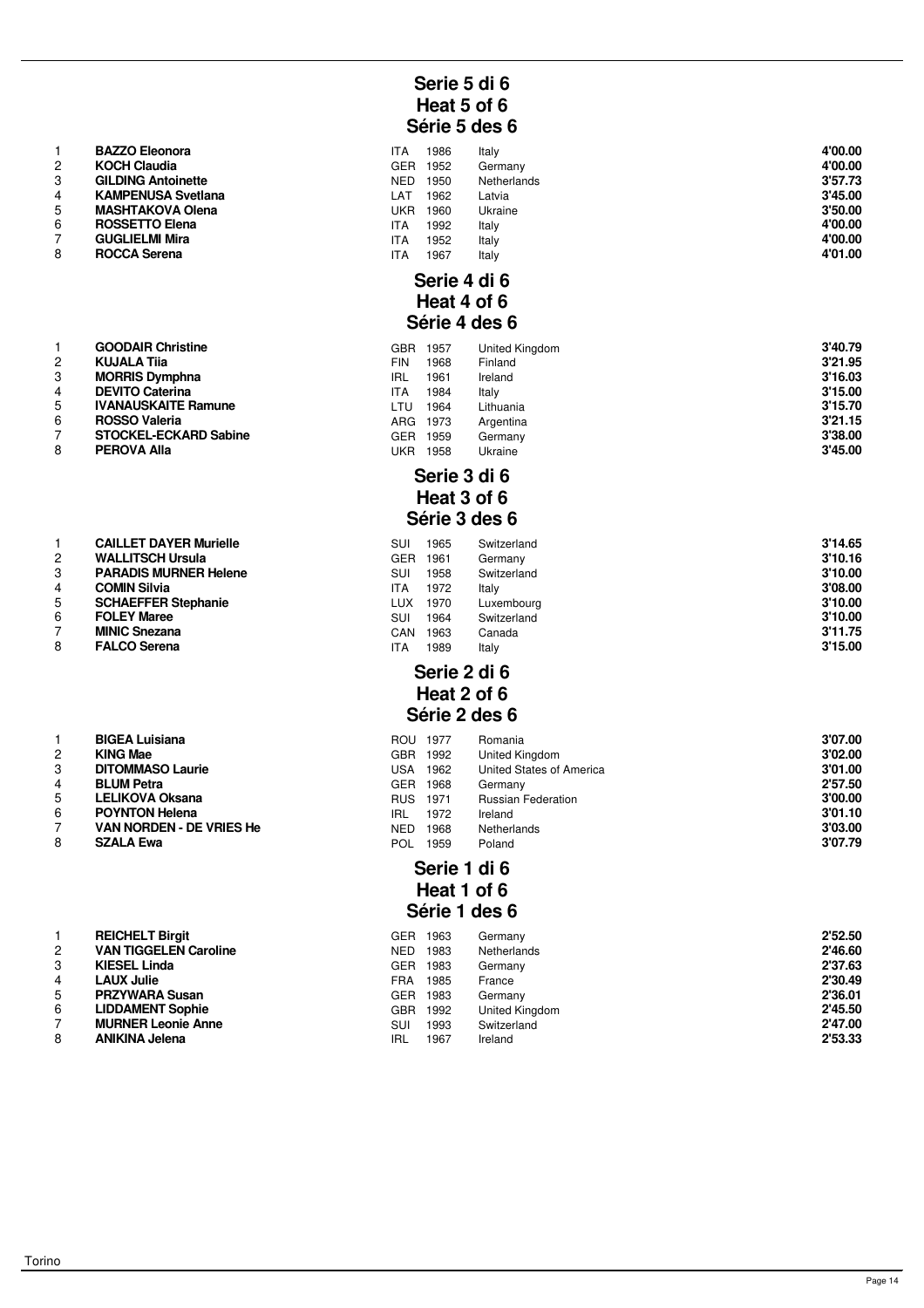|                                                            | European<br>Masters                                                                                                                                                                                                      |                                                             | <b>V.50m</b>                                                                                   | <b>European Masters Games Turin 2019</b>                                                                                              |             |                                                                                      |
|------------------------------------------------------------|--------------------------------------------------------------------------------------------------------------------------------------------------------------------------------------------------------------------------|-------------------------------------------------------------|------------------------------------------------------------------------------------------------|---------------------------------------------------------------------------------------------------------------------------------------|-------------|--------------------------------------------------------------------------------------|
|                                                            |                                                                                                                                                                                                                          |                                                             |                                                                                                | Programma gare del giorno 28/07/2019 parte 2<br>Daily Program 28/07/2019 part 2                                                       |             |                                                                                      |
|                                                            | CRS CODICE<br>COGNOME E NOME<br>LANE CODE<br><b>SURNAME &amp; NAME</b>                                                                                                                                                   |                                                             | NAZ ANNO<br>NAT BORN<br>Serie 8 di 8<br>Heat 8 of 8                                            | SOCIETA'<br><b>TEAM</b><br>200 m Dorso - Master Maschi<br>200 m Backstroke - Master Men<br>200 m Dos - Master Hommes<br>Série 8 des 8 |             | T.ISCR.<br>Q.TIME                                                                    |
| 1<br>2<br>3<br>4<br>5<br>6<br>7<br>8                       | <b>BORIS Shtefan</b><br><b>GRIGAS Stasys</b><br><b>TIBERI Mario Augusto</b><br><b>NARENDER Bandi</b><br><b>GAO Shuangfu</b><br><b>RISSONE Elios</b><br><b>GALLI DELLA LOGGIA Rober</b><br><b>WEBSTER Paul</b>            | LTU<br><b>ITA</b><br><b>IND</b><br><b>ITA</b><br><b>ITA</b> | RUS 1934<br>1941<br>1937<br>1975<br>CHN 1952<br>1934<br>1951<br>GBR 1942                       | <b>Russian Federation</b><br>Lithuania<br>Italy<br>India<br>China<br>Italy<br>Italy<br>United Kingdom                                 |             | 5'20.08<br>4'55.00<br>4'44.00<br>4'45.00<br>5'00.00                                  |
|                                                            |                                                                                                                                                                                                                          |                                                             | Serie 7 di 8<br>Heat 7 of 8                                                                    | Série 7 des 8                                                                                                                         |             |                                                                                      |
| 1<br>2<br>3<br>4<br>5<br>6<br>7<br>8                       | <b>MILLER Vincent</b><br><b>SCHULTZ Bernd</b><br><b>GABARRO SANFELIU Jose</b><br><b>KLINGBEIL Herbert</b><br><b>MATTILA Miikka</b><br><b>LASZLO Fodor</b><br><b>LOKHANDE Vishnu Sadashiv</b><br><b>COLOZZO Salvatore</b> | <b>ESP</b><br><b>FIN</b><br><b>IND</b><br><b>ITA</b>        | 1935<br>GER 1960<br>ESP 1947<br>FRA 1954<br>1977<br><b>HUN 1951</b><br>1957<br>1950            | Spain<br>Germany<br>Spain<br>France<br>Finland<br>Hungary<br>India<br>Italy                                                           |             | 4'05.53<br>3'59.00<br>3'55.00<br>3'24.00<br>3'35.00<br>3'55.00<br>4'05.20<br>4'25.00 |
|                                                            |                                                                                                                                                                                                                          |                                                             | Serie 6 di 8<br>Heat 6 of 8                                                                    |                                                                                                                                       |             |                                                                                      |
|                                                            |                                                                                                                                                                                                                          |                                                             |                                                                                                | Série 6 des 8                                                                                                                         |             |                                                                                      |
| 1<br>2<br>3<br>4<br>5<br>6<br>7<br>8                       | <b>RAML Wolfgang</b><br><b>BRANIK Juraj</b><br><b>CSABA Lazlo</b><br><b>ZHITLOVSKIY Veniamin</b><br><b>GRASSO Alessandro</b><br><b>HOBSCHE Malte</b><br><b>MASERA Luca</b><br><b>DE MICHIELI Franco</b>                  | ITA<br><b>ITA</b><br>ITA                                    | AUT 1971<br>CZE 1946<br><b>HUN 1948</b><br>RUS 1951<br>1989<br>GER 1984<br>1975<br>1963        | Austria<br><b>Czech Republic</b><br>Hungary<br><b>Russian Federation</b><br>Italy<br>Germany<br>Italy<br>Italy                        |             | 3'19.50<br>3'12.86<br>3'10.20<br>3'10.00<br>3'10.00<br>3'10.23<br>3'16.43<br>3'20.00 |
|                                                            |                                                                                                                                                                                                                          |                                                             | Serie 5 di 8<br>Heat 5 of 8                                                                    |                                                                                                                                       |             |                                                                                      |
|                                                            |                                                                                                                                                                                                                          |                                                             |                                                                                                | Série 5 des 8                                                                                                                         |             |                                                                                      |
| 1<br>$\overline{\mathbf{c}}$<br>3<br>4<br>5<br>6<br>7<br>8 | <b>BERTI Gianni Carlo</b><br><b>RENARD Francis</b><br><b>LE Gang</b><br><b>ZAITSEV Borys</b><br><b>FONTE Angelo</b><br><b>PESSINA Massimiliano</b><br><b>NICKEL Wolfgang</b><br><b>KUROCHKIN Volodymyr</b>               | ITA<br><b>ITA</b><br>ITA                                    | 1963<br>FRA 1965<br>CHN 1976<br><b>UKR 1957</b><br>1978<br>1967<br>GER 1967<br><b>UKR 1966</b> | Italy<br>France<br>China<br>Ukraine<br>Italy<br>Italy<br>Germany<br>Ukraine                                                           | FINP-Italia | 3'10.00<br>3'06.68<br>3'02.80<br>3'02.00<br>3'02.00<br>3'05.00<br>3'07.12<br>3'10.00 |
|                                                            |                                                                                                                                                                                                                          |                                                             |                                                                                                |                                                                                                                                       |             |                                                                                      |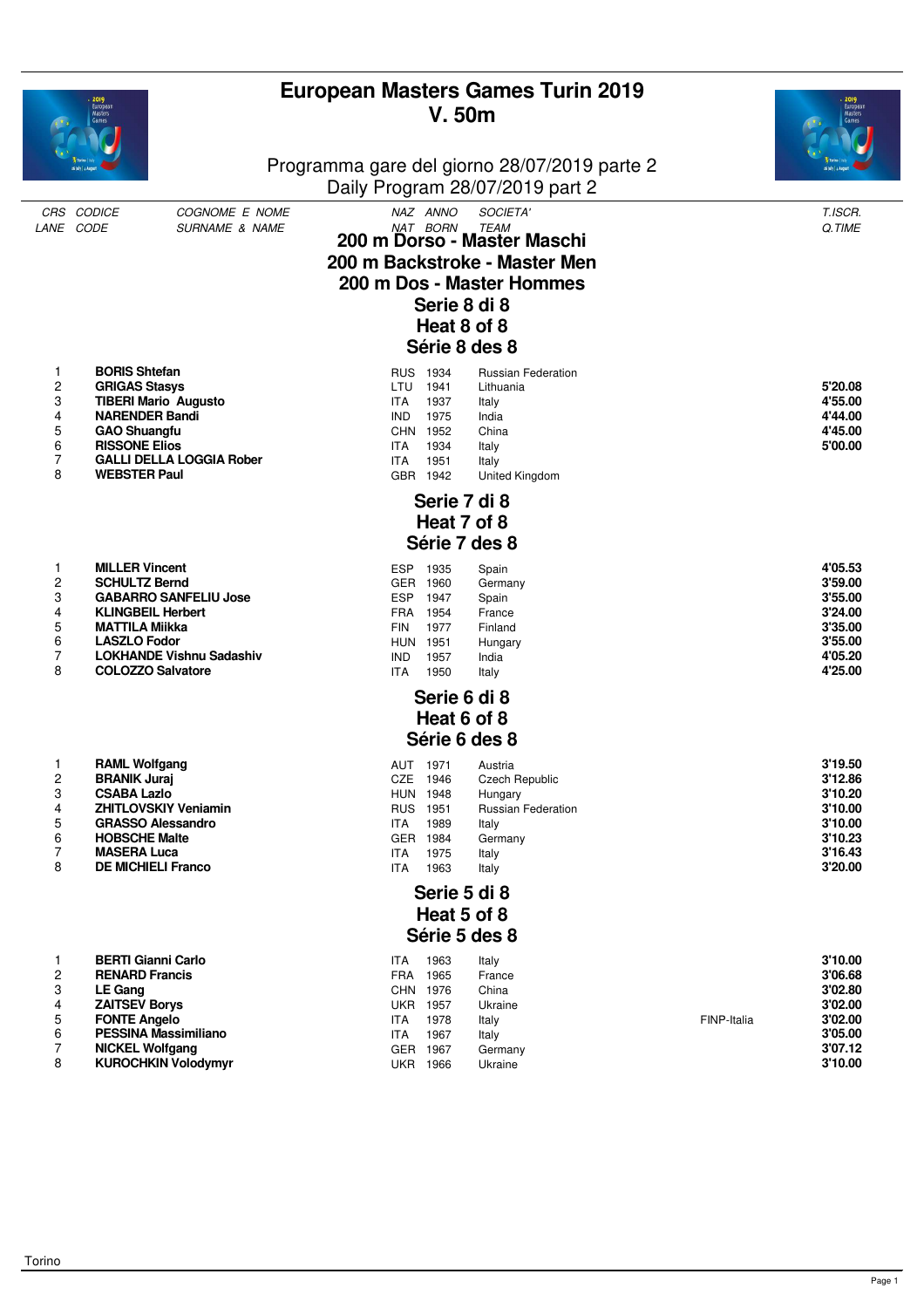|                | <b>MANFRINO RODETTO</b>    |
|----------------|----------------------------|
| 2              | <b>PLUMLEY Julian</b>      |
| 3              | <b>DUBERT Pawel</b>        |
| 4              | <b>BRAUN Thomas</b>        |
| 5              | <b>MELNYK Vadym</b>        |
| 6              | <b>LAPSHENKOV Sergei</b>   |
| $\overline{7}$ | <b>TODISCO Michele</b>     |
| 8              | <b>KATKEVICIUS Sigitas</b> |

| 1              | <b>KAMLAGE Stefan</b>    |
|----------------|--------------------------|
| 2              | <b>SKRODZKI Michal</b>   |
| 3              | <b>BOISSIERE Cedric</b>  |
| 4              | <b>TROTSENKO Alexand</b> |
| 5              | <b>KORZELIUS Ron</b>     |
| 6              | <b>DOUCET Florent</b>    |
| $\overline{7}$ | <b>FREEMAN Bovd</b>      |

| 8 | <b>CAMPARI Alessandro</b> |
|---|---------------------------|

|                | VAN NURDEN EGWIN              |
|----------------|-------------------------------|
| 2              | <b>ORTIZ CABALLERO Adolfo</b> |
| 3              | <b>LYSENKO Andrii</b>         |
| $\overline{4}$ | <b>TERMOLLE Camille</b>       |
| 5              | <b>SCHWENZER Peter</b>        |
| 6              | <b>BARWICK James</b>          |
| 7              | <b>KERSEVICIUS Linas</b>      |
| 8              | <b>NIEDERMANNER Tilo</b>      |
|                |                               |

| 1              | <b>BAILLOD Julien</b>     |
|----------------|---------------------------|
| $\overline{2}$ | <b>TOKAS Sanjeev</b>      |
| 3              | <b>TAGLIAFIERRO Marco</b> |
| 4              | <b>KLEIN Martin</b>       |
| 5              | <b>LEBLOND Vincent</b>    |
| 6              | <b>HOPE Nick</b>          |
| 7              | <b>KOVARY Tamas</b>       |
| я              | <b>GILLES Grabski</b>     |

# **Serie 4 di 8 Heat 4 of 8 Série 4 des 8**

|   | <b>MANFRINO Roberto</b>    | ITA        | 1966 | Italy                     | 2'55.00 |
|---|----------------------------|------------|------|---------------------------|---------|
|   | <b>PLUMLEY Julian</b>      | <b>GBR</b> | 1965 | United Kingdom            | 2'55.00 |
| 3 | <b>DUBERT Pawel</b>        | <b>FRA</b> | 1976 | France                    | 2'54.51 |
|   | <b>BRAUN Thomas</b>        | <b>GER</b> | 1969 | Germany                   | 2'50.00 |
| 5 | <b>MELNYK Vadym</b>        | <b>UKR</b> | 1978 | Ukraine                   | 2'50.00 |
| 6 | <b>LAPSHENKOV Sergei</b>   | <b>RUS</b> | 1957 | <b>Russian Federation</b> | 2'55.00 |
|   | <b>TODISCO Michele</b>     | <b>ITA</b> | 1982 | Italy                     | 2'55.00 |
| 8 | <b>KATKEVICIUS Sigitas</b> | LTU        | 1957 | Lithuania                 | 2'56.45 |

#### **Serie 3 di 8 Heat 3 of 8 Série 3 des 8**

|   | <b>KAMLAGE Stefan</b>     | GER.       | 1968 | Germany     | 2'45.12 |
|---|---------------------------|------------|------|-------------|---------|
| 2 | <b>SKRODZKI Michal</b>    | POL        | 1986 | Poland      | 2'43.59 |
| 3 | <b>BOISSIERE Cedric</b>   | FRA        | 1969 | France      | 2'40.48 |
|   | <b>TROTSENKO Alexandr</b> | KAZ        | 1967 | Kazakhstan  | 2'40.00 |
| 5 | <b>KORZELIUS Ron</b>      | <b>NED</b> | 1965 | Netherlands | 2'40.08 |
| 6 | <b>DOUCET Florent</b>     | FRA        | 1984 | France      | 2'42.76 |
|   | <b>FREEMAN Boyd</b>       | IRL        | 1962 | Ireland     | 2'43.75 |
| 8 | <b>CAMPARI Alessandro</b> | ITA        | 1982 | Italy       | 2'46.00 |
|   |                           |            |      |             |         |

#### **Serie 2 di 8 Heat 2 of 8 Série 2 des 8**

|   | <b>VAN NORDEN Edwin</b>       | NED        | 1963 | Netherlands               | 2'35.00 |
|---|-------------------------------|------------|------|---------------------------|---------|
|   | <b>ORTIZ CABALLERO Adolfo</b> | <b>ESP</b> | 1969 | Spain                     | 2'33.30 |
|   | <b>LYSENKO Andrii</b>         | UKR        | 1973 | Ukraine                   | 2'30.22 |
|   | <b>TERMOLLE Camille</b>       | <b>RUS</b> | 1988 | <b>Russian Federation</b> | 2'29.23 |
|   | <b>SCHWENZER Peter</b>        | GER.       | 1982 | Germany                   | 2'29.50 |
| 6 | <b>BARWICK James</b>          | <b>GBR</b> | 1982 | United Kingdom            | 2'32.55 |
|   | <b>KERSEVICIUS Linas</b>      | LTU        | 1971 | Lithuania                 | 2'34.00 |
| 8 | <b>NIEDERMANNER Tilo</b>      | GER.       | 1969 | Germany                   | 2'38.00 |

# **Serie 1 di 8 Heat 1 of 8**

# **Série 1 des 8**

|   | <b>BAILLOD Julien</b>     | SUI        | 1980 | Switzerland    | 2'28.69 |
|---|---------------------------|------------|------|----------------|---------|
|   | <b>TOKAS Sanjeev</b>      | <b>IND</b> | 1974 | India          | 2'25.12 |
|   | <b>TAGLIAFIERRO Marco</b> | <b>ITA</b> | 1987 | Italy          | 2'24.00 |
|   | <b>KLEIN Martin</b>       | GER        | 1979 | Germany        | 2'19.50 |
| 5 | <b>LEBLOND Vincent</b>    | FRA        | 1986 | France         | 2'23.00 |
| 6 | <b>HOPE Nick</b>          | GBR.       | 1984 | United Kingdom | 2'25.00 |
|   | <b>KOVARY Tamas</b>       | <b>HUN</b> | 1978 | Hungary        | 2'25.42 |
| 8 | <b>GILLES Grabski</b>     | FRA        | 1977 | France         | 2'29.00 |
|   |                           |            |      |                |         |

## **100 m Rana - Master Femmine 100 m Breaststroke - Master Wome 100 m Brasse - Master Femmes Serie 8 di 8 Heat 8 of 8 Série 8 des 8**

|   | <b>CONTESSA Erica</b>     | ITA        | 1981 | Italy                     |             |
|---|---------------------------|------------|------|---------------------------|-------------|
| 2 | <b>KUTUIEVA Olga</b>      | <b>RUS</b> | 1971 | <b>Russian Federation</b> |             |
| 3 | <b>LUIGIANO Francesca</b> | ITA        | 1956 | Italy                     |             |
| 4 | <b>DAL FARRA Barbara</b>  | ITA        | 1968 | Italy                     |             |
| 5 | <b>MARCON Bernadette</b>  | FRA        | 1954 | France                    |             |
| 6 | <b>MONDIN Marianna</b>    | ITA        | 1983 | Italy                     |             |
|   | D'EUGENIO Stefania        | ITA        | 1959 | Italy                     | <b>FINP</b> |
|   |                           |            |      |                           |             |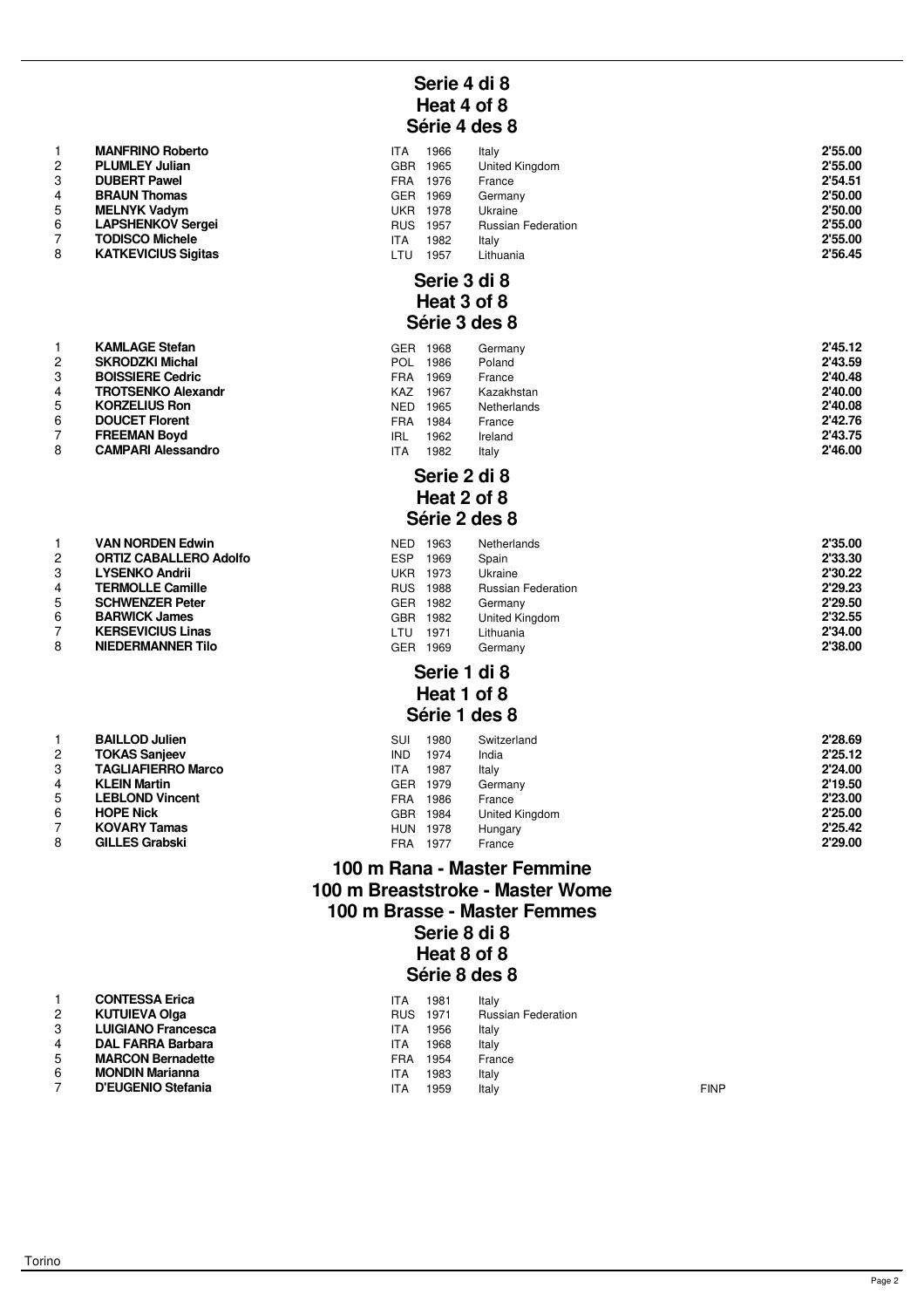|                | <b>MAURO Francesca</b>       | <b>ITA</b> | 1977 | Italy   |
|----------------|------------------------------|------------|------|---------|
| $\overline{2}$ | <b>KOMAROMI Maria</b>        | <b>HUN</b> | 1947 | Hungary |
| 3              | <b>POZZI Francesca</b>       | <b>ITA</b> | 1989 | Italy   |
| 4              | <b>VAUDO Alessia</b>         | <b>ITA</b> | 1979 | Italy   |
| 5              | <b>WANG Guofa</b>            | <b>CHN</b> | 1946 | China   |
| 6              | <b>FIORENTINO Annunziata</b> | <b>ITA</b> | 1971 | Italy   |
| $\overline{7}$ | <b>REBUISSON Mady</b>        | FRA        | 1934 | France  |
| 8              | <b>REUSCHENBACH Anne</b>     | GER        | 1980 | Germany |

|   | <b>DELCRE Laura Anna</b>       |
|---|--------------------------------|
| 2 | <b>PENKAUSKAITE Violeta</b>    |
| 3 | <b>GOOEY Janette</b>           |
| 4 | <b>CERNICH Velleda</b>         |
| 5 | SORIA Maria Del Carmen         |
| 6 | <b>COMTESSE Christine</b>      |
| 7 | <b>ABBRUSCATO Maria France</b> |
| Ω | <b>HAMOMCKA Elebiota</b>       |

|               | DIANUNI LUCIA                |
|---------------|------------------------------|
| $\mathcal{P}$ | <b>METZGER Kathryn Grace</b> |
| 3             | <b>SASSONE Cristina</b>      |
| 4             | <b>JAESCHKE Astrid</b>       |
| 5             | <b>LINDO Maria Fatima</b>    |
| 6             | <b>MAJORFALVI Eva</b>        |
| 7             | <b>ORLOVA Irina</b>          |
| 8             | <b>BAZZO Eleonora</b>        |

|                | <b>GUU Welfidh</b>     |
|----------------|------------------------|
| $\overline{2}$ | <b>PARRETT Jenny</b>   |
| 3              | <b>FENG Yuxi</b>       |
| 4              | <b>GERUSSI Sabrina</b> |
| 5              | <b>TORTONE Laura</b>   |
| 6              | <b>MIRONOVSKA Anna</b> |
| 7              | <b>MIGULINA Irina</b>  |
| 8              | <b>CERVI Sandra</b>    |

|                | <b>HERFET Catrin</b>       |
|----------------|----------------------------|
| $\overline{c}$ | <b>RAVERA Bruna</b>        |
| 3              | <b>IVANAUSKAITE Ramune</b> |
| 4              | <b>DITOMMASO Laurie</b>    |
| 5              | <b>VAN DER MOLEN Irna</b>  |
| 6              | <b>LEUTLOFF Silvia</b>     |
| $\overline{7}$ | <b>ZHOU Chuanzhu</b>       |
| 8              | <b>BALDI Giorgia</b>       |
|                |                            |

|   | WILLIAMS Philippa        |
|---|--------------------------|
| 2 | <b>DEMARCHI Susanna</b>  |
| 3 | <b>SHEREMET Yulija</b>   |
| 4 | <b>GAY PARRAGA Ana</b>   |
| 5 | <b>PEREPELKINA Marin</b> |
| ี | KILIAI A Tiis            |

# **Serie 7 di 8 Heat 7 of 8 Série 7 des 8**

|   | <b>MAURO Francesca</b>       | <b>ITA</b> | 1977   | Italy         |             |         |
|---|------------------------------|------------|--------|---------------|-------------|---------|
| 2 | <b>KOMAROMI Maria</b>        | <b>HUN</b> | 1947   | Hungary       |             | 2'50.00 |
| 3 | <b>POZZI Francesca</b>       | <b>ITA</b> | 1989   | Italy         | <b>FINP</b> | 2'24.00 |
|   | <b>VAUDO Alessia</b>         | <b>ITA</b> | 1979   | Italy         |             | 2'20.00 |
| 5 | <b>WANG Guofa</b>            | <b>CHN</b> | 1946   | China         |             | 2'20.00 |
| 6 | <b>FIORENTINO Annunziata</b> | <b>ITA</b> | 1971   | Italy         |             | 2'30.00 |
|   | <b>REBUISSON Mady</b>        | <b>FRA</b> | 1934   | France        |             | 3'44.74 |
| 8 | <b>REUSCHENBACH Anne</b>     | <b>GER</b> | 1980   | Germany       |             |         |
|   |                              |            | $\sim$ | $\sim$ $\sim$ |             |         |

### **Serie 6 di 8 Heat 6 of 8 Série 6 des 8**

|                | <b>DELCRE Laura Anna</b>        | ITA        | 1959 | Italy     | 2'15.00 |
|----------------|---------------------------------|------------|------|-----------|---------|
| $\overline{c}$ | <b>PENKAUSKAITE Violeta</b>     | LTU        | 1960 | Lithuania | 2'10.00 |
| 3              | <b>GOOEY Janette</b>            | <b>AUS</b> | 1950 | Australia | 2'07.69 |
| 4              | <b>CERNICH Velleda</b>          | ITA        | 1942 | Italy     | 2'02.00 |
| 5              | <b>SORIA Maria Del Carmen</b>   | ARG 1944   |      | Argentina | 2'05.27 |
| 6              | <b>COMTESSE Christine</b>       | GER.       | 1941 | Germany   | 2'10.00 |
|                | <b>ABBRUSCATO Maria Frances</b> | <b>ITA</b> | 1957 | Italy     | 2'13.87 |
| 8              | <b>HAMOWSKA Elzbieta</b>        | POL        | 1960 | Poland    | 2'19.05 |

## **Serie 5 di 8 Heat 5 of 8 Série 5 des 8**

|   | <b>BIANCHI Lucia</b>         | ITA        | 1982 | Italv                     | 2'00.00 |
|---|------------------------------|------------|------|---------------------------|---------|
|   | <b>METZGER Kathryn Grace</b> | ITA        | 1960 | Italy                     | 1'55.00 |
|   | <b>SASSONE Cristina</b>      | ITA        | 1980 | Italy                     | 1'50.00 |
|   | <b>JAESCHKE Astrid</b>       | GER.       | 1971 | Germany                   | 1'48.30 |
| 5 | LINDO Maria Fatima           | SUI        | 1962 | Switzerland               | 1'50.00 |
| 6 | <b>MAJORFALVI Eva</b>        | <b>HUN</b> | 1974 | Hungary                   | 1'50.36 |
|   | <b>ORLOVA</b> Irina          | <b>RUS</b> | 1959 | <b>Russian Federation</b> | 1'59.00 |
| 8 | <b>BAZZO Eleonora</b>        | ITA        | 1986 | Italv                     | 2'02.00 |

# **Serie 4 di 8 Heat 4 of 8**

# **Série 4 des 8**

|   | <b>GUO Weiman</b>      | <b>CHN</b> | 1964 | China                     | 1'46.56 |
|---|------------------------|------------|------|---------------------------|---------|
| 2 | <b>PARRETT Jenny</b>   | <b>AUS</b> | 1967 | Australia                 | 1'45.02 |
|   | <b>FENG Yuxi</b>       | CHN        | 1986 | China                     | 1'45.00 |
|   | <b>GERUSSI Sabrina</b> | ITA.       | 1969 | Italy                     | 1'40.00 |
| 5 | <b>TORTONE Laura</b>   | ITA.       | 1974 | Italy                     | 1'45.00 |
| 6 | <b>MIRONOVSKA Anna</b> | LAT        | 1968 | Latvia                    | 1'45.00 |
|   | <b>MIGULINA Irina</b>  | <b>RUS</b> | 1959 | <b>Russian Federation</b> | 1'46.50 |
| 8 | <b>CERVI Sandra</b>    | ITA        | 1966 | Italy                     | 1'47.29 |

#### **Serie 3 di 8 Heat 3 of 8 Série 3 des 8**

|   | <b>HERFET Catrin</b>       | GER.       | 1979 | Germany                  | 1'40.00 |
|---|----------------------------|------------|------|--------------------------|---------|
| 2 | <b>RAVERA Bruna</b>        | ITA        | 1967 | Italy                    | 1'38.00 |
| 3 | <b>IVANAUSKAITE Ramune</b> | LTU        | 1964 | Lithuania                | 1'37.50 |
| 4 | <b>DITOMMASO Laurie</b>    | USA        | 1962 | United States of America | 1'36.00 |
| 5 | <b>VAN DER MOLEN Irna</b>  | <b>NED</b> | 1969 | <b>Netherlands</b>       | 1'36.70 |
| 6 | <b>LEUTLOFF Silvia</b>     | GER.       | 1975 | Germany                  | 1'38.00 |
|   | <b>ZHOU Chuanzhu</b>       | CHN        | 1959 | China                    | 1'39.62 |
| 8 | <b>BALDI Giorgia</b>       | ITA        | 1991 | Italy                    | 1'40.00 |

# **Serie 2 di 8 Heat 2 of 8 Série 2 des 8**

|   | <b>WILLIAMS Philippa</b>  | GBR        | 1962 | United Kingdom            | 1'35.01 |
|---|---------------------------|------------|------|---------------------------|---------|
|   | <b>DEMARCHI Susanna</b>   | ITA        | 1962 | Italy                     | 1'34.00 |
|   | <b>SHEREMET Yulija</b>    | UKR.       | 1973 | Ukraine                   | 1'31.00 |
|   | <b>GAY PARRAGA Ana</b>    | <b>ESP</b> | 1992 | Spain                     | 1'28.37 |
|   | <b>PEREPELKINA Marina</b> | <b>RUS</b> | 1972 | <b>Russian Federation</b> | 1'28.78 |
| 6 | KUJALA Tija               | <b>FIN</b> | 1968 | Finland                   | 1'33.13 |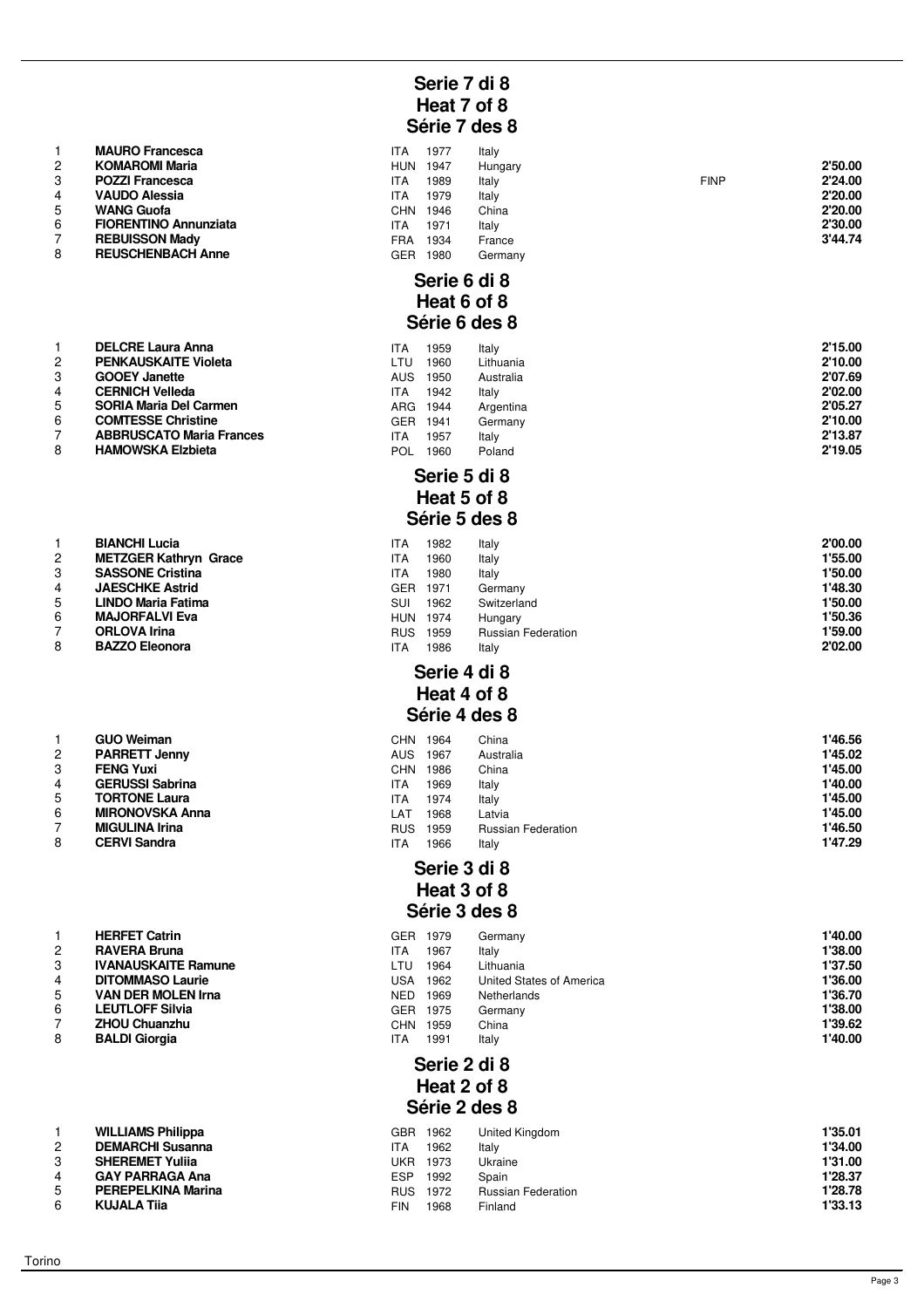| υ | TILN I VOI PDUIJJJL DIAIT |
|---|---------------------------|
|   |                           |
|   |                           |
|   |                           |
|   |                           |

|                | FNA I WANA JUSAII            |
|----------------|------------------------------|
| $\mathcal{P}$  | <b>LELIKOVA Oksana</b>       |
| 3              | <b>BADOUX Laura</b>          |
| 4              | <b>IRINA Merzlikina</b>      |
| 5              | <b>HISLOP Katie</b>          |
| 6              | <b>FOLLAND Danielle</b>      |
| $\overline{7}$ | <b>VAN TIGGELEN Caroline</b> |
| 8              | <b>GIEZEN Angela</b>         |
|                |                              |

| $\overline{2}$ | <b>VIBERTI Paolo</b>      | <b>ITA</b> | 1956     | Italy          |
|----------------|---------------------------|------------|----------|----------------|
| 3              | <b>BARDOU Laurent</b>     |            | FRA 1966 | France         |
| $\overline{4}$ | <b>HERRMANN Christian</b> |            | GER 1953 | Germany        |
| 5              | <b>PIETSCH Roland</b>     |            | GER 1954 | Germany        |
| $\epsilon$     | CDIRKOV Dmitry            |            | DUC 1000 | <b>Duccion</b> |

|   | <b>FASAN Franco</b>       | ITA        | 1969 | Italy   |         |
|---|---------------------------|------------|------|---------|---------|
| 2 | <b>LUPI Alberto</b>       | ITA        | 1964 | Italy   |         |
| 3 | <b>DIA Domenico</b>       | ITA        | 1984 | Italy   |         |
| 4 | <b>COLOMBATTO Luciano</b> | ITA        | 1966 | Italy   | 2'30.00 |
| 5 | <b>GRASSO Alessandro</b>  | ITA        | 1989 | Italy   | 2'40.00 |
| 6 | <b>JANOS Kancso</b>       | <b>HUN</b> | 1941 | Hungary |         |
| ⇁ | <b>DELLA LUNA Adriano</b> | ITA        | 1974 | Italy   |         |
| 8 | <b>CHIFARI Marcello</b>   | ITA        | 1959 | Italy   |         |

|                | ANIANU EHIICU                   |
|----------------|---------------------------------|
| 2              | <b>DI LUCA Raffaele Vicente</b> |
| 3              | <b>GRIMPARD Johannick</b>       |
| $\overline{4}$ | <b>AMBROSINI Danilo</b>         |
| 5              | <b>BRACHET Robert</b>           |
| 6              | <b>TOLASI Antonio</b>           |
| $\overline{7}$ | <b>FLYNN Gerry</b>              |
| 8              | <b>NARENDER Bandi</b>           |
|                |                                 |

|   | MERIGHI MIICO             |
|---|---------------------------|
| 2 | <b>LASZLO Fodor</b>       |
| 3 | <b>CUNIGLIO Gianmaria</b> |
| 4 | <b>CHIANALE Carlo</b>     |
| 5 | <b>KOLOKOLOV Vadym</b>    |
| 6 | <b>GALLIPOLI Antonio</b>  |
| 7 | <b>CARBONARA Fabio</b>    |
| 8 | <b>BAHRAMI Ramezan</b>    |
|   |                           |

 **NOVIKOVA Marina** RUS 1961 Russian Federation **1'34.00 COVA Matrica<br>OGH-BUIJSSE Bianca** NED 1974 Netherlands

### **Serie 1 di 8 Heat 1 of 8 Série 1 des 8**

|   | <b>PRZYWARA Susan</b>        | <b>GER</b> | 1983 | Germany                   | 1'24.70 |
|---|------------------------------|------------|------|---------------------------|---------|
| 2 | <b>LELIKOVA Oksana</b>       | <b>RUS</b> | 1971 | <b>Russian Federation</b> | 1'20.50 |
|   | <b>BADOUX Laura</b>          | NED.       | 1982 | Netherlands               | 1'19.34 |
|   | <b>IRINA Merzlikina</b>      | <b>RUS</b> | 1972 | <b>Russian Federation</b> | 1'18.50 |
| 5 | <b>HISLOP Katie</b>          | <b>GBR</b> | 1976 | United Kingdom            | 1'19.00 |
| 6 | <b>FOLLAND Danielle</b>      | GBR        | 1991 | United Kingdom            | 1'20.00 |
|   | <b>VAN TIGGELEN Caroline</b> | <b>NED</b> | 1983 | Netherlands               | 1'22.61 |
|   | <b>GIEZEN Angela</b>         | <b>NED</b> | 1983 | Netherlands               | 1'25.38 |

## **100 m Rana - Master Maschi 100 m Breaststroke - Master Men 100 m Brasse - Master Hommes Serie 16 di 16 Heat 16 of 16 Série 16 des 16**

| <b>ITA</b> | 1956 | Italy                                    |
|------------|------|------------------------------------------|
|            |      | France                                   |
|            |      | Germany                                  |
|            |      | Germany                                  |
| <b>RUS</b> |      | <b>Russian Federation</b>                |
|            |      | FRA 1966<br>GER 1953<br>GER 1954<br>1966 |

# **Serie 15 di 16 Heat 15 of 16 Série 15 des 16**

| ITA | 1969 | Italy |
|-----|------|-------|
| ITA | 1964 | Italy |
| ITA | 1984 | Italy |
| ITA | 1966 | Italy |
| ITA | 1989 | Italy |
| HUN | 1941 | Hunga |
| ITA | 1974 | Italy |
| ITA | 1959 | Italy |
|     |      |       |

#### **Serie 14 di 16 Heat 14 of 16 Série 14 des 16**

|   | <b>ARIANO Enrico</b>            | ITA        | 1968 | Italy   | <b>FINP</b> | 2'13.99 |
|---|---------------------------------|------------|------|---------|-------------|---------|
|   | <b>DI LUCA Raffaele Vicente</b> | ITA        | 1968 | Italy   | <b>FINP</b> | 2'02.00 |
| 3 | <b>GRIMPARD Johannick</b>       | FRA        | 1982 | France  |             | 2'00.91 |
|   | <b>AMBROSINI Danilo</b>         | ITA        | 1976 | Italv   | <b>FINP</b> | 1'58.85 |
| 5 | <b>BRACHET Robert</b>           | FRA        | 1938 | France  |             | 1'59.00 |
| 6 | <b>TOLASI Antonio</b>           | ITA        | 1962 | Italy   | <b>FINP</b> | 2'02.00 |
|   | <b>FLYNN Gerry</b>              | IRL        | 1947 | Ireland |             | 2'02.85 |
| 8 | <b>NARENDER Bandi</b>           | <b>IND</b> | 1975 | India   |             | 2'16.00 |

#### **Serie 13 di 16 Heat 13 of 16 Série 13 des 16**

|   | <b>MERIGHI Mirco</b>      | ITA        | 1951 | Italy   | 1'50.00 |
|---|---------------------------|------------|------|---------|---------|
| 2 | <b>LASZLO Fodor</b>       | <b>HUN</b> | 1951 | Hungary | 1'50.00 |
| 3 | <b>CUNIGLIO Gianmaria</b> | ITA        | 1970 | Italy   | 1'50.00 |
|   | <b>CHIANALE Carlo</b>     | ITA        | 1954 | Italy   | 1'49.00 |
| 5 | <b>KOLOKOLOV Vadym</b>    | UKR        | 1966 | Ukraine | 1'50.00 |
| 6 | <b>GALLIPOLI Antonio</b>  | ITA        | 1967 | Italy   | 1'50.00 |
|   | <b>CARBONARA Fabio</b>    | ITA        | 1963 | Italy   | 1'50.00 |
| 8 | <b>BAHRAMI Ramezan</b>    | FRA        | 1942 | France  | 1'52.00 |
|   |                           |            |      |         |         |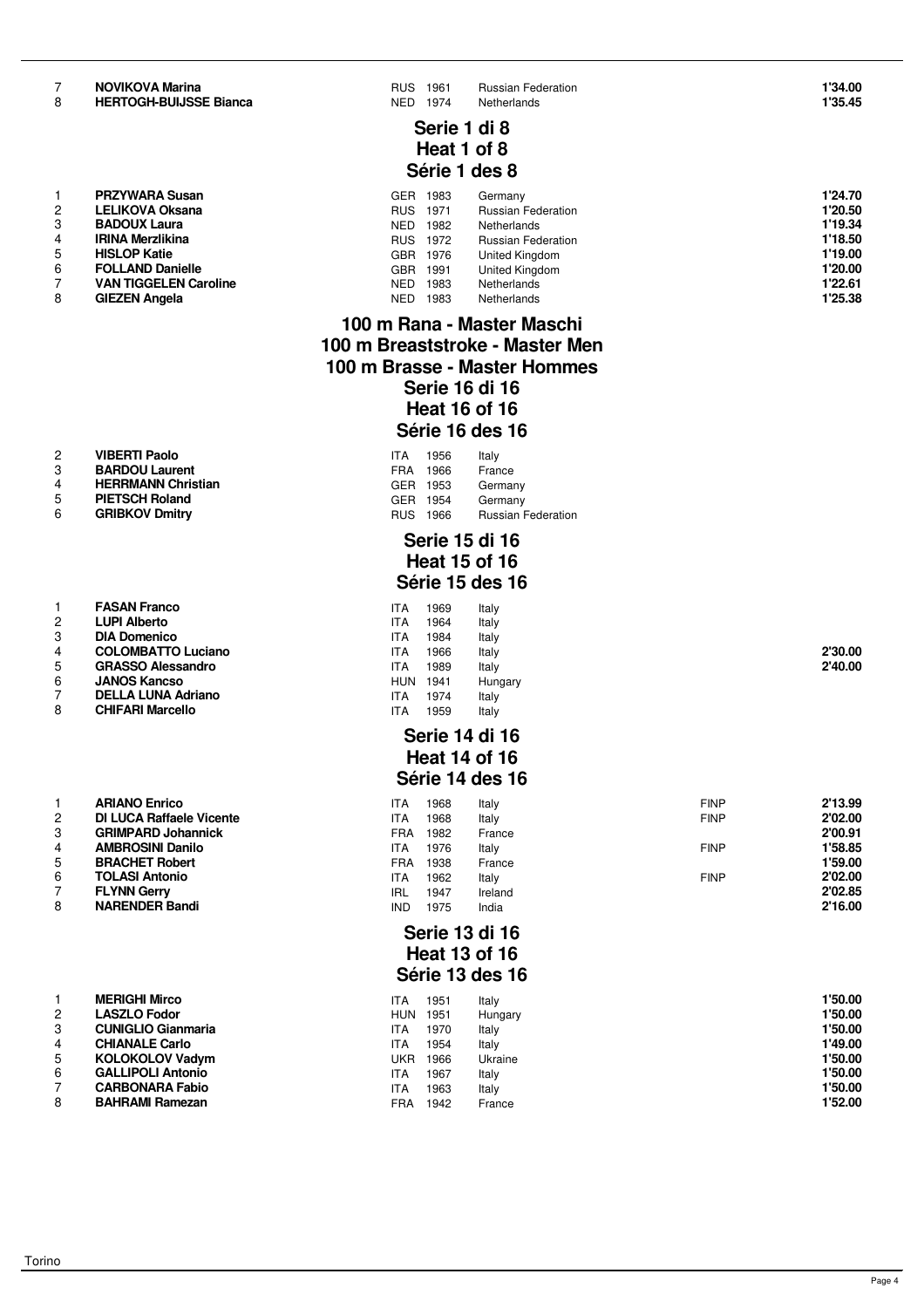| 1              | <b>GOLLE Andreas</b>      |
|----------------|---------------------------|
| $\overline{2}$ | <b>HUANG Sujun</b>        |
| 3              | <b>GASCHINO Paolo</b>     |
| $\overline{4}$ | <b>DOLFIN Marco Maria</b> |
| 5              | <b>FERRERO Luigi</b>      |
| 6              | <b>MATZKEN Ulrich</b>     |
| $\overline{7}$ | <b>HICKS Michael</b>      |
| 8              | <b>D'URSI Giuseppe</b>    |

|                | <b>DUBOIS Patrice</b>   |
|----------------|-------------------------|
| $\overline{c}$ | <b>WANG Yichang</b>     |
| 3              | <b>VYSOCHYN Valerii</b> |
| 4              | <b>CENACCHI Mauro</b>   |
| 5              | <b>VIOLANTE Guido</b>   |
| 6              | <b>BARENDS Jack</b>     |
| $\overline{7}$ | <b>BADERTSCHER Cyri</b> |
| 8              | <b>BIGOT Matthieu</b>   |
|                |                         |

|                | ERKINARO JAAKKO             |
|----------------|-----------------------------|
| $\overline{2}$ | <b>MASTELLOTTO Fabio</b>    |
| 3              | <b>ERSHOV Oleg</b>          |
| $\overline{4}$ | <b>ROIENKO Volodymyr</b>    |
| 5              | <b>LISDERO Samuele</b>      |
| 6              | <b>RAML Wolfgang</b>        |
| 7              | <b>REVIGLIO Giovanni</b>    |
| 8              | <b>KHARCHENKO Alexander</b> |

|                | <b>KLEIN BRETELER Laurens</b> |
|----------------|-------------------------------|
| $\mathcal{P}$  | <b>GAVAROTTI Giorgio</b>      |
| 3              | <b>LIN Jinfu</b>              |
| $\overline{4}$ | <b>ARROYO RAMIREZ Antonio</b> |
| 5              | <b>GUAY Christian</b>         |
| 6              | <b>CIMINO Massimiliano</b>    |
| $\overline{7}$ | <b>XU Yungiang</b>            |
| 8              | <b>CSORSZ Gergely</b>         |
|                |                               |

| 1 | <b>MAYER Philippe</b>    |
|---|--------------------------|
| 2 | <b>DUBERT Pawel</b>      |
| 3 | <b>BOUILLAGUET Franc</b> |
| 4 | <b>HERZIG Romain</b>     |
| 5 | <b>MAHOUACHI Moez</b>    |
| հ | <b>LACRAMPE Mathieu</b>  |

# **Serie 12 di 16 Heat 12 of 16 Série 12 des 16**

|   | <b>GOLLE Andreas</b>      | GER | 1958 | Germany                  |             | 1'48.26 |
|---|---------------------------|-----|------|--------------------------|-------------|---------|
|   | <b>HUANG Suiun</b>        | CHN | 1955 | China                    |             | 1'48.00 |
|   | <b>GASCHINO Paolo</b>     | ITA | 1962 | Italy                    |             | 1'45.00 |
|   | <b>DOLFIN Marco Maria</b> | ITA | 1981 | Italy                    | FINP-Italia | 1'41.40 |
| 5 | <b>FERRERO Luigi</b>      | ITA | 1953 | Italy                    |             | 1'42.00 |
| 6 | <b>MATZKEN Ulrich</b>     | GER | 1960 | Germany                  |             | 1'47.00 |
|   | <b>HICKS Michael</b>      | USA | 1990 | United States of America |             | 1'48.00 |
| 8 | <b>D'URSI Giuseppe</b>    | ITA | 1958 | Italy                    |             | 1'49.00 |

#### **Serie 11 di 16 Heat 11 of 16 Série 11 des 16**

|   | <b>RUBINO Vincenzo</b>    | ITA        | 1976 | Italy                     | 1'40.00 |
|---|---------------------------|------------|------|---------------------------|---------|
| 2 | <b>CAVANNA Carlo</b>      | ITA        | 1981 | Italy                     | 1'40.00 |
| 3 | <b>PONZI Marco</b>        | ITA        | 1978 | Italy                     | 1'39.00 |
|   | <b>NOBAHARI ASL Hamid</b> | <b>GER</b> | 1970 | iran                      | 1'38.00 |
| 5 | <b>GARCIA Enrique</b>     | ITA        | 1970 | Italy                     | 1'38.00 |
| 6 | <b>KISELEV Oleg</b>       | <b>RUS</b> | 1955 | <b>Russian Federation</b> | 1'39.00 |
|   | <b>MASSARO Renato</b>     | <b>ITA</b> | 1964 | Italy                     | 1'40.00 |
| 8 | <b>PASTORE Michele</b>    | ITA        | 1989 | Italy                     | 1'41.00 |

#### **Serie 10 di 16 Heat 10 of 16 Série 10 des 16**

|   | <b>DUBOIS Patrice</b>    | FRA        | 1955 | France      | 1'37.45 |
|---|--------------------------|------------|------|-------------|---------|
| 2 | <b>WANG Yichang</b>      | CHN        | 1965 | China       | 1'36.00 |
| 3 | <b>VYSOCHYN Valerii</b>  | UKR        | 1953 | Ukraine     | 1'35.00 |
|   | <b>CENACCHI Mauro</b>    | ITA        | 1977 | Italy       | 1'35.00 |
| 5 | <b>VIOLANTE Guido</b>    | ITA        | 1957 | Italy       | 1'35.00 |
| 6 | <b>BARENDS Jack</b>      | <b>NED</b> | 1962 | Netherlands | 1'35.05 |
|   | <b>BADERTSCHER Cyril</b> | <b>SUI</b> | 1987 | Switzerland | 1'37.00 |
| 8 | <b>BIGOT Matthieu</b>    | <b>FRA</b> | 1993 | France      | 1'37.59 |

#### **Serie 9 di 16 Heat 9 of 16 Série 9 des 16**

|   | <b>ERKINARO Jaakko</b>      | FIN        | 1963 | Finland                   | 1'34.38 |
|---|-----------------------------|------------|------|---------------------------|---------|
| 2 | <b>MASTELLOTTO Fabio</b>    | ITA        | 1966 | Italy                     | 1'33.60 |
| 3 | <b>ERSHOV Oleg</b>          | <b>RUS</b> | 1950 | <b>Russian Federation</b> | 1'32.13 |
|   | <b>ROIENKO Volodymyr</b>    | UKR        | 1962 | Ukraine                   | 1'31.00 |
| 5 | <b>LISDERO Samuele</b>      | ITA        | 1989 | Italy                     | 1'32.00 |
| 6 | <b>RAML Wolfgang</b>        | AUT        | 1971 | Austria                   | 1'32.50 |
|   | <b>REVIGLIO Giovanni</b>    | ITA        | 1965 | Italy                     | 1'34.00 |
| 8 | <b>KHARCHENKO Alexander</b> | <b>RUS</b> | 1947 | <b>Russian Federation</b> | 1'34.55 |
|   |                             |            |      |                           |         |

# **Serie 8 di 16 Heat 8 of 16 Série 8 des 16**

|   | <b>KLEIN BRETELER Laurens</b> | NED        | 1954 | Netherlands | 1'30.46 |
|---|-------------------------------|------------|------|-------------|---------|
|   | <b>GAVAROTTI Giorgio</b>      | ITA        | 1991 | Italy       | 1'30.00 |
|   | <b>LIN Jinfu</b>              | CHN.       | 1959 | China       | 1'30.00 |
|   | <b>ARROYO RAMIREZ Antonio</b> | <b>ESP</b> | 1961 | Spain       | 1'29.30 |
| 5 | <b>GUAY Christian</b>         | SUI        | 1963 | Switzerland | 1'30.00 |
| 6 | <b>CIMINO Massimiliano</b>    | ITA        | 1972 | Italv       | 1'30.00 |
|   | <b>XU Yungiang</b>            | CHN        | 1958 | China       | 1'30.00 |
| 8 | <b>CSORSZ Gergely</b>         | <b>HUN</b> | 1982 | Hungary     | 1'30.56 |
|   |                               |            |      |             |         |

# **Serie 7 di 16 Heat 7 of 16 Série 7 des 16**

|   | <b>MAYER Philippe</b>     | SUI | 1955 | Switzerland | 1'28.50 |
|---|---------------------------|-----|------|-------------|---------|
| 2 | <b>DUBERT Pawel</b>       | FRA | 1976 | France      | 1'27.64 |
| 3 | <b>BOUILLAGUET Franck</b> | FRA | 1974 | France      | 1'26.57 |
|   | <b>HERZIG Romain</b>      | SUI | 1983 | Switzerland | 1'25.61 |
|   | <b>MAHOUACHI Moez</b>     | FRA | 1964 | France      | 1'26.00 |
| c | LACRAMPE Mathieu          | FRA | 1979 | France      | 1'27.20 |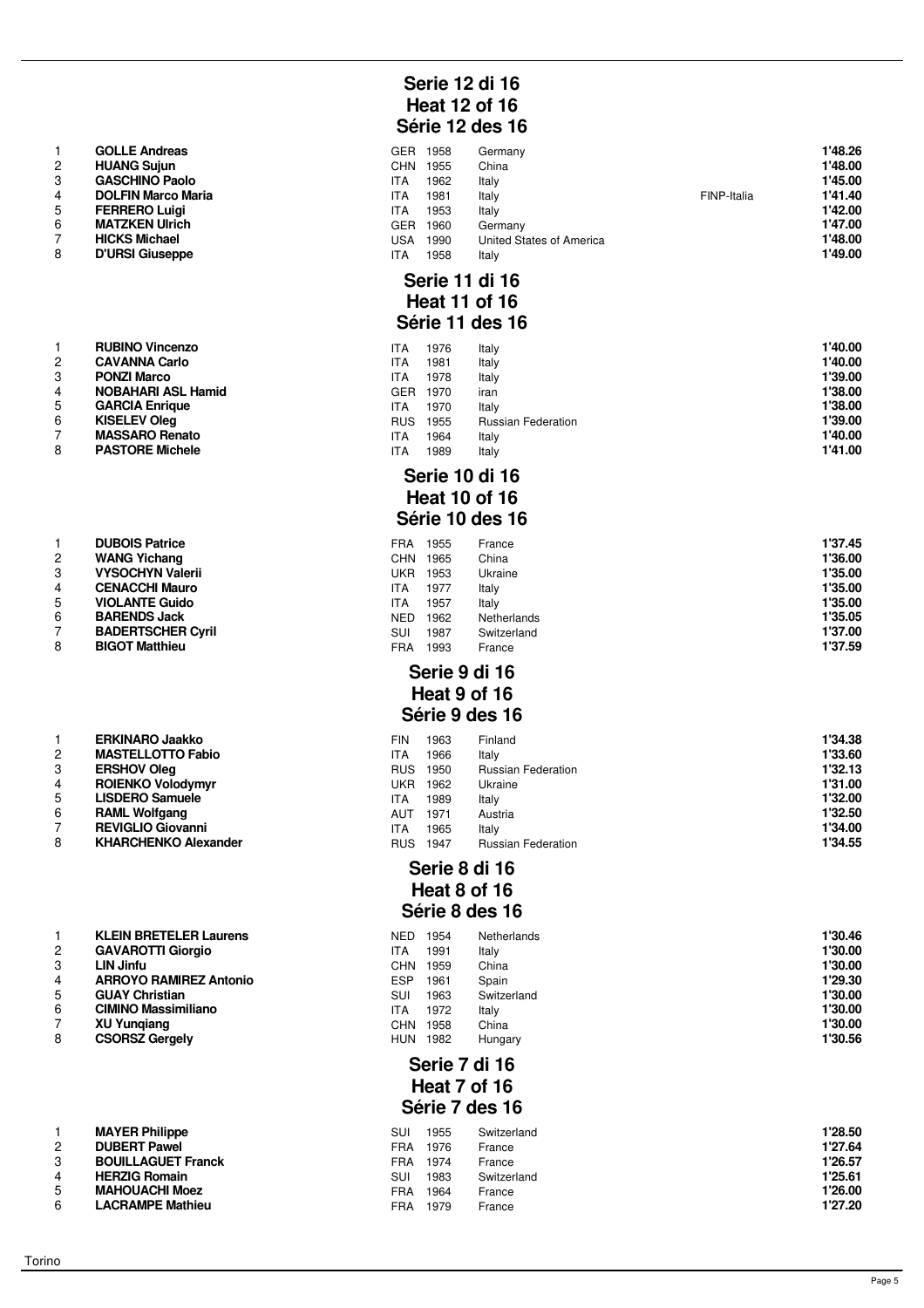#### **PESSINA Massimiliano 17A 1967** Italy

- 1 **BEYSARD Gaetan**<br>2 **FERNANDEZ HERI** 2 **FERNANDEZ HERNANDEZ Alon**<br>3 **KATKEVICIUS Sigitas** 3 **KATKEVICIUS Sigitas<br>4 LONG Zhisheng<br>5 <b>BRAUN Thomas LONG Zhisheng** 5 **BRAUN Thomas**<br>6 **DOLFIN Alberto**<br>7 **MIRZABEKYAN**  $DOLFIN$  Alberto
- 7 **MIRZABEKYAN Alexander**<br>8 **HOBSCHE Malte HOBSCHE Malte**
- **6 RUMBUS Zoltan 1978 NETHERLAND ROOM NETHERLAND ROOM NETHERLAND ROOM NETHERLAND ROOM NETHERLAND RESPONSIVE STATE IN A PERFOMBLE STATE OF PERFOMBLEM STATE STATE STATE STATE STATE STATE STATE STATE STATE STATE STATE STATE S**

| 1              | WARGA Preben                 |
|----------------|------------------------------|
| 2              | <b>KOZLOV Sergei</b>         |
| 3              | <b>HEJNIC Petr</b>           |
| 4              | <b>DOUCET Florent</b>        |
| 5              | <b>LAURENT Jean-Philippe</b> |
| 6              | <b>GIACCONE Alessio</b>      |
| $\overline{7}$ | <b>ZHERDEV Sergey</b>        |
| 8              | <b>GOMEZ Marcelo Jose</b>    |

|                | <b>HODJUKS Andreis</b>          |
|----------------|---------------------------------|
| $\overline{2}$ | <b>BAKHMETEV Pavel</b>          |
| 3              | <b>MACOCCO Patrick</b>          |
| 4              | <b>VALENZUELA MASANA Santia</b> |
| 5              | <b>NICASTRI Michele</b>         |
| 6              | <b>SADOVSKYI Vadym</b>          |
| 7              | <b>ZIEGLER Igor</b>             |
| -              |                                 |

|   | LEDEUEV PAVEI                  |
|---|--------------------------------|
| 2 | <b>BODDIE Geoff</b>            |
| 3 | <b>GALLAZZI Emiliano Pablo</b> |
| 4 | <b>JAIN Pankaj Alias Munna</b> |
| 5 | <b>RASCH Fabian</b>            |
| 6 | <b>CICCONE Alessandro</b>      |
| 7 | <b>MEDVEDIEV lgor</b>          |
| 8 | <b>SIMAC-LEJEUNE Alain</b>     |

|   | <b>WELIVING UUUP</b>    |
|---|-------------------------|
| 2 | <b>TOKAS Dinesh</b>     |
| 3 | <b>THEVENAZ Laurent</b> |
| 4 | <b>GILLES Quintin</b>   |

| <b>THEVENAZ Laurent</b> |  |
|-------------------------|--|
| <b>GILLES Quintin</b>   |  |
| <b>RUMBUS Zoltan</b>    |  |
| .                       |  |

# **Serie 6 di 16 Heat 6 of 16 Série 6 des 16**

| SUI  | 1954 | Switzerland               | 1'25.00 |
|------|------|---------------------------|---------|
| ESP  | 1960 | Spain                     | 1'25.00 |
| LTU  | 1957 | Lithuania                 | 1'24.00 |
| CHN  | 1979 | China                     | 1'23.00 |
| GER  | 1969 | Germany                   | 1'23.10 |
| TА   | 1985 | Italv                     | 1'25.00 |
| RUS. | 1972 | <b>Russian Federation</b> | 1'25.00 |
| GER. | 1984 | Germanv                   | 1'25.16 |

# **Serie 5 di 16 Heat 5 of 16 Série 5 des 16**

|   | <b>WEENINK Joop</b>     | <b>NED</b> | 1968 | Netherlands | 1'22.48 |
|---|-------------------------|------------|------|-------------|---------|
|   | <b>TOKAS Dinesh</b>     | <b>IND</b> | 1984 | India       | 1'20.07 |
| 3 | <b>THEVENAZ Laurent</b> | SUI        | 1973 | Switzerland | 1'20.00 |
|   | <b>GILLES Quintin</b>   | <b>FRA</b> | 1972 | France      | 1'19.19 |
| 5 | <b>RUMBUS Zoltan</b>    | <b>HUN</b> | 1979 | Hungary     | 1'19.40 |
| 6 | <b>LANGELAAN Ron</b>    | <b>NED</b> | 1978 | Netherlands | 1'20.00 |
|   | <b>PAATALO Esa</b>      | <b>FIN</b> | 1965 | Finland     | 1'21.00 |
| 8 | <b>SZABO Janos</b>      | <b>HUN</b> | 1982 | Hungary     | 1'23.00 |

### **Serie 4 di 16 Heat 4 of 16 Série 4 des 16**

|    | <b>WARGA Preben</b>          | SUI        | 1962 | Switzerland               | 1'19.00 |
|----|------------------------------|------------|------|---------------------------|---------|
|    | <b>KOZLOV Sergei</b>         | <b>RUS</b> | 1963 | <b>Russian Federation</b> | 1'18.00 |
|    | <b>HEJNIC Petr</b>           | CZE        | 1977 | Czech Republic            | 1'17.58 |
|    | <b>DOUCET Florent</b>        | <b>FRA</b> | 1984 | France                    | 1'17.00 |
| 5  | <b>LAURENT Jean-Philippe</b> | <b>FRA</b> | 1978 | France                    | 1'17.50 |
| 6. | <b>GIACCONE Alessio</b>      | ITA        | 1993 | Italy                     | 1'18.00 |
|    | <b>ZHERDEV Sergey</b>        | <b>RUS</b> | 1961 | <b>Russian Federation</b> | 1'18.00 |
| 8  | <b>GOMEZ Marcelo Jose</b>    | ARG        | 1967 | Argentina                 | 1'19.00 |

# **Serie 3 di 16 Heat 3 of 16 Série 3 des 16**

|   | <b>HODJUKS Andreis</b>          | LAT        | 1983 | Latvia                    | 1'16.46 |
|---|---------------------------------|------------|------|---------------------------|---------|
|   | <b>BAKHMETEV Pavel</b>          | <b>RUS</b> | 1969 | <b>Russian Federation</b> | 1'15.00 |
| 3 | <b>MACOCCO Patrick</b>          | <b>FRA</b> | 1978 | France                    | 1'14.56 |
|   | <b>VALENZUELA MASANA Santia</b> | <b>ESP</b> | 1974 | Spain                     | 1'14.01 |
| 5 | <b>NICASTRI Michele</b>         | ITA.       | 1976 | Italy                     | 1'14.55 |
| 6 | <b>SADOVSKYI Vadym</b>          | UKR        | 1969 | Ukraine                   | 1'15.00 |
|   | <b>ZIEGLER Igor</b>             | <b>BLR</b> | 1968 | <b>Belarus</b>            | 1'15.80 |
| 8 | <b>ZANETTI Alberto</b>          | ITA        | 1992 | Italy                     | 1'17.00 |

#### **Serie 2 di 16 Heat 2 of 16 Série 2 des 16**

|   | <b>LEBEDEV Pavel</b>           | <b>RUS</b> | 1968 | <b>Russian Federation</b> | 1'13.50 |
|---|--------------------------------|------------|------|---------------------------|---------|
|   | <b>BODDIE Geoff</b>            | GBR        | 1973 | Ireland                   | 1'12.83 |
| 3 | <b>GALLAZZI Emiliano Pablo</b> | <b>ITA</b> | 1973 | Italy                     | 1'11.50 |
|   | JAIN Pankaj Alias Munna        | <b>IND</b> | 1968 | India                     | 1'10.52 |
| 5 | <b>RASCH Fabian</b>            | <b>GER</b> | 1983 | Germany                   | 1'11.50 |
| 6 | <b>CICCONE Alessandro</b>      | <b>ITA</b> | 1990 | Italy                     | 1'12.00 |
|   | <b>MEDVEDIEV lgor</b>          | UKR        | 1962 | Ukraine                   | 1'13.50 |
| 8 | <b>SIMAC-LEJEUNE Alain</b>     | <b>FRA</b> | 1982 | France                    | 1'14.00 |
|   |                                |            |      |                           |         |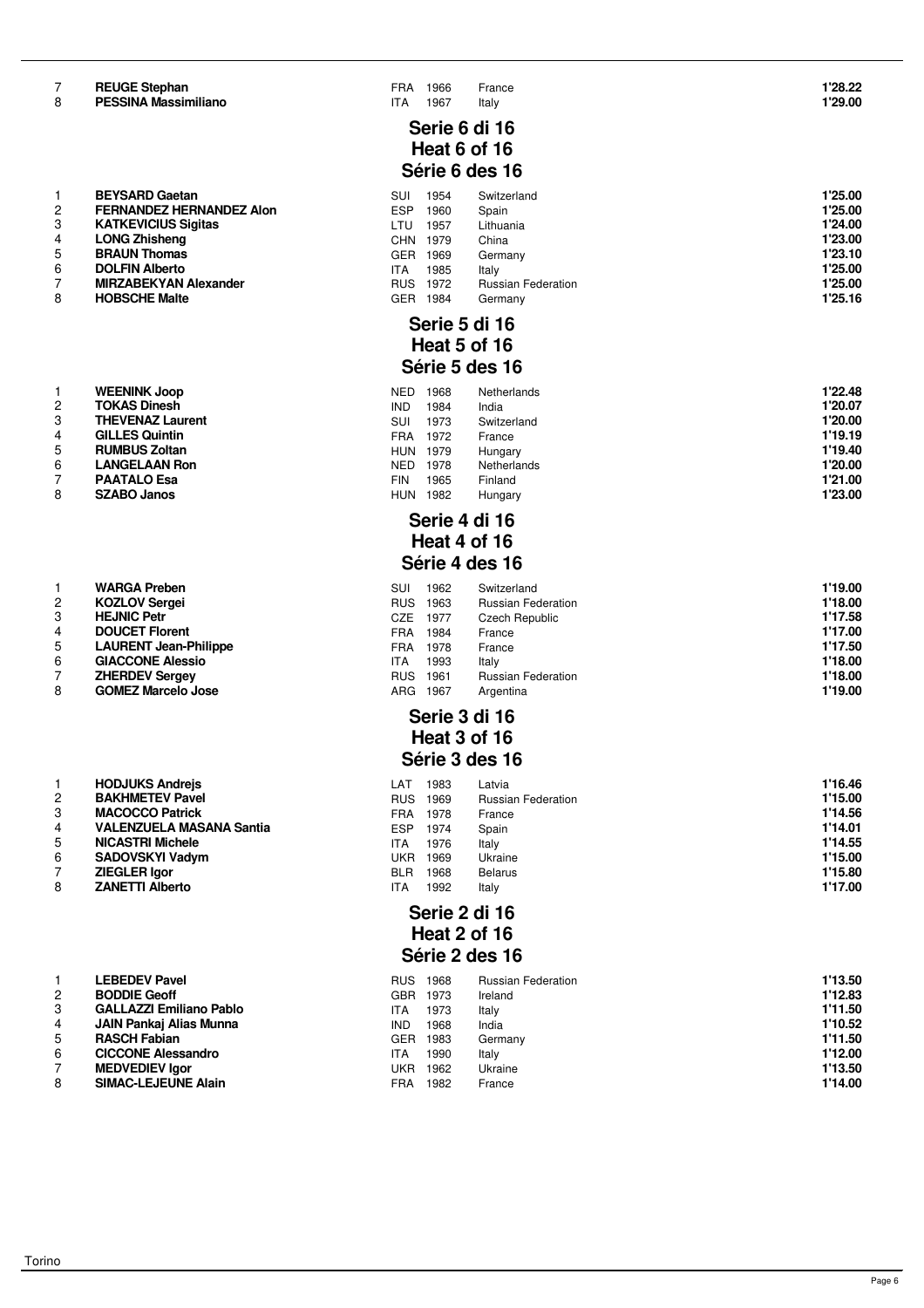| 1              | <b>HOHMANN Daniel</b>    |
|----------------|--------------------------|
| $\mathcal{P}$  | <b>MERINOV Aleksandr</b> |
| 3              | <b>IVANOV Maksim</b>     |
| 4              | <b>BYCHKOV Dmitrii</b>   |
| 5              | <b>CORELLI Emilio</b>    |
| 6              | <b>ROWINSKI Filip</b>    |
| $\overline{7}$ | <b>REBIFFE Jason</b>     |
| 8              | <b>BATTISTON Simone</b>  |

# **STANLEY**

| 4 | <b>ABBRUSCATO Maria France</b> |
|---|--------------------------------|

| . . | SCHWIZGEREL Requia |
|-----|--------------------|

#### **CAPRIOL**

| -1             | <b>ZHANG Haivi</b>              |
|----------------|---------------------------------|
| 2              | <b>SORIA Maria Del Carmen</b>   |
| 3              | <b>BRUNETTA Bruna</b>           |
| $\overline{4}$ | <b>PAPPNE DR. MARIK Sarolta</b> |
| 5              | <b>FURLAN Simona</b>            |
| 6              | <b>GUGLIELMI Mira</b>           |
| $\overline{7}$ | <b>DERNIK Katalin Maria</b>     |
| ନ୍ଦ            | $CIO$ $I$ ihus                  |

|               | BATTAGLIA Tiziana            |
|---------------|------------------------------|
| $\mathcal{P}$ | <b>MINIC Snezana</b>         |
| 3             | <b>PRANCKEVICIENE Jurate</b> |
| 4             | <b>KOENIG Teodora</b>        |
| 5             | <b>KOCH Claudia</b>          |
| 6             | <b>GRANERO Stefania</b>      |
| 7             | <b>ZHUK Tetiana</b>          |
|               |                              |

|                | <b>NICKEL Petra</b>      | G  |
|----------------|--------------------------|----|
| $\overline{2}$ | <b>WEINER Ruthy</b>      | IS |
| 3              | <b>MATLESS Deb</b>       | G  |
| $\overline{4}$ | <b>STUPINA Olga</b>      | U  |
| 5              | <b>BIELINIENE Lina</b>   | L. |
| 6              | <b>POYNTON Helena</b>    | ΙF |
| 7              | <b>HARENBERG Silke</b>   | G  |
| 8              | <b>WILLIAMS Philippa</b> | G  |
|                |                          |    |

# **Serie 1 di 16 Heat 1 of 16 Série 1 des 16**

|   | <b>HOHMANN Daniel</b>    | <b>GER</b> | 1992 | Germany                   | 1'10.00 |
|---|--------------------------|------------|------|---------------------------|---------|
| 2 | <b>MERINOV Aleksandr</b> | UKR        | 1989 | Ukraine                   | 1'08.20 |
|   | <b>IVANOV Maksim</b>     | <b>EST</b> | 1984 | Estonia                   | 1'06.00 |
|   | <b>BYCHKOV Dmitrii</b>   | <b>RUS</b> | 1981 | <b>Russian Federation</b> | 1'05.00 |
| 5 | <b>CORELLI Emilio</b>    | ITA        | 1994 | Italy                     | 1'05.50 |
| 6 | <b>ROWINSKI Filip</b>    | POL        | 1990 | Poland                    | 1'06.20 |
|   | <b>REBIFFE Jason</b>     | <b>FRA</b> | 1989 | France                    | 1'09.88 |
| 8 | <b>BATTISTON Simone</b>  | ITA        | 1975 | Italy                     | 1'10.50 |

# **100 m Farfalla - Master Femmine 100 m Butterfly - Master Wome 100 m Papillon - Master Femmes Serie 5 di 5 Heat 5 of 5**

# **Série 5 des 5**

| 2<br>3<br>4<br>5<br>6 | <b>BERTOLETTI Margherita</b><br><b>STANLEY Anna-Louise</b><br><b>ABBRUSCATO Maria Frances</b><br><b>SCHWIZGEBEL Regula</b><br><b>CAPRIOLI Cristina</b> | ITA<br>ITA<br>SUI<br>ITA | 1958<br>GBR 1994<br>1957<br>1965<br>1953 | Italv<br>United Kingdom<br>Italv<br>Switzerland<br>Italy | 2'32.35 |
|-----------------------|--------------------------------------------------------------------------------------------------------------------------------------------------------|--------------------------|------------------------------------------|----------------------------------------------------------|---------|
|                       |                                                                                                                                                        |                          |                                          |                                                          |         |

#### **Serie 4 di 5 Heat 4 of 5 Série 4 des 5**

|   | <b>ZHANG Haivi</b>              | CHN        | 1956 | China     | 2'20.00 |
|---|---------------------------------|------------|------|-----------|---------|
| 2 | <b>SORIA Maria Del Carmen</b>   | ARG        | 1944 | Argentina | 2'07.28 |
| 3 | <b>BRUNETTA Bruna</b>           | ITA        | 1963 | Italy     | 1'59.00 |
|   | <b>PAPPNE DR. MARIK Sarolta</b> | HUN        | 1956 | Hungary   | 1'49.14 |
| 5 | <b>FURLAN Simona</b>            | ITA        | 1974 | Italy     | 1'55.00 |
| 6 | <b>GUGLIELMI Mira</b>           | ITA        | 1952 | Italy     | 2'00.00 |
|   | <b>DERNIK Katalin Maria</b>     | <b>HUN</b> | 1953 | Hungary   | 2'18.00 |
| 8 | <b>GUO Lihua</b>                | <b>CHN</b> | 1954 | China     | 2'30.00 |

#### **Serie 3 di 5 Heat 3 of 5 Série 3 des 5**

|                | <b>BATTAGLIA Tiziana</b>     | ITA | 1971 | Italy     | 1'46.00 |
|----------------|------------------------------|-----|------|-----------|---------|
| $\overline{c}$ | <b>MINIC Snezana</b>         | CAN | 1963 | Canada    | 1'45.00 |
| 3              | <b>PRANCKEVICIENE Jurate</b> | LTU | 1975 | Lithuania | 1'40.00 |
| 4              | <b>KOENIG Teodora</b>        | GER | 1966 | Germany   | 1'35.00 |
| 5              | <b>KOCH Claudia</b>          | GER | 1952 | Germany   | 1'40.00 |
| 6              | <b>GRANERO Stefania</b>      | ITA | 1988 | Italy     | 1'40.00 |
|                | <b>ZHUK Tetiana</b>          | JKR | 1981 | Ukraine   | 1'45.00 |
| 8              | <b>DINESH Rekha Gupta</b>    | IND | 1965 | India     | 1'47.00 |

# **Serie 2 di 5 Heat 2 of 5 Série 2 des 5**

|   | <b>NICKEL Petra</b>      | GER        | 1969 | Germany               | 1'24.50 |
|---|--------------------------|------------|------|-----------------------|---------|
| 2 | <b>WEINER Ruthy</b>      | <b>ISR</b> | 1976 | Israel                | 1'23.00 |
|   | <b>MATLESS Deb</b>       | <b>GBR</b> | 1963 | United Kingdom        | 1'21.03 |
|   | <b>STUPINA Olga</b>      | UKR        | 1973 | Ukraine               | 1'19.60 |
|   | <b>BIELINIENE Lina</b>   | LTU        | 1974 | Lithuania             | 1'21.00 |
| 6 | <b>POYNTON Helena</b>    | <b>IRL</b> | 1972 | Ireland               | 1'22.50 |
|   | <b>HARENBERG Silke</b>   | <b>GER</b> | 1968 | Germany               | 1'24.50 |
| 8 | <b>WILLIAMS Philippa</b> | GBR.       | 1962 | <b>United Kingdom</b> | 1'32.50 |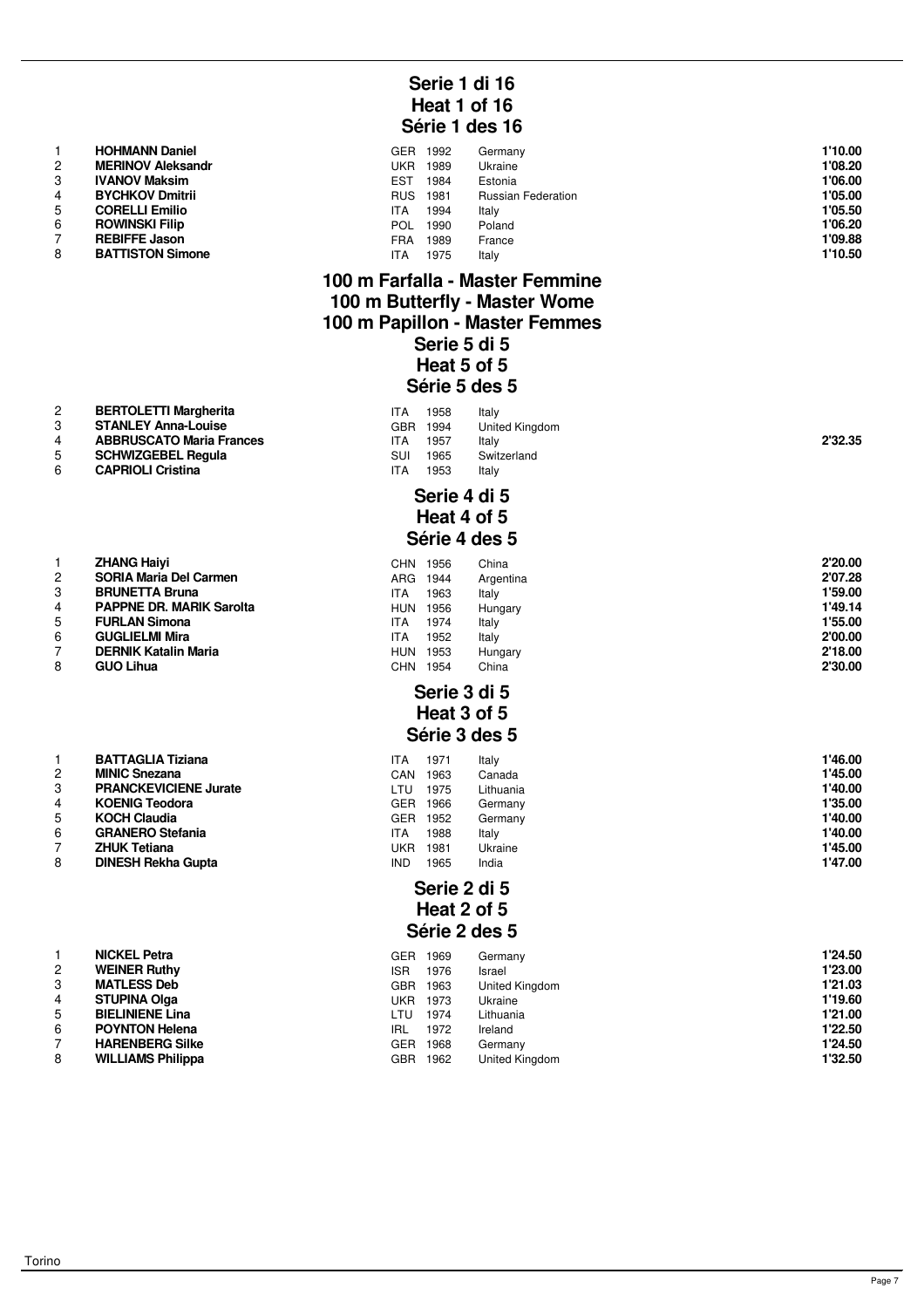# **Serie 1 di 5 Heat 1 of 5 Série 1 des 5**

|   | <b>BELLEGO Valerie</b>        | FRA        | 1973 | France         | 1'18.00 |
|---|-------------------------------|------------|------|----------------|---------|
| 2 | <b>KIESEL Linda</b>           | <b>GER</b> | 1983 | Germany        | 1'12.67 |
| 3 | <b>RAZGUNE Ausra</b>          | LTU        | 1983 | Lithuania      | 1'09.00 |
| 4 | <b>STICH Claudia</b>          | <b>GER</b> | 1987 | Germany        | 1'04.47 |
| 5 | <b>GREEN Cathryn</b>          | <b>GBR</b> | 1991 | United Kingdom | 1'06.00 |
| 6 | <b>FRANKEN-HENDRIKS Cindy</b> | NED        | 1992 | Netherlands    | 1'12.42 |
|   | <b>KLEINSCHNITTGER Lara</b>   | <b>GER</b> | 1990 | Germany        | 1'16.50 |
| 8 | <b>GENEVOIS Aurielle</b>      | FRA        | 1972 | France         | 1'19.00 |

#### **100 m Farfalla - Master Maschi 100 m Butterfly - Master Men 100 m Papillon - Master Hommes Serie 9 di 9 Heat 9 of 9 Série 9 des 9**

| $\overline{2}$ | <b>SANCHESI Giovanni</b>        | ITA | 1956            | Italy          |         |
|----------------|---------------------------------|-----|-----------------|----------------|---------|
|                | <b>SACCHETTO Marco Giuseppe</b> | ITA | 1948            | Italy          |         |
| 4              | <b>SERHEY Simankov</b>          |     | <b>UKR 1932</b> | Ukraine        | 2'05.40 |
| 5              | <b>SHCHEGLOV Kostiantyn</b>     |     | <b>UKR 1933</b> | Ukraine        | 2'45.28 |
|                | A TOGL Karel                    | CZE | 1973            | Czech Republic |         |

# **Serie 8 di 9 Heat 8 of 9 Série 8 des 9**

|    | <b>TARENZI Luigi Mario</b>      | ITA        | 1962 | Italy                     |             | 2'00.00 |
|----|---------------------------------|------------|------|---------------------------|-------------|---------|
|    | <b>TOLASI Antonio</b>           | ITA        | 1962 | Italy                     | <b>FINP</b> | 2'00.00 |
|    | <b>CARLI Filippo</b>            | ITA        | 1959 | Italy                     |             | 1'50.00 |
|    | <b>DI LUCA Raffaele Vicente</b> | ITA        | 1968 | Italy                     | <b>FINP</b> | 1'45.00 |
| 5  | <b>GAO Shuangfu</b>             | CHN.       | 1952 | China                     |             | 1'50.00 |
| 6. | <b>SCHULTZ Bernd</b>            | GER        | 1960 | Germany                   |             | 1'53.00 |
|    | <b>BAHRAMI Ramezan</b>          | FRA        | 1942 | France                    |             | 2'00.00 |
| 8  | <b>SEMIDETNOV Victor</b>        | <b>RUS</b> | 1943 | <b>Russian Federation</b> |             | 2'00.00 |

## **Serie 7 di 9 Heat 7 of 9 Série 7 des 9**

|                | <b>LEHMANN Jorg</b>        | <b>GER</b> | 1966 | Germany                   | 1'38.00 |
|----------------|----------------------------|------------|------|---------------------------|---------|
| $\overline{2}$ | <b>SKRZYPEK Stefan</b>     | POL.       | 1956 | Poland                    | 1'35.00 |
| 3              | <b>CSABA Lazlo</b>         | <b>HUN</b> | 1948 | Hungary                   | 1'25.56 |
| 4              | <b>ERDELYI Ferenc</b>      | <b>HUN</b> | 1952 | Hungary                   | 1'25.00 |
| 5              | <b>KUROCHKIN Volodymyr</b> | UKR        | 1966 | Ukraine                   | 1'25.00 |
| 6              | <b>FOMIN Vladimir</b>      | <b>RUS</b> | 1955 | <b>Russian Federation</b> | 1'30.00 |
|                | <b>NOVITSKIY Yaroslav</b>  | <b>RUS</b> | 1945 | <b>Russian Federation</b> | 1'35.50 |
| 8              | <b>ANDREEV laor</b>        | <b>RUS</b> | 1946 | <b>Russian Federation</b> | 1'39.00 |

# **Serie 6 di 9 Heat 6 of 9 Série 6 des 9**

|   | <b>KOVAL Evgeny</b>       | <b>RUS</b> | 1964     | <b>Russian Federation</b> | 1'22.00 |
|---|---------------------------|------------|----------|---------------------------|---------|
| 2 | <b>ROJO DIEZ Jonathan</b> | ITA        | 1982     | Italy                     | 1'20.25 |
|   | <b>SMITH Mike</b>         | FRA        | 1965     | France                    | 1'19.91 |
|   | <b>GOMEZ Marcelo Jose</b> |            | ARG 1967 | Argentina                 | 1'17.00 |
| 5 | <b>LAPSHENKOV Sergei</b>  | <b>RUS</b> | 1957     | <b>Russian Federation</b> | 1'18.00 |
| 6 | <b>GALKIN Igor</b>        | <b>RUS</b> | 1965     | <b>Russian Federation</b> | 1'20.00 |
|   | <b>JULIEN Marignier</b>   | FRA        | 1978     | France                    | 1'21.00 |
| 8 | <b>BIRUTIS Audrius</b>    | LTU        | 1972     | Lithuania                 | 1'22.00 |

1 **TARENZI Luigi Mario**<br>2 **TOLASI Antonio** 2 **TOLASI Antonio**<br>3 **CARLI Filippo** 

**BAHRAMI Ramezan** 8 **SEMIDETNOV Victor** 

**7 JULIEN Marignier** 8 **BIRUTIS Audrius**